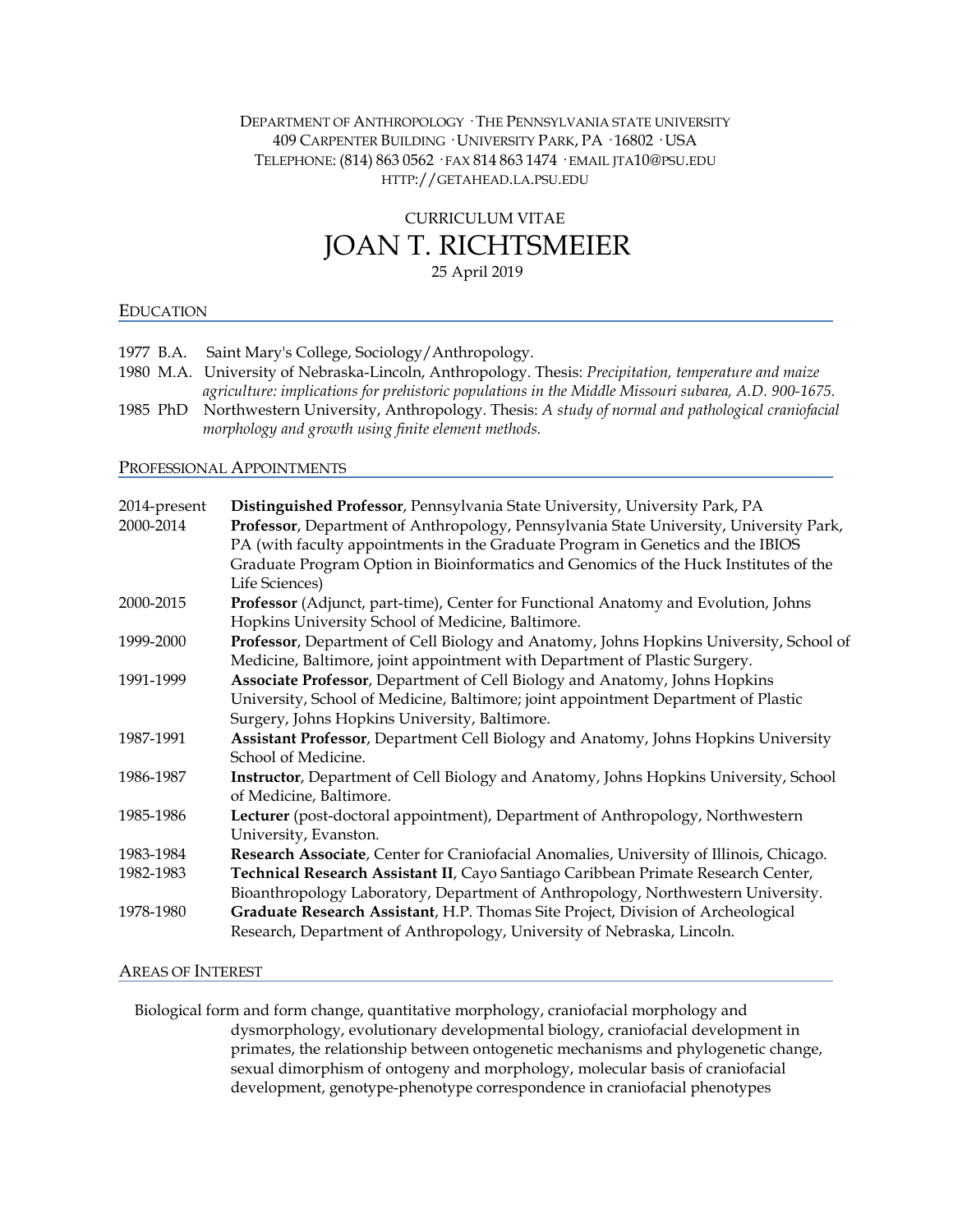#### PROFESSIONAL SOCIETIES AND ACTIVITIES

| MEMBER:      | Honorary Research Fellow, International Research Center for Bioarchaeology, Jilin                                                            |
|--------------|----------------------------------------------------------------------------------------------------------------------------------------------|
|              | University, China (2018-2023)                                                                                                                |
|              | Board of Directors, Federation of American Societies for Experimental Biology (FASEB)<br>$(2018 - 2021)$                                     |
|              | Diversity and Inclusion Strategy Task Force, FASEB (2018-2019)                                                                               |
|              | Electorate Nominating Committee of the Section on Anthropology [elected], American<br>Association for the Advancement of Science (2019-2022) |
|              | Program Committee American Association of Anatomists (2018-2022; AAA member since<br>2011)                                                   |
|              | Executive committee ([elected] 2014-2017), American Association of Physical<br>Anthropologists (AAPA Life member since 1985)                 |
|              | Medical Board, BORN A HERO, 2016-present (Pfeiffer's syndrome awareness) (since<br>2016)                                                     |
|              | Vice President (2010-2012); President (2012-2014); Past President (2014-2016),                                                               |
|              | Nomination Committee and Craniofacial Research Award (2016-2018), Society                                                                    |
|              | for Craniofacial Genetics and Developmental Biology (member since 1990)                                                                      |
|              | Society for Developmental Biology (since 2012)<br>Collaboration for Craniofacial Development & Disorders, Johns Hopkins University (1993     |
|              | - present)                                                                                                                                   |
|              | Board of Directors (2006-2013) Centre Safe, State College, PA and Volunteer (2013-                                                           |
|              | present) providing confidential advocacy for victims of dating & domestic                                                                    |
|              | violence, sexual assault & stalking (2015- present),                                                                                         |
| EDITORSHIPS: | Member, Board of Reviewers, The Anatomical Record (2017-present)                                                                             |
|              | Member, Editorial Board, Frontiers in Physiology: Craniofacial Biology (2012-present)                                                        |
|              | Member, Editorial Board, Journal of Anatomy (June 2015-present)                                                                              |
|              | Member, Editorial Board, Collabra - Life and Biomedical Sciences (2014-2016)                                                                 |
|              | Associate Editor, American Journal of Physical Anthropology (January 2009-April 2014)                                                        |
|              | <b>COMMITTEES AND REVIEW PANELS:</b>                                                                                                         |
|              | Chair, Professional Development Grants Review Committee, Amer Assoc of Phys Anthropol<br>$(2014 - 2017)$                                     |
|              | Chair, Early Career Executive Committee Mentoring Opportunity Committee, Amer Association<br>of Phys Anthropol (2014-2017)                   |
|              | Chair, Promotion and Tenure Committee, Department of Anthropology, Penn State (2012-                                                         |
|              | present)                                                                                                                                     |
|              | Member, American Association of Anatomists representative for FASEB's Capital Hill Day to                                                    |

deliver messages from scientists regarding funding for NIH and NSF (2016, 2019)

Field Safety Coordinator, Department of Anthropology, Penn State University (2015-present)

Mentor, Pennsylvania State University, College of the Liberal Arts, Future Funded Faculty (F3) program (2016-present)

Member, Promotion and Tenure Committee, College of the Liberal Arts, Penn State (2003- 2006)

Member, Skeletal Biology development and disease study section, Center for Scientific Review, National Institute Dental Craniofacial Research, NIH (2011-2015)

Ad hoc member: Stage I review for Surgical Sciences, Biomedical Imaging and Bioengineering integrated review group, CSR, NIH (2016)

Ad hoc Member, IMST-F(40)P: Program Project: Statistical Genetics [ZRG1 IMST-R (40) P] review group, NIH (2016)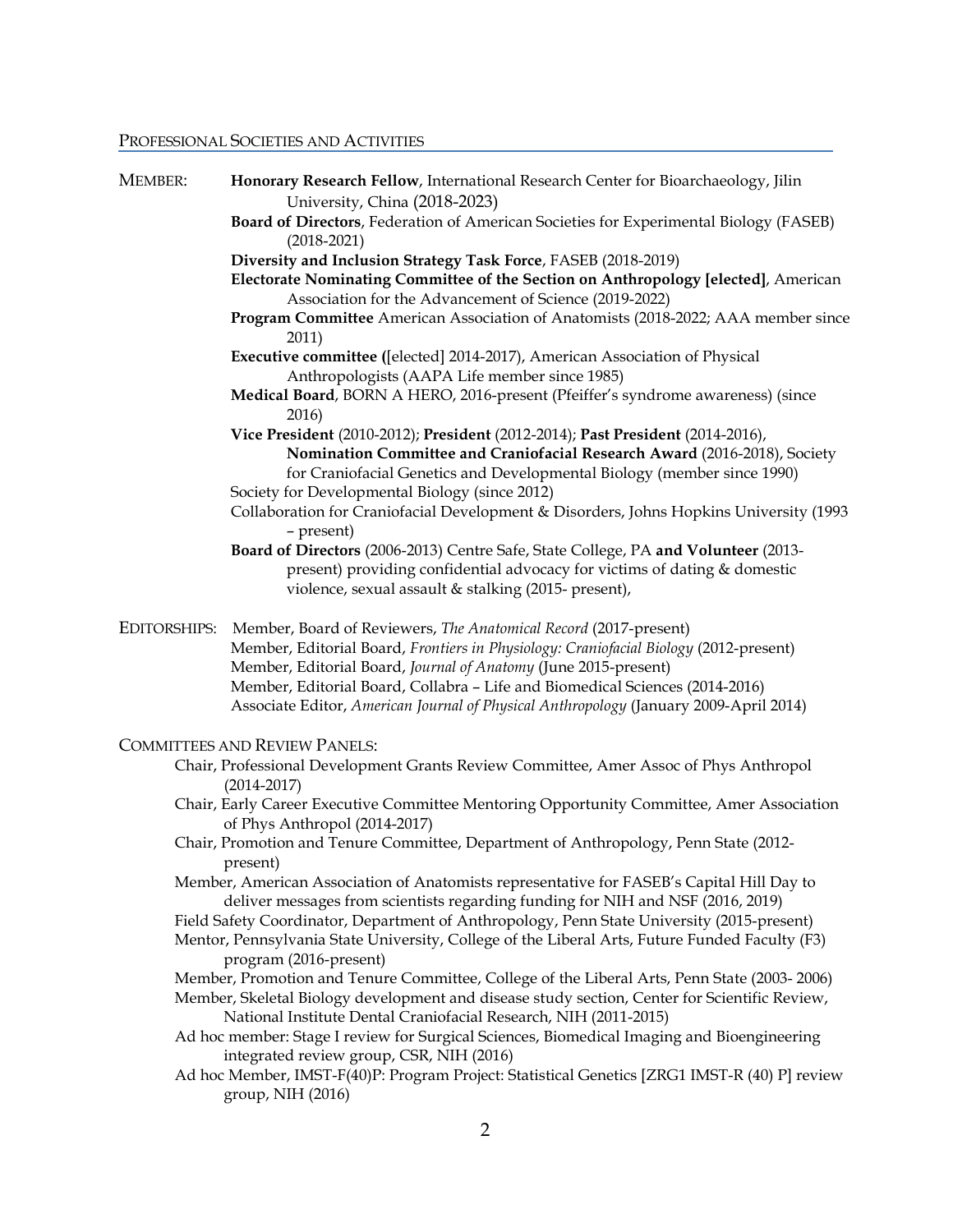- Ad hoc Member, Skeletal Biology development and disease study section, Center for Scientific Review, National Institute Dental Craniofacial Research, NIH (2016)
- Ad hoc Member, IMST-F(40)P: Program Project: Statistical Genetics [ZRG1 IMST-R (40) P] review group, NIH (2017)
- Ad hoc Member, Molecular, Special Emphasis Panel: Cellular and Biomechanical determinants of musculoskeletal biology ZRG1 MOSS-R(02) (2017)
- Ad hoc Member, ZRG1 MOSS-D (82) A Musculoskeletal, Oral and Skin Sciences AREA R15 review group (2017)
- Ad hoc Member, Developmental Biology Subcommittee, Center for Scientific Review, National Institute Child Health and Human Development, NIH (2017)
- Ad hoc Member, IMST-F(40)P: Program Project: Statistical Genetics [ZRG1 IMST-R (40) P] review group, NIH (2017)
- Ad hoc Member, Molecular, Special Emphasis Panel: Cellular and Biomechanical determinants of musculoskeletal biology ZRG1 MOSS-R(02) (2017)
- Ad hoc Member, ZRG1 MOSS-D (82) A Musculoskeletal, Oral and Skin Sciences AREA R15 review group (2017)
- Ad hoc Member, Developmental Biology Subcommittee, Center for Scientific Review, National Institute Child Health and Human Development, NIH (2017)

Ad hoc Member, 05 ZDE1 GZ (14) NIDCR Secondary Data Analysis review group (2018) Ad hoc Member, NIDCR Special Grants Review (DSR) for F, K, and R03 applications (2018)

## GRANTS AND FELLOWSHIPS

| 1979    | Recipient, Happold Fund Grant, University of Nebraska, Lincoln                                    |
|---------|---------------------------------------------------------------------------------------------------|
| 1980    | Recipient, University Fellowship, the Graduate School, Northwestern University, Evanston, IL      |
| 1981    | Recipient, Departmental Fellowship, Dept of Anthropology, Northwestern University, IL             |
| 1987-88 | The Johns Hopkins University Biomedical Research Support grant, Three-dimensional analysis of     |
|         | craniofacial dysmorphology by finite-element methods.                                             |
| 1987-89 | March of Dimes Birth Defects Foundation Basil O'Connor Research grant (#5-638) Three-             |
|         | dimensional analysis of craniofacial dysmorphology by finite-element scaling methods, (role: PI). |
| 1988-91 | The Whitaker Foundation Biomedical engineering research grant, Finite element scaling analysis of |
|         | the potential of developmental programs for the production of evolutionary change, (role: PI).    |
| 1990-91 | The Johns Hopkins University School of Medicine Biomedical Research Support grant, Validation     |
|         | of the use of computed tomographic images in the study of craniofacial growth (role: PI).         |
| 1991    | National Science Foundation doctoral dissertation improvement grant, Growth of the human fetal    |
|         | craniofacial complex characterized in three dimensions. Doctoral student: Hannah M. Grausz.       |
| 1991    | Storz Instrument Company research grant, A study of the effect of plating systems on the growing  |
|         | rabbit craniofacial skeleton, (role: PI).                                                         |
| 1992-97 | NSF, Understanding the evolution of ontogenies through growth trajectory analysis, SBR-9209083,   |
|         | (role: PI).                                                                                       |
| 1993    | National Science Foundation Research Experience for Undergraduates (REU) Supplemental             |
|         | Award to "Understanding the evolution of ontogenies through growth trajectory analysis".          |
| 1993    | Ungermann-Bass, Inc., ATM network for image data base research, equipment grant \, (role: PI).    |
| 1993    | Synexus, Inc. research grant, ATM network for image data base research, (role: PI).               |
| 1994    | Department of the Army, Rigid Skeletal Fixation of the immature craniofacial Skeleton in the      |
|         | Non-human primate, contract DADA15-94-P-5444, (role: co-PI).                                      |
| 1994-99 | NIDCR/NIH, Heterogeneity in craniosynostosis: subgroup determination by analysis of postnatal     |
|         | craniofacial growth (role: PI of Project II of 1 P50 DE11131-01).                                 |
| 1995-96 | NIH initiative for underrepresented minorities in Biomedical Research. Supplement to Project II   |
|         | of 1 P50 DE11131-01.                                                                              |

Ad hoc Member, ZRG1 MOSS-R (03) Special Emphasis Panel (2018)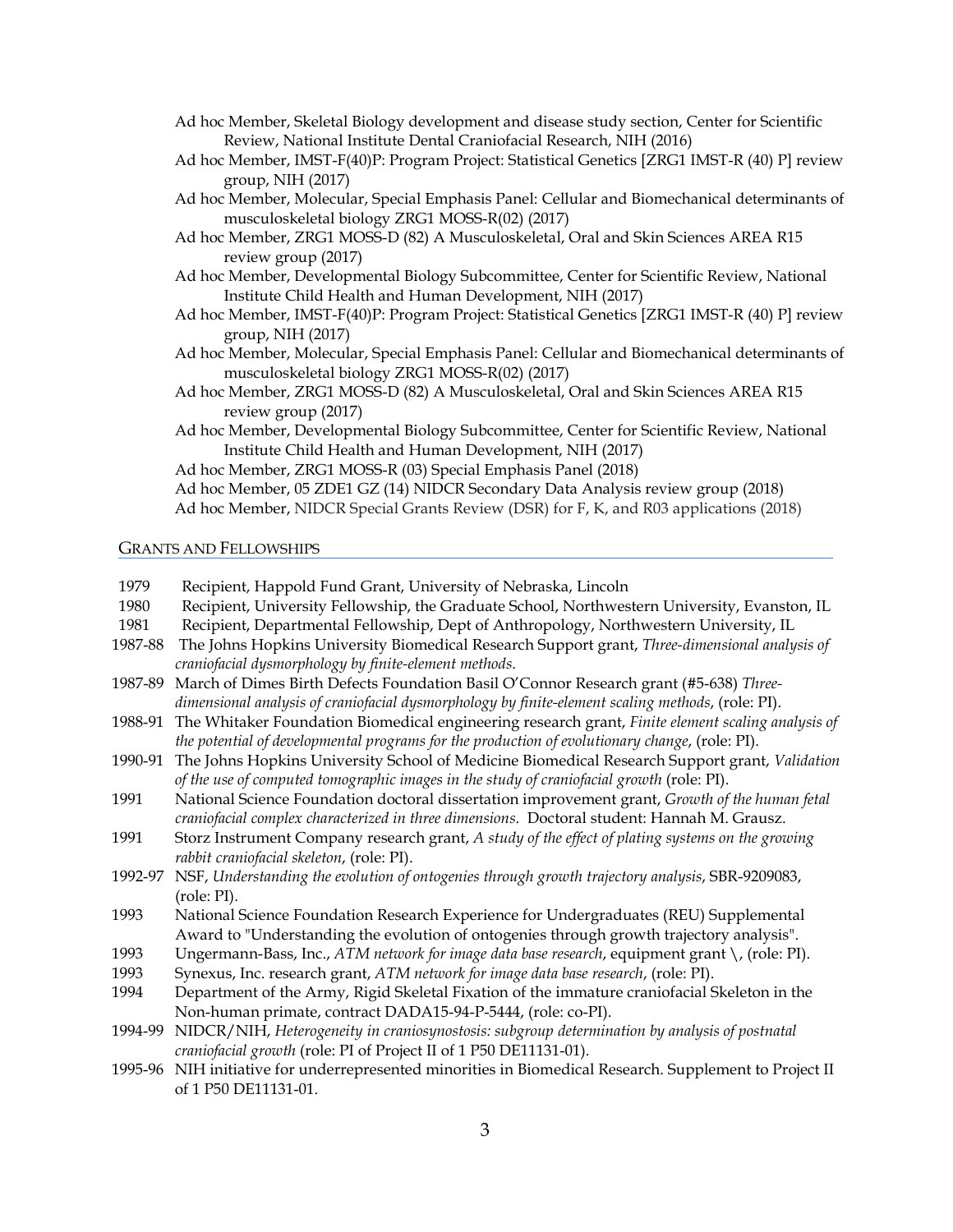1996 National Science Foundation REU Supplemental Award to *Understanding the evolution of ontogenies through growth trajectory analysis*. 1997-98 The Johns Hopkins University School of Medicine Biomedical Research Support grant, *Posterior plagiocephaly: morphometric tools for subgroup identification*. 1997 Faculty sponsor for Christopher J. Valeri, recipient of the 1997 Provost's Undergraduate Research Award, The Johns Hopkins University. 1998-00 NIH National Research Service Award: senior fellowship, *Genetics of skull development in a Down syndrome mouse model*, 1F33DE/HD05706-01. 1998 Faculty sponsor for Christopher J. Valeri, recipient of the 1998 Provost's Undergraduate Research Award, The Johns Hopkins University. 1998 NSF doctoral dissertation improvement grant, *Three-dimensional comparisons of craniofacial growth patterns in modern humans and Neanderthals*. Doctoral student: Gail E. Krovitz. 1999-04 NIDCR/NIH, *Genotypic and phenotypic variability in the craniosynostoses*. Role: PI of Project VI of Center for Craniofacial Development and Disorders, 1 P60 DE13078. 1999 National Science Foundation SBER Instrumentation Grant, *Acquisition of the Reflex Microscope*, (role: PI). 2000 NSF doctoral dissertation improvement grant, A *three-dimensional analysis of age-related change in the adult craniofacial skeleton*. Doctoral student: Anita M. Lubensky. 2001-04 Faculty sponsor for Cheryl Hill, recipient: National Science Foundation pre-doctoral award. 2002 NSF doctoral dissertation improvement grant, *Craniofacial Asymmetry, Morphological Integration, and Developmental Instability in the Human Skull* (BCS-0234565), Doctoral student: V.B. DeLeon. 2004 NSF doctoral dissertation improvement grant: *Quantitative Analysis of Temporal Bone Pneumatization in Homininae* (BCS-0524939), Doctoral student: Cheryl Hill 2005-08 Faculty sponsor for Brenda Frazier, recipient: National Science Foundation pre-doctoral award. 2005-06 NSF, *Collaborative Research: Genetics of Craniofacial Variation and Human Origins;* co-PIs: Kenneth Weiss, Joan Richtsmeier, Alan Walker (BCS-0523637). 2007-10 NSF, *Developmental Genetic basis of primate craniofacial variation, and human origins* (role: co-PIs: Kenneth Weiss, Joan Richtsmeier, Alan Walker (BCS-0725227)). 2008-13 NIDCR/NIH, *Phenogenetics of skull and brain integration in craniosynostosis* (role: PI, R01 DE018500) 2008-11 Faculty sponsor for John Starbuck, recipient: National Science Foundation pre-doctoral award. 2008-11 NSF, *VOSS: HRCT scanning as glue: sociotechnical analysis and support of a loosely-coupled virtual organization of emergent distributed projects* (co-PI with Andrea Tapia[PI], Timothy Ryan, Rosalie Ocker, and Mary Beth Rosson) (OCI-0838400) 2008 NSF doctoral dissertation improvement grant: *Extant island dwarf mammals as models for insular dwarfing in Pleistocene hominids* (BCS 0824583), Doctoral student: Brenda Frazier 2009-11 NIDCR/NIH, competitive revision to *Phenogenetics of skull and brain integration in craniosynostosis*  (role: PI; R01 DE018500-02S1). 2009-11 AGAUR, Generalitat de Catalunya, Spain (Program: Beatriu de Pinós (BP 2008). Modality A: Fellowships for research stays outside the Spanish country. *Genetic and developmental alterations associated with craniosynostosis*. Fellow: Nueves Martínez-Abadías 2011 NSF doctoral dissertation improvement grant: *The influence of angiogenesis on human cranial vault development and evolution* (BCS 1061554), Doctoral student: Christopher Percival. 2011 NSF doctoral dissertation improvement grant: *Understanding Gene Dosage Imbalance and Biological Mechanisms Responsible for Craniofacial Variability and Variation* (BCS 1061563), Doctoral student: John Starbuck. 2012-17 NIDCR/NIH, *Midface and upper airway in craniosynostosis* (R01 DE022988, role: PI). 2013-14 Burroughs-Wellcome Fund 2013 Collaborative Research Travel Grant: *Seeing genes make morphology in 3D* (#1012723, role: PI)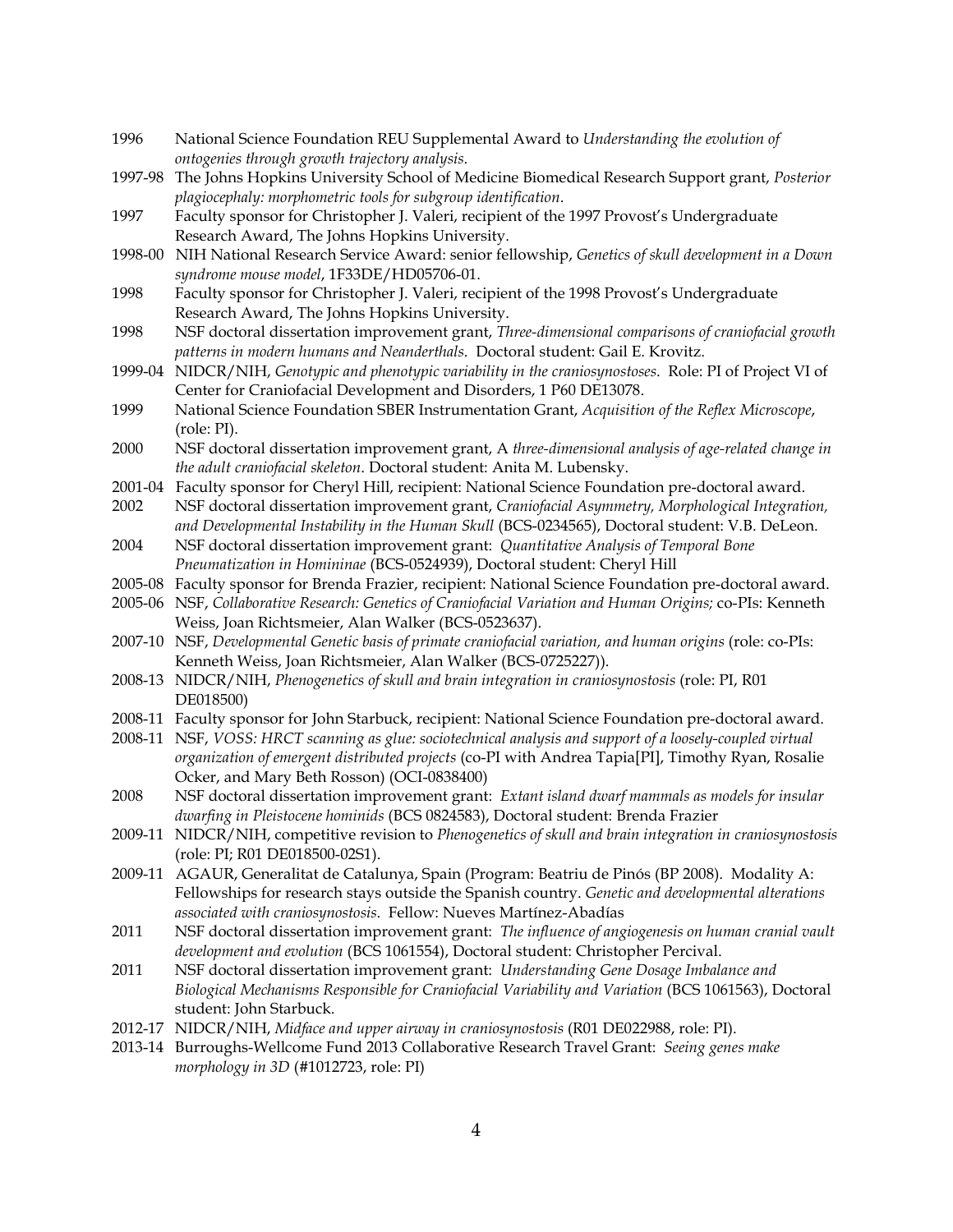| 2013 | Seeing genes in action: Creating an online resource for visualizing craniofacial dysmorphology. |
|------|-------------------------------------------------------------------------------------------------|
|      | Undergraduate Summer Discovery Grant awarded to undergraduate student Katherine Rhodes,         |
|      | College of the Liberal Arts, Penn State.                                                        |

- 2014-20 NICHD/NIH *Craniosynostosis Network* P01HD078233 (MPIs: EW Jabs, I Peter, JT Richtsmeier). Roles: MPI of Project 1: *From skull shape to cell activity in coronal craniosynostosis,* with MPIs R. Kraft and P. Drew; MPI of Core B: *Molecular and Analytical Core B* with MPI I. Peter.
- 2015 *Tempo of prenatal cranial development.* Erickson Discovery Grant awarded to undergraduate student Vivianne Mazzocco, College of the Liberal Arts, Penn State.
- 2017 NSF doctoral dissertation improvement grant: *Modeling developmental timing changes in human evolution* (BCS 1650824), Doctoral student: Kevin Flaherty.
- 2017 NSF doctoral dissertation improvement grant: *Dissecting the effects of encephalization on skull morphogenesis: an experimental study* (BCS 1731909), Doctoral student: Kate Lesciotto.
- 2018-23 NIDCR/NIH *The chondrocranium in craniofacial development and disease* (role: contact PI; R01 DE027677)

## AWARDS

- 1990 Maryland's Outstanding Young Scientist Award, Allan C. Davis Medal of the Maryland Academy of Sciences
- 1993 W. Barry Wood Award for outstanding preclinical teaching, Johns Hopkins University School of Medicine
- 2004 Distinguished Graduate Award, Edgewood Campus School, Madison, WI
- 2007 Dominican Award for Service to Humanity, Edgewood High School, Madison, WI
- 2009 Alumna Achievement Award, Saint Mary's College, Notre Dame, IN
- 2012 Distinction in the Life Sciences Award, College of the Liberal Arts, Pennsylvania State University
- 2014 Named Distinguished Professor, Pennsylvania State University
- 2014 Faculty Scholar Medal for Outstanding Achievement in the Life and Health Sciences, Pennsylvania State University
- 2015 Faculty Marshal, College of Liberal Arts, Spring Commencement, Pennsylvania State University
- 2016 College of the Liberal Arts Consecutive Years Funding Award, Pennsylvania State University
- 2018 Named Fellow of the American Association of Anatomists
- 2018 Named Honorary Research Fellow of International Research Center for Bioarchaeology, Jilin University, China
- 2019 Henry Gray Scientific Achievement Award of the American Association for Anatomy
- 2019 David Bixler Excellence in Craniofacial Research Award of the Society for Craniofacial Genetics and Developmental Biology
- 2019 College of the Liberal Arts Twentieth Grant at Penn State Award, Pennsylvania State University

## INVITED LECTURES AND PRESENTATIONS

- 1986 A finite element scaling analysis of morphological differences between normal individuals and those affected with Apert and Crouzon syndromes. Symposium: "Quantitative methods in the diagnosis and treatment of craniofacial anomalies", J. Kolar, organizer. Presented at the 55th Annual Meeting of the Amer. Assoc. of Physical Anthropologists, Albuquerque, NM.
- 1986 The study of biological form change. Presented to the Department of Cell Biology and Anatomy, The Johns Hopkins University School of Medicine, Baltimore, MD.
- 1989 The assessment of growth using finite element methods: a review. Presented at the National Computer Graphics Association conference, Philadelphia, April.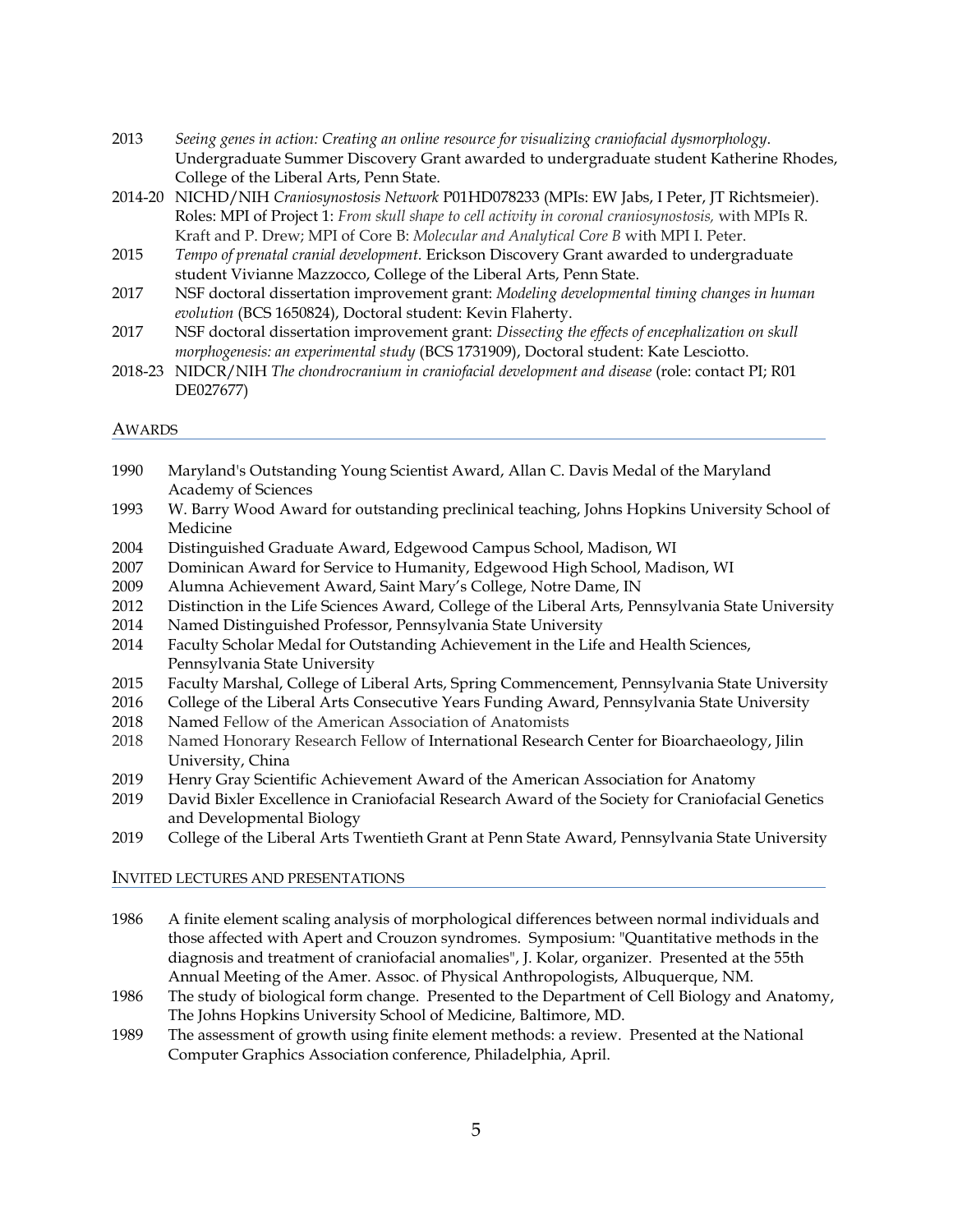- 1989 Three-dimensional analysis of the cranial base in craniosynostosis using computed tomographic images. Symposium organized by Richard Ward. Presented at the annual meeting of the American Association of Physical Anthropologists, San Diego, April.
- 1989 The application of finite-element scaling analysis to the study of size and shape in biological objects. Presented to the symposium, 'Multi-dimensional methods in morphological analysis', organized by the Anatomical Society of Great Britain and Ireland in conjunction with the annual meeting of the Anatomical Society, Liverpool, July 1989.
- 1989 Applications of finite element scaling analysis in primatology. Presented at the *first Kartause Ittingen Symposium*, 'New quantitative developments in primatology and anthropology', organized by the Anthropologisches Institut, Universitat Zurich-Irchel in conjunction with Karger Verlag, Zurich, September.
- 1989 The study of growth from data obtained from computed tomographic (CT) images. Presented as part of the Medical Image Processing Group seminar series, University of Pennsylvania, Philadelphia, December.
- 1990 The biological implications of varying element design in finite-element scaling analyses of growth. Presented in a session on "Segmentation and Quantitation", in the Tomographic Radiology tract of the 12th Annual International Conference of the IEEE Engineering in Medicine and Biology Society. Philadelphia, PA, November.
- 1990 Quantitative analysis of three-dimensional data. Presented at SPIE's Symposium on *Biostereometrics Technology and Applications*. Boston, MA, November.
- 1991 Three-dimensional analysis of *Adapis* muzzle (with L. Lanèque). Presented in Montepellier, France, September.
- 1992 Precision and morphometric analysis of biological landmark data. Presented at the "Whole body 3D electronic imaging of the human body" workshop, Wright-Patterson Air Force Base, March.
- 1992 Analysis of growth in craniofacial anomalies. Presented at the Johns Hopkins Craniofacial Conference, The Johns Hopkins Cleft and Craniofacial Center, July.
- 1993 Three-dimensional facial morphology in a strain of dogs exhibiting cleft palate. Symposium organized by R. Ward and K. Kelly. Presented at the annual meeting of the American Association of Physical Anthropologists, Toronto, April.
- 1996 Facial growth patterns and phylogenetic affinities in anthropoids. Anthropologisches Kolloquium, Anthropologisches Institut, Universität Zurich-Irchel, Switzerland, June.
- 1996 Morphometrics: its use in the study of biological patterns. Carnegie Institution of Washington, Department of Embryology seminar series, September.
- 1998 Correspondence of craniofacial dysmorphology and development in Down Syndrome and Ts65Dn mice. "Toward a molecular understanding of craniofacial morphogenesis-An International Symposium", Bethesda.
- 1998 Phenotypes in craniosynostosis: how we measure, why we measure, what we learn. Presented at the Post Conference symposium, "Craniosynostosis: genome, treatment, outcome", of the American Cleft Palate-Craniofacial 56<sup>th</sup> annual meeting.
- 1999 Measuring phenotypes to study genotypes. Departmental of Anthropology seminar, The Pennsylvania State University.
- 1999 A bootstrap approach to detecting phylogenetic signals in morphometric data. The Systematics Association Biennial Conference, University of Glasgow, August (with TM Cole, III (presenter) and SR Lele).
- 1999 Phenotypic variability of craniofacial dysmorphology. Pediatric Grand Rounds. The Johns Hopkins University, Baltimore, October.
- 1998 The face of Down syndrome in man and mouse (Roger H. Reeves presenter), AAAS meeting, February, Washington, D.C.
- 2000 Normal human anatomy of the pelvis and perineum. A web-lecture given to first year medical students, The Johns Hopkins University Medical School, November, Baltimore, MD.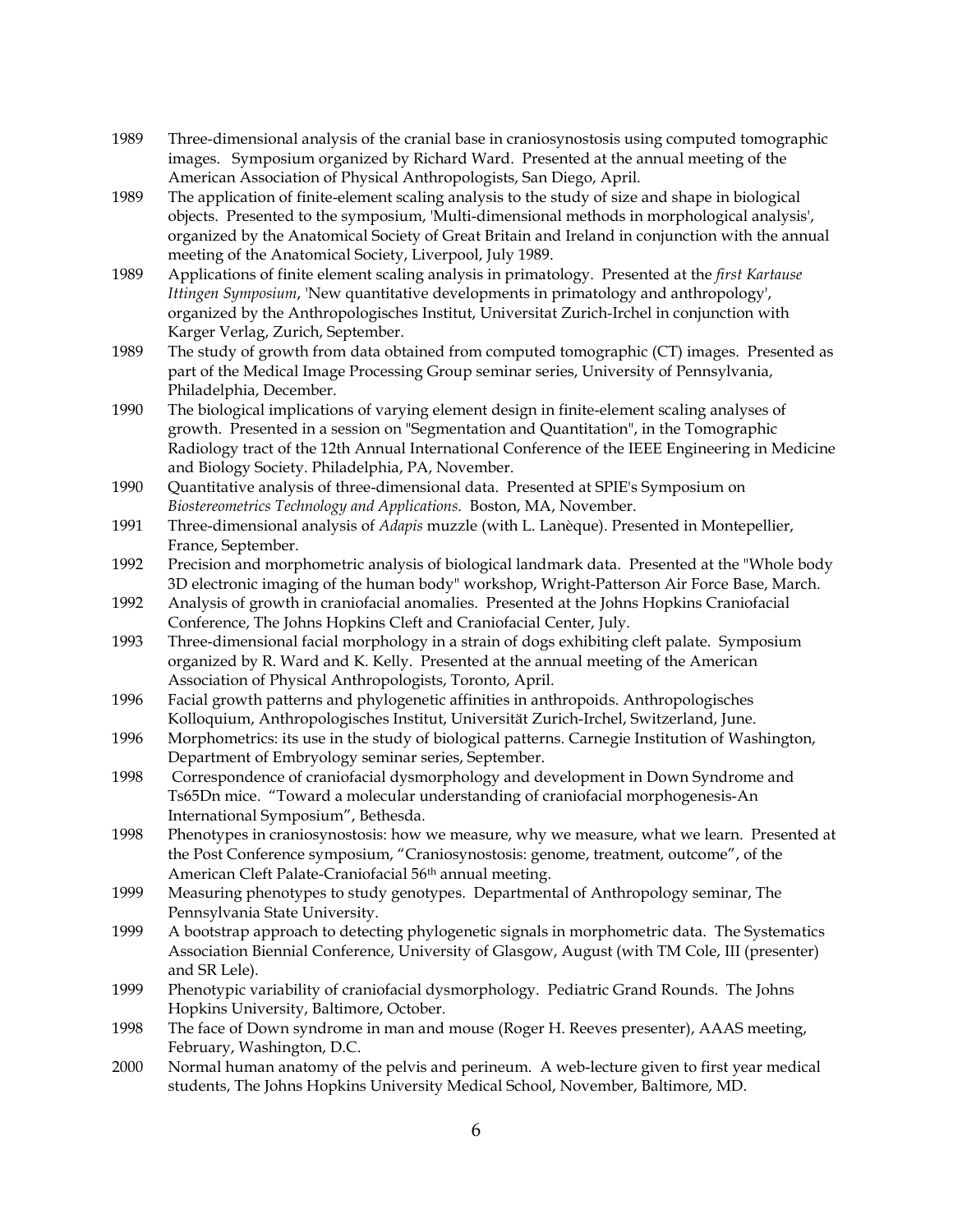- 2001 The quantitative study of dysmorphology using clinically acquired images. A lecture given at the "State of the Science" workshop on disorders associated with Chromosome 18, the National Institutes of Child Health and Human Development, NIH, July, Bethesda, MD.
- 2001 The role of *Gscl* in the development of the craniofacial skeleton. Seminar presented at the Children's Hospital of Philadelphia, Department of Genetics, November.
- 2001 Gross anatomy of the pelvis and perineum. Lecture presented at the Johns Hopkins University School of Medicine, December, Baltimore, MD.
- 2002 Dysmorphology, asymmetry, growth: what we've learned from craniosynostosis. Presented to the faculty of the Center for Craniofacial Development and Disorders, the Johns Hopkins Hospital, Baltimore, March (with Valerie DeLeon and Kristina Aldridge).
- 2002 Studying asymmetry with Euclidean Distance Matrix Analysis (EDMA). Presented at a symposium entitled "Modern morphometrics in Physical Anthropology", Annual meeting of the American Association of Physical Anthropologists, Buffalo, NY, April. (with Theodore M. Cole, III, Erin Lindsay, Christopher D. Kreger, Valerie DeLeon, Kristina Aldridge, Subhash Lele).
- 2002 3D anatomy of the pelvis and perineum. Lecture presented at the Johns Hopkins University School of Medicine, December, Baltimore, MD.
- 2003 Genotypes and phenotypes in craniofacial anomalies: closing the gap. Lecture presented to the Department of Molecular Genetics, Indiana University-Purdue University at Indianapolis, February, Indianapolis.
- 2003 Developmental instability of the skull in aneuploidy. Presented in *Symposium 23: Morphological model systems in evolution and development*, 9th Congress of the European Society for Evolutionary Biology, Leeds, UK, August (with TM Cole, JM Leszl, CA Hill, JL Budd, RH Reeves).
- 2003 Morphological integration of the neural component in craniosynostosis. Presented at Advances in the modeling of form: clinical and computational interfaces: A Symposium in honor Professor Melvin L. Moss, Columbia University, New York, NY, October (with Kristina Aldridge).
- 2003 Grant writing in anthropology. Presented at the Graduate Student/Post Doc Workshop as part of the Professional Development Series. The Pennsylvania State University, October.
- 2003 Morphological integration of central nervous system and cranium in craniosynostosis. Presented at the Society for Craniofacial genetics 26<sup>th</sup> annual meeting, Los Angeles, CA.
- 2003 Probing the development of complex craniofacial traits using 3D imaging and quantitative models. Presented in the symposium, Frontiers of dysmorphology: craniofacial development and disorders, Amer Society of Human Genetics Annual meeting, November, Los Angeles, CA.
- 2004 Using imaging to describe, quantify and understand chromosomal abnormality phenotypes. Presented at the Inaugural World Congress on Chromosomal Abnormalities, June, San Antonio.
- 2004 Inferring developmental contributions to craniofacial variation from quantitative analysis of images. Presented in the symposium, 3D imaging in anthropological research, Annual meetings of the Canadian Association for Physical Anthropology, October, London, Ontario.
- 2006 L'integration morphologique de le crâne et le cerveau. Département de Paléontologie et Anatomie Comparée, Museum National d'Histoire Naturelle, January, Paris.
- 2007 Quantitative study of form and change in form: mandibular growth. Presented in the workshop entitled, Techniques for quantification of growth and evolution of form, Université Paul Sabatier. EVAN Consortium Intensive Training Course, April, Toulouse, France.
- 2007 Developmental basis of morphological integration of brain and skull in craniosynostosis. Presented in the symposium "Morphological model systems in evolution and development", International Congress of Vertebrate Morphology 8, July, Paris.
- 2007 Skull shape in Down syndrome mouse models. Presented at the Expert Workshop on the Biology of Chromosome 21 Genes: Towards Gene-phenotype Correlations in Down Syndrome, Sept 28, Tysons Corner, VA.
- 2007 Primate models for understanding the contribution of genes, development and growth pattern to morphology. American Society for Craniofacial Genetics annual meeting, Oct 23, San Diego.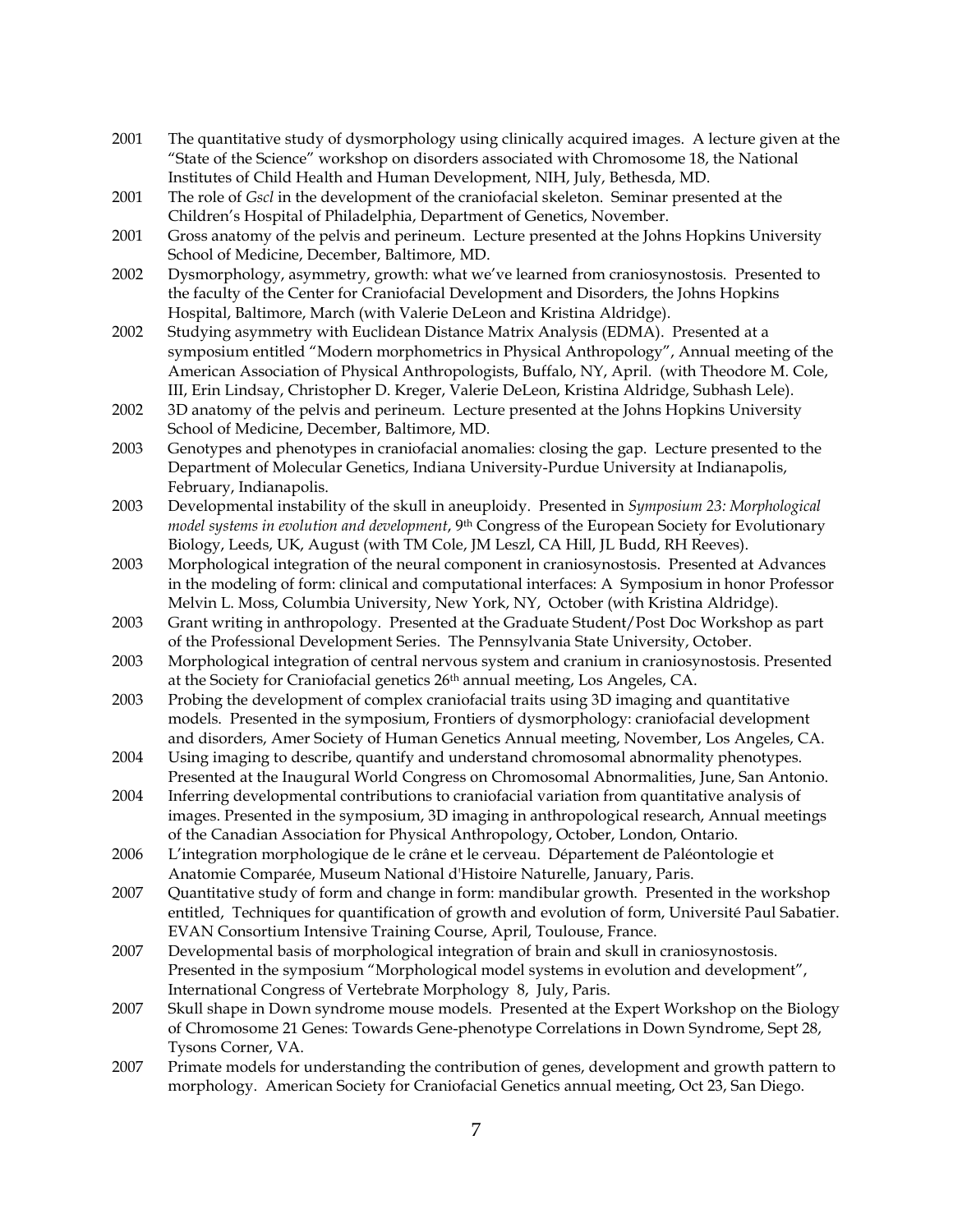- 2007 Brain-skull relationships in the development of craniosynostosis. Neural imaging reading group, Pennsylvania State University.
- 2008 Interaction of brain and skull. Gordon Research Conference on Craniofacial morphogenesis and tissue regeneration. Feb 10-15, Lucca, Italy.
- 2008 Brain-skull relationships in craniofacial development, evolution and disease. Department of Genetics and Genomic Sciences, Mt. Sinai Medical Center, NY.
- 2008 Getting a head: lessons from development, disease and phenogenetics. Presented at a symposium on Developmental Biology and Tissue Regeneration at University of Southern California, May.
- 2008 Morphological integration of the cranial base after surgical intervention in the face and vault. Presented at the Conference on Biomedicine in Orthodontics: from tooth movement to facial Growth, Asilomar Conference Center, Monterey, CA.
- 2008 Morphological integration of the craniofacial complex in unilateral cleft lip and palate. American Society for Craniofacial Genetics annual meeting, Nov 11, Philadelphia.
- 2009 Developmental basis of morphological integration of brain and skull in craniosynostosis. American Association of Physical Anthropologist annual meeting, Chicago.
- 2009 Developmental origin of covariation between traits (with Kat Willmore, Jim Cheverud and Jane Buikstra) American Association of Physical Anthropologist annual meeting, Chicago.
- 2009 Of mice and men: variation in craniosynostosis phenotypes. Department of Genetics Grand Rounds, Emory University, Atlanta, November.
- 2010 Brain and skull phenotypes in craniosynostosis: how mouse models bring a human condition into view. Social, Life and Engineering Sciences Imaging Group colloquia, Penn State, February.
- 2010 The relationship between hard and soft tissue: lessons for reconstructing virtual endocasts. Annual meetings of the American Association of Physical Anthropologists, Albuquerque, April.
- 2010 How to get a head in human evolution. Presented at the  $60<sup>th</sup>$  Alumni Institute faculty lecture series, Penn State University, June.
- 2010 An integrated systems approach to craniofacial development. (Collaborative project presented by Ken Weiss), European Evolutionary Development Society meetings, Paris, July.
- 2010 An integrated systems approach to craniofacial development (and craniosynostosis.  $33<sup>rd</sup>$  Meeting of the Society for Craniofacial Genetics. Bethesda, MD, USA (abstract published *Amer J Med GenetPart A 155:285)*
- 2011 Biological complexity and the case of craniosynostosis. Department of Anatomy and Cell Biology noon lecture series. Temple University, Philadelphia, PA. February.
- 2011 Connective tissue growth factor (CTGF/CCN2) is required for nomal intramembranous and endochondral ossification (co-authors: Lambi, Pankratz, Hendesi, Rzampour, Pixley, Barbe, Safadi and Popoff). Presented by Alex Lambi at the annual meeting of the International CCN Society, Vancouver, September.
- 2012 FGF/FGFR signaling in evolution, development and disease. Gordon Research Conference on Craniofacial morphogenesis and tissue regeneration. March 18-23, Ventura, CA
- 2012 Why the long face? Disease phenotypes as a window on evolutionary change. Speaker in symposium: *Finding our inner animal: understanding human evolutionary variation via experimental model systems*. Annual meeting of the AAPA, April, Portland, OR (abstract published *Amer J Phys Anthropol* 147, S54:249.)
- 2012 Making a head: diverse craniofacial outcomes in disease. Speaker in symposium entitled, *The Role of Variation during Morphogenesis in Evolution and Disease*, American Association of Anatomists meeting at Federation of American Societies for Experimental Biology 2012, San Diego, April.
- 2012 Genomic dissection of normal craniofacial variation. Radcliff Exploratory Seminar in Craniofacial Evolutionary Developmental Biology. Cambridge, MA. June
- 2012 Seeing the dysmorphology of craniosynostosis syndromes. Seminar presented to Systems Biology Unit, Centre for Genomic Regulation, Barcelona, Spain, November.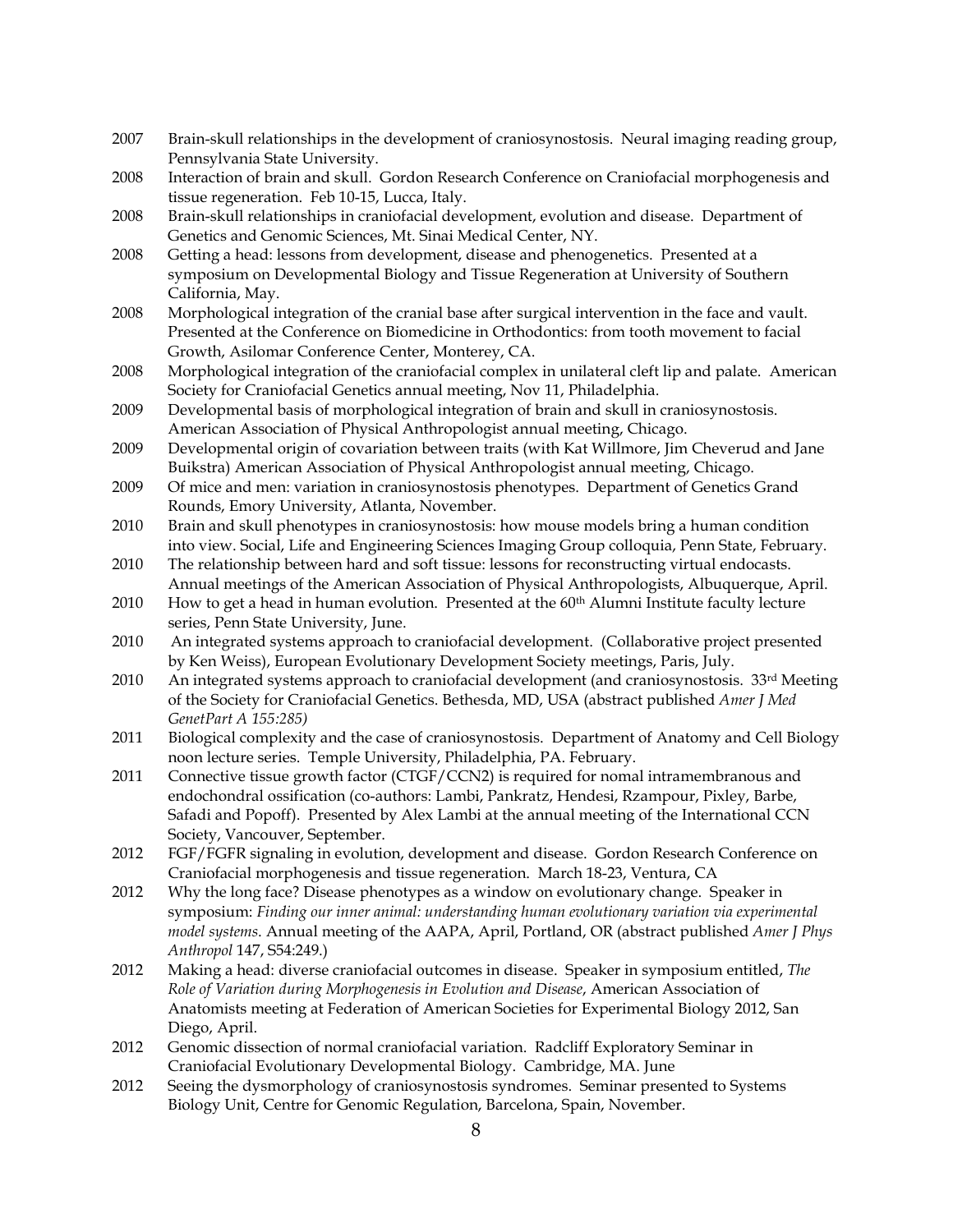- 2012 To the closed suture and beyond! cell-to-cell signaling in FGFR-related craniosynostosis syndromes. Seminar presented to Department of Biology, Case Western Reserve University, Cleveland, OH, November.
- 2013 Effects of sonic hedgehog on craniofacial morphology: implications for patients with Down syndrome (co-authors Nandini Singh, Tara Dutka, Roger Reeves). Presented by Nandini Singh at *35th Meeting of the* Society for Craniofacial Genetics, Boston, MA, October.
- 2013 Opportunities for growth disguised as unsolvable problems. Closing Plenary Lecture, IV Center for Genomic Regulation Postdoctoral Symposium, Center for Genome Regulation, Barcelona, Spain, November.
- 2013 Systems within systems: craniofacial growth. Seminar presented to Systems Biology Unit, Centre for Genomic Regulation, Barcelona, Spain, November.
- 2014 Evolutionary developmental biology of FGF/FGFR signaling in craniosynostosis conditions. Physiology Seminar Series, Johns Hopkins University, Baltimore, January.
- 2014 Influence of angiogenesis on craniofacial bone morphology, with Percival C, Winkler A, Kawasaki K, Pankratz T, Jabs E, Wang L, presented by Chris Percival at the 82<sup>nd</sup> annual meeting of the American Assoc of Physical Anthropol., Calgary, Alberta (abstract published *Amer J Phys Anthropol*, S58 :219)
- 2014 The role of FGF/FGFR signaling in cranial integration: implications for primate evolution, with N Singh, Y Heuzé, K Flaherty, C Basilico, G Holmes, presented by Nandini Singh as part of "Evo-Devo studies in bio-physical anthropology" symposium, 83rd annual meeting of the American Association of Physical Anthropologists, Calgary, Alberta (abstract published *Amer J Phys Anthropol*, S58: 240)
- 2014 The chondrocranium with K Kawasaki, presented by K Kawasaki as part of the "Building Bones: Studies of Bone Growth in Anthropology" symposium, 83rd Annual meeting of the Amer Assoc of Physical Anthropol, Calgary, Alberta (abstract published *Amer J Phys Anthropol*, S58: 156).
- 2014 Advances in the study of intramembranous bone formation and growth. Presented by C Percival as part of "Building Bones: Studies of Bone Growth in Anthropology" symposium, 83rd Annual meeting Amer Assoc of Physical Anthropol, Calgary. (abstract *Amer J Phys Anthropol*, S58: 206).
- 2014 Understanding human evolutionary variation using experimental model systems. Département de Paléontologie et Anatomie Comparée, Museum National d'Histoire Naturelle, June, Paris.
- 2014 Craniosynostosis Network. Presented at the National Institute of Child Health and Diesease 10<sup>th</sup> Structural Birth Defects meeting, Rockville, MD, December (with EW Jabs and Inga Peter, coinvestigators)
- 2015 Developmental context and the genotype-phenotype map. Speaker in symposium, *Anatomy and genetics: how phenomics informs our understanding of genomes*, American Association of Anatomists meeting at Federation of American Societies for Experimental Biology 2015, Boston, March.
- 2015 Developmental and evolutionary significance of the zygoma. Speaker in symposium entitled, *The zygomatic bone*, American Association of Anatomists meeting at Federation of American Societies for Experimental Biology 2015, Boston, March.
- 2015 Craniofacial dysmorphology as an evolutionary and developmental process. Eastman Institute for Oral Health, University of Rochester, Rochester, NY, April.
- 2016 Associations of the chondrocranium and dermatocranium in evolution, development and disease. Gordon Research Conference on Craniofacial morphogenesis and tissue regeneration. Ventura, CA, March 13-17.
- 2016 Chondrocranial and dermatocranial associations in evolution, development and disease. University of Tennessee Anatomy Lecture Series. Knoxville, April
- 2016 Neurodevelopmental disorders as models for developmental interactions between brain and skull in human evolution, with K Aldridge, JR Austin, CA Hill and presented by K Aldridge as part of the "Innovative approaches to human brain evolution: molecules to systems" symposium, 85th Annual meeting of the Amer Assoc of Physical Anthropol, Atlanta, GA (abstract published Amer J Phys Anthropol 159(S62): 77).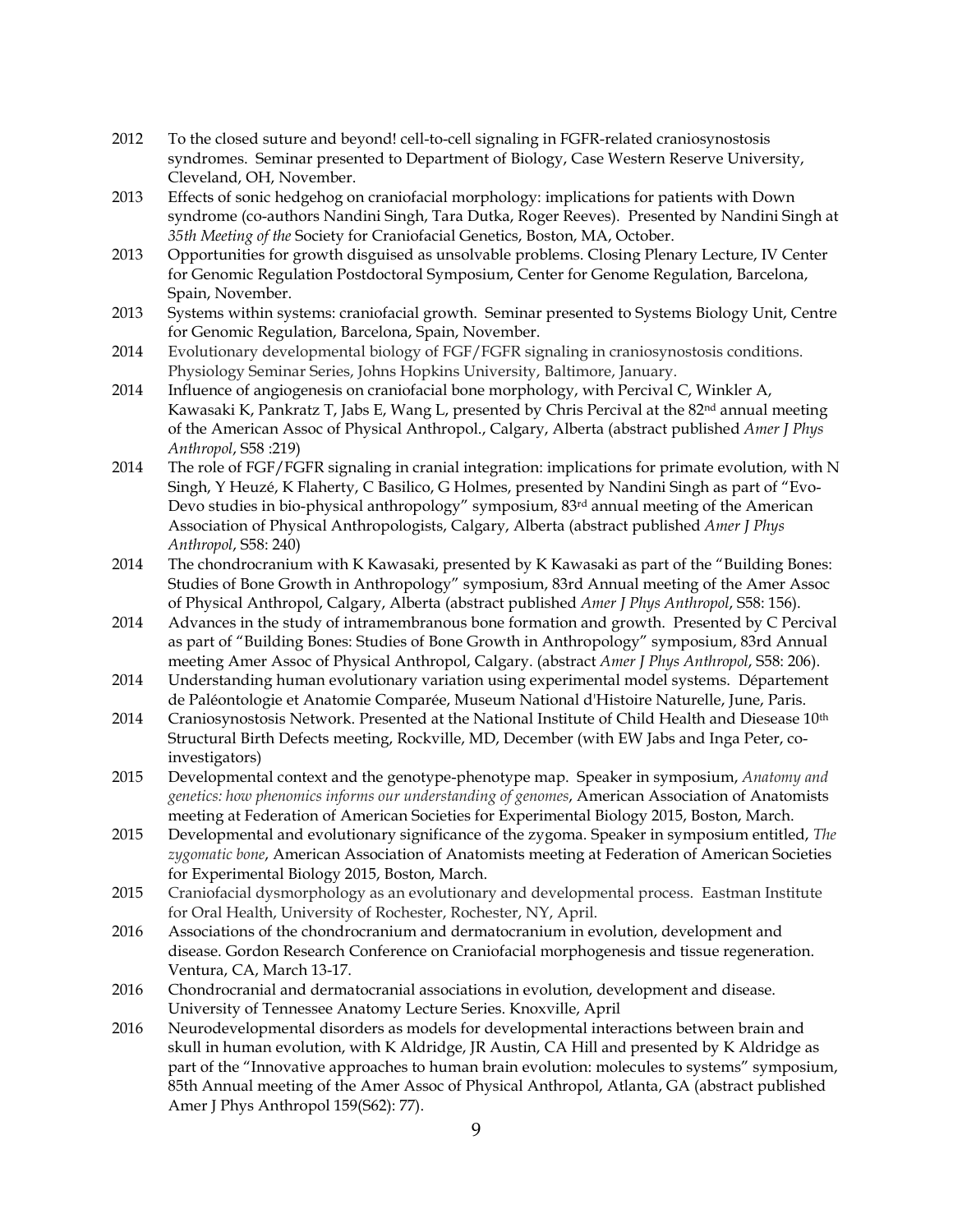- 2016 Differing effects of Fgfr mutations on palate morphology in non-cleft mouse models, Presented by Neus Martínez-Abadías with S Motch Perrine, F Melkonian, T Pankratz, K Rhodes, Y Wang, X Zhou, EW Jabs International Congress of Vertebrate Morphology, Washington, D.C., July.
- 2016 Modeling associations of the chondrocranium and dermatocranium in evolution, development and disease. *Keynote Speaker*, Society for Craniofacial Genetics and Developmental Biology 39th annual meeting, Boston, MA, July.
- 2016 Cartilage, bone and brain interactions in modeling skull growth. Faculty Networking Seminar Series, Tulane University, New Orleans, LA, November.
- 2017 It's about time: evolution, disease and development. University of California-San Francisco Program in Craniofacial Biology Seminar Series, San Francisco, CA, January.
- 2017 Craniosynostosis Network Consortium. NICHD 11th Structural Birth Defects Meeting, Bethesda, Maryland, April (with Jabs, EW, R Kraft, P Drew, I Peter, P Romitti, I Lemishchka)
- 2017 Craniosynostosis Network: Providing the temporal context to embryological research with mice. NICHD 11th Structural Birth Defects Meeting, Bethesda, Maryland, April. (with Flaherty, K, M Musy, K Kawasaki, M Kawasaki, J Sharpe)
- 2018 Introduction of Ken Weiss, winner of the "Darwin Award", the American Association of Physical Anthropologists Lifetime Achievement Award, Austin, TX, April.
- 2018 Keeping up with the Richtsmeier lab, Dept of Anthropology Spring 2018 Colloquia, University Park, PA.
- 2018 An evolutionary framework for studying craniofacial disorders, Keynote Lecture, 2018 Scientific Retreat, The Rolette and Berdon Lawrence Bone Disease Program, Baylor College of Medicine, University of Texas MD Anderson Cancer Center, and Health Science Center at Houston, April.
- 2018 Studying growth, development, and disorders of East Asian skeletal materials. Global History of Health Asia Organizational Conference, Jilin University, Changchun, China, May 17-18.
- 2019 From genotype to phenotype and back again. Keynote address, Société d'Anthropologie de Paris annual meeting, Musée de l'Homme, Paris, January.
- 2019 Discovering development in the genotype-phenotype gap. Henry Gray Scientific Award address, American Association of Anatomists annual meeting, Orlando, March.

# SYMPOSIA/WORKSHOPS/STUDY SESSIONS/MEETINGS ORGANIZED

| 1987 | The use of morphometric techniques in the study of biological form change (symposium<br>organized with JM Cheverud). 56th Annual Meeting of the Amer. Assoc. of Phys. Anthropol.,         |
|------|-------------------------------------------------------------------------------------------------------------------------------------------------------------------------------------------|
|      | New York                                                                                                                                                                                  |
| 1992 | Anthropological perspectives on craniosynostosis (symposium organized with JC Kolar). 61st<br>Annual meeting of the American Association of Physical Anthropologists, Las Vegas.          |
| 1994 | Three-dimensional morphometrics. Workshop given at the Fourth International Congress of<br>Vertebrate Morphology, Chicago.                                                                |
| 1998 | Analysis of morphology and morphological change using two or three-dimensional data. Study<br>session given at the annual meetings of the American Cleft Palate-Craniofacial Association, |
|      | Baltimore.                                                                                                                                                                                |
| 2007 | The genotype-phenotype map (symposium organized with Benedikt Hallgrímsson) International<br>Congress of Vertebrate Morphology 8, Paris.                                                  |
| 2010 | Genetic and developmental basis of the evolution of complex traits (symposium organized with<br>Chris Klingenberg), European Society for Evolutionary Developmental Biology, Paris.       |
| 2011 | Society for Craniofacial Genetics and Developmental Biology 34 <sup>th</sup> annual meeting, Montreal,<br>Canada.                                                                         |
| 2012 | Society for Craniofacial Genetics and Developmental Biology 35 <sup>th</sup> annual meeting, San Francisco,<br>CA.                                                                        |
| 2013 | Society for Craniofacial Genetics and Developmental Biology 36 <sup>th</sup> annual meeting, Boston, MA.                                                                                  |
|      |                                                                                                                                                                                           |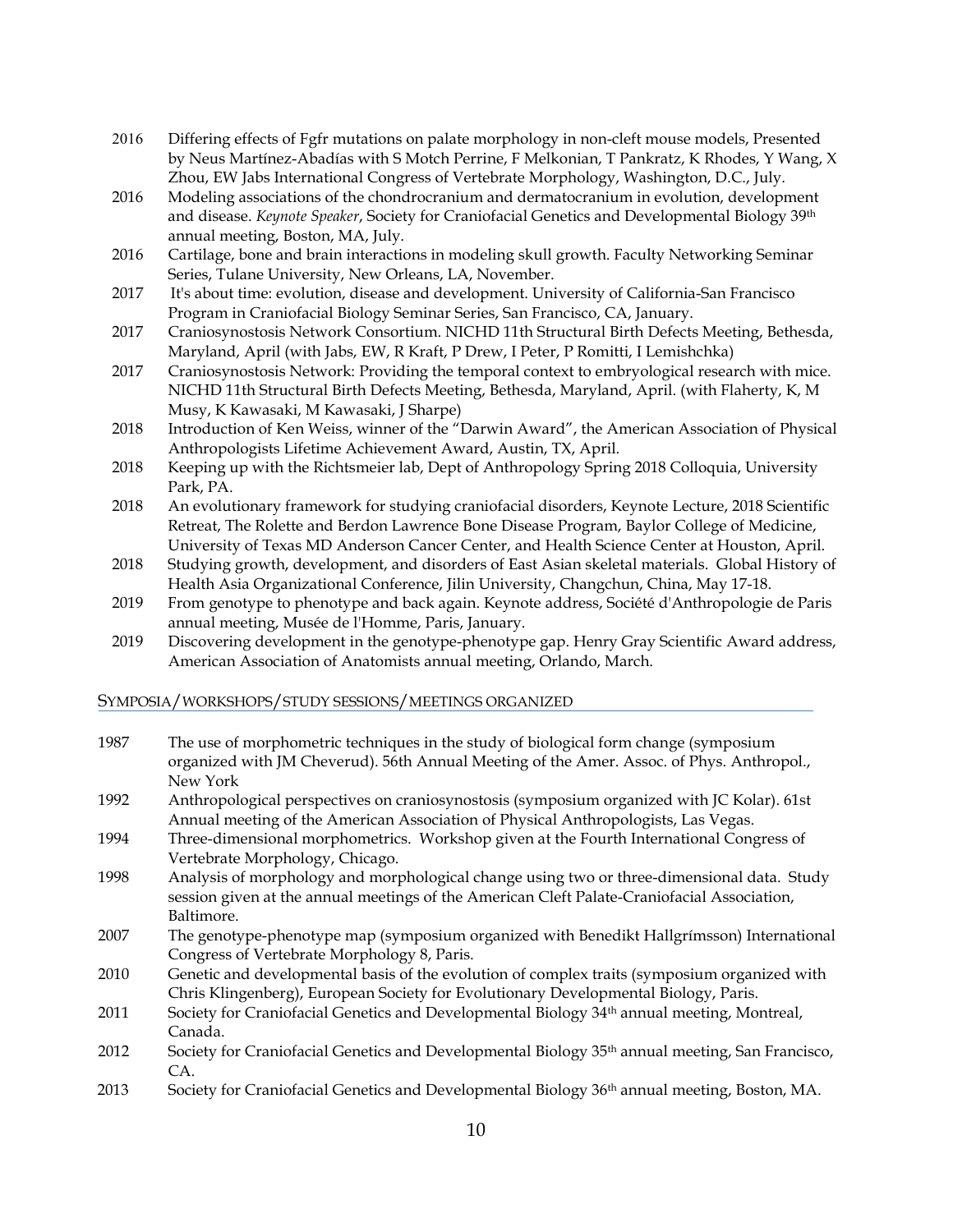- 2014 Building Bones: Studies of bone growth in anthropology (with CJ Percival), symposium organized for the 83rd Annual meeting of the Amer Assoc of Physical Anthropol, Calgary, Alberta, Canada.
- 2014 Society for Craniofacial Genetics and Developmental Biology 37th annual meeting, San Diego, CA.
- 2015 Chair, Career Development Panel; organized for the 84<sup>th</sup> Annual meeting of the Amer Assoc of Phys Anthropol, St. Louis, MO.
- 2015 Society for Craniofacial Genetics and Developmental Biology 38<sup>th</sup> annual meeting, Baltimore, MD.
- 2016 Chair, Career Development Panel; organized for the 85<sup>th</sup> Annual meeting of the Amer Assoc of Phys Anthropol, Atlanta, GA.
- 2016 Society for Craniofacial Genetics and Developmental Biology 39th annual meeting, Boston, MA.
- 2017 Chair, Career Development Panel; organized for the 86<sup>th</sup> Annual meeting of the Amer Assoc of Phys Anthropol, New Orleans, LA.
- 2017 Chair, Plenary session, Society for Craniofacial Genetics and Developmental Biology 40<sup>th</sup> annual meeting, Minneapolis, MN.
- 2018 Chair, Platform session: Development and Disease Physiology, American Association of Anatomists at Annual Meeting of Experimental Biology, San Diego, April.

## VOLUNTEERED PRESENTATIONS (INCLUDING POSTERS AND PUBLISHED ABSTRACTS)

- Richtsmeier, JT, JM Cheverud, and JE Buikstra 1983 Etiology of cranial nonmetric traits in the rhesus macaques of Cayo Santiago. *Amer J Phys Anthropol* 60(2).
- Richtsmeier, JT, JW McGrath, and JM Cheverud 1984 Heritability and etiology of cranial nonmetric traits in random bred mice. *Amer J Phys Anthropol* 63(2).
- Richtsmeier, JT 1985 A two-dimensional application of the finite element scaling method to growth of human crania. *Amer J Phys Anthropol* 66(2).
- Richtsmeier, JT 1985 A study of growth in normal individuals and Apert and Crouzon syndromes using the finite element scaling method. *Annals of Human Biology,* Montreal.
- Cheverud, JM and JT Richtsmeier 1985 A finite element scaling analysis of growth in rhesus monkeys. *Annals of Human Biology*, Montreal.
- McGrath, JW and JT Richtsmeier 1985 Heritability of nonmetric traits in randombred mice. Presented at the meeting of Society for the Study of Evolution and the American Society of Naturalists, Chicago.
- Richtsmeier, JT and JM Cheverud 1986 Sexual dimorphism of facial growth in *Macaca mulatta* and *M. fascicularis.* Presented at the International symposium on vertebrate morphology, Vienna.
- Richtsmeier, JT 1987 Ontogenetic scaling and sexual dimorphism in *Macaca* crania. *Amer J Phys Anthropol* 72(2) 247.
- Richtsmeier, JT 1988 Morphological similarities in *Aegyptopithecus* and *Afropithecus*. *Amer J Phys Anthropol* 75(2) 260-261.
- Richtsmeier, JT, JL Marsh, and ML Vannier 1988 Three-dimensional analysis of craniofacial morphology and growth in craniosynostosis. Program, Cleft Palate Association Meeting, Williamsburg, VA.
- Hallman, LA and JT Richtsmeier 1988 Craniofacial morphology of the trisomy 16 mouse. Program, International Association for Dental Research, April, Montreal, Quebec.
- Richtsmeier, JT, HM Grausz, JL Marsh, and MW Vannier 1989 Three-dimensional analysis of the cranial base in craniosynostosis. *Amer J Phys Anthropol* 78(2) 290.
- Grausz, HM, JT Richtsmeier, and SJ Danahey 1989 Growth in *Macaca fascicularis* and *Cebus apella* compared using finite-element scaling. *Amer J Phys Anthropol* 78(2) 231.
- Wong, L, CR Dufresne, PM Manson, and JT Richtsmeier 1989 The effect of rigid fixation on the growing craniofacial skeleton. Presented at the 34<sup>th</sup> Annual Meeting of the Plastic Surgery Research Council, April, Atlanta.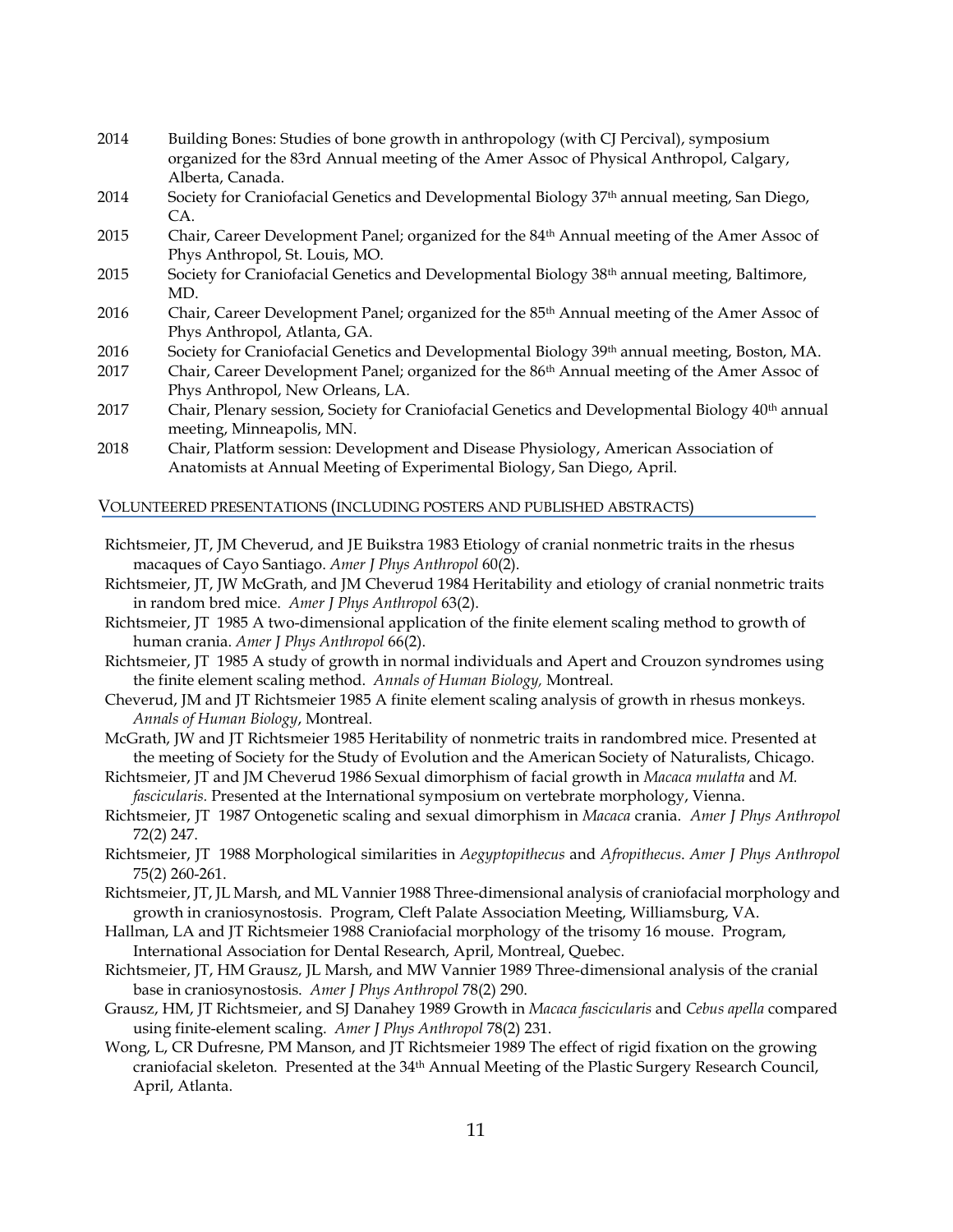- Wong, L, CR Dufresne, JT Richtsmeier, and PM Manson 1989 The effect of rigid fixation on the growing craniofacial skeleton: periosteal elevation, coronal suture plating, and frontal bone plating. Presented at the Northeastern Plastic Surgery Society Conference, October.
- Wong, L, CR Dufresne, JT Richtsmeier, and PM Manson 1989 The effect of rigid fixation on the growing craniofacial skeleton: periosteal elevation, coronal suture plating, and frontal bone plating. *Proceedings of the American Society of Plastic and Reconstructive Surgery.* Presented at the annual meeting of the American Society for Plastic and Reconstructive Surgery, San Francisco, October.
- Corner, BD, JT Richtsmeier, and S Danahey 1990 Morphometric analysis of skull growth in *Cebus apella*. *Amer J Phys Anthropol* 81(2) 208.
- Richtsmeier, JT and SR Lele 1990 Analysis of morphological variation within neontological and paleontological species. *Amer J Phys Anthropol* 81(2) 286.
- Grausz, HM, JT Richtsmeier, and ML Oster-Granite 1991 Morphogenesis of the brain and craniofacial complex in trisomy 16 mice. Presented at the meeting of the National Down Syndrome Society, New York City, January.
- Richtsmeier, JT 1991 Implications of the use of varying element types in finite-element analysis of craniofacial growth. *Amer J Phys Anthropol*, Supplement 12:151.
- Dufresne, CR, BD Corner, and JT Richtsmeier 1991 Categorization of craniofacial dysmorphology for purposes of predicting surgical outcome. Presented at the IV Biannual meeting of the International Society of Craniomaxillofacial Surgery, Santiago de Compostela, Spain, June.
- Richtsmeier, JT, CR Dufresne 1992 The interaction of growth pattern and surgical outcome in craniosynostosis. *Amer J Phys Anthropol*, Supplement 14:138.
- Grausz, HM, JL Marsh, MW Vannier, JT Richtsmeier 1992 A three-dimensional study of basicranial growth in craniosynostosis as compared to normal growth patterns. *Amer J Phys Anthropol*, Supplement 14:83-84.
- Corner, BD, JT Richtsmeier 1992 Craniosynostosis in a collection of wild shot mantled howler monkeys (*Alouatta palliata*). *Amer J Phys Anthropol*, Supplement 14:63.
- Lele, S, JT Richtsmeier 1992 A statistical method for the comparison of growth patterns applied to sexual dimorphism of ontogeny in macaques. *Amer J Phys Anthropol*, Supplement 14:108.
- Dufresne, CR, H Grausz, JT Richtsmeier 1993 The effects of rigid fixation on the growing craniofacial skeleton. Presented at a symposium entitled, "Rigid fixation of the craniofacial skeleton" sponsored by the Tampa Bay Craniofacial Center, the University of Florida, and Howmedica.
- Lele, S, JT Richtsmeier 1993 Confidence intervals for growth and form difference based on Euclidean distance matrix analysis. *Amer J Phys Anthropol*, Supplement 16:133.
- Corner, BD, DJ Meldrum, JT Richtsmeier 1993 The relationship of Cebus and Saimiri: Synapomorphis and cranial form. *Amer. J. Phys. Anthropol*., Supplement 16:74.
- Richtsmeier, JT, TM Cole, III, S Lele 1994 Euclidean distance matrix analysis: models for growth. Presented at the fourth International Congress of Vertebrate Morphology, Chicago, IL, July-August.
- Mayer, MH, R Ellenbogen, JO Hollinger, L Wong, JT Richtsmeier, JA Bley, D Yules, PN Manson 1994 Rigid skeletal fixation of the immature craniofacial skeleton in non-human primates. Presented at a symposium, "Resolving controversies in craniomaxillofacial surgery: the role of plate and screw fixation for craniofacial reconstruction in infants, children and young adults", Amer Soc Maxillofacial Surgeons, Sept, San Diego.
- Cole, TM III, JT Richtsmeier, S Lele 1995 Problems in the character analysis of morphometric data, with examples from the Atelinae. *Amer J Phys Anthropol*, Supplement 17.
- Kontis, TC, and JT Richtsmeier 1995 A longitudinal study of rabbit skull base growth using 3 dimensional CT analysis. Presented at the American Academy of Facial Plastic and Reconstructive Surgery, September, New Orleans.
- Dufresne, CR, R Ragavan, S Fang, P Pang, JT Richtsmeier 1995 Craniofacial surgical planning and dynamic skeletal modeling: new tools to predict growth following surgery. Presented at the VIth International Congress of Craniofacial Surgery, October, Saint Tropez.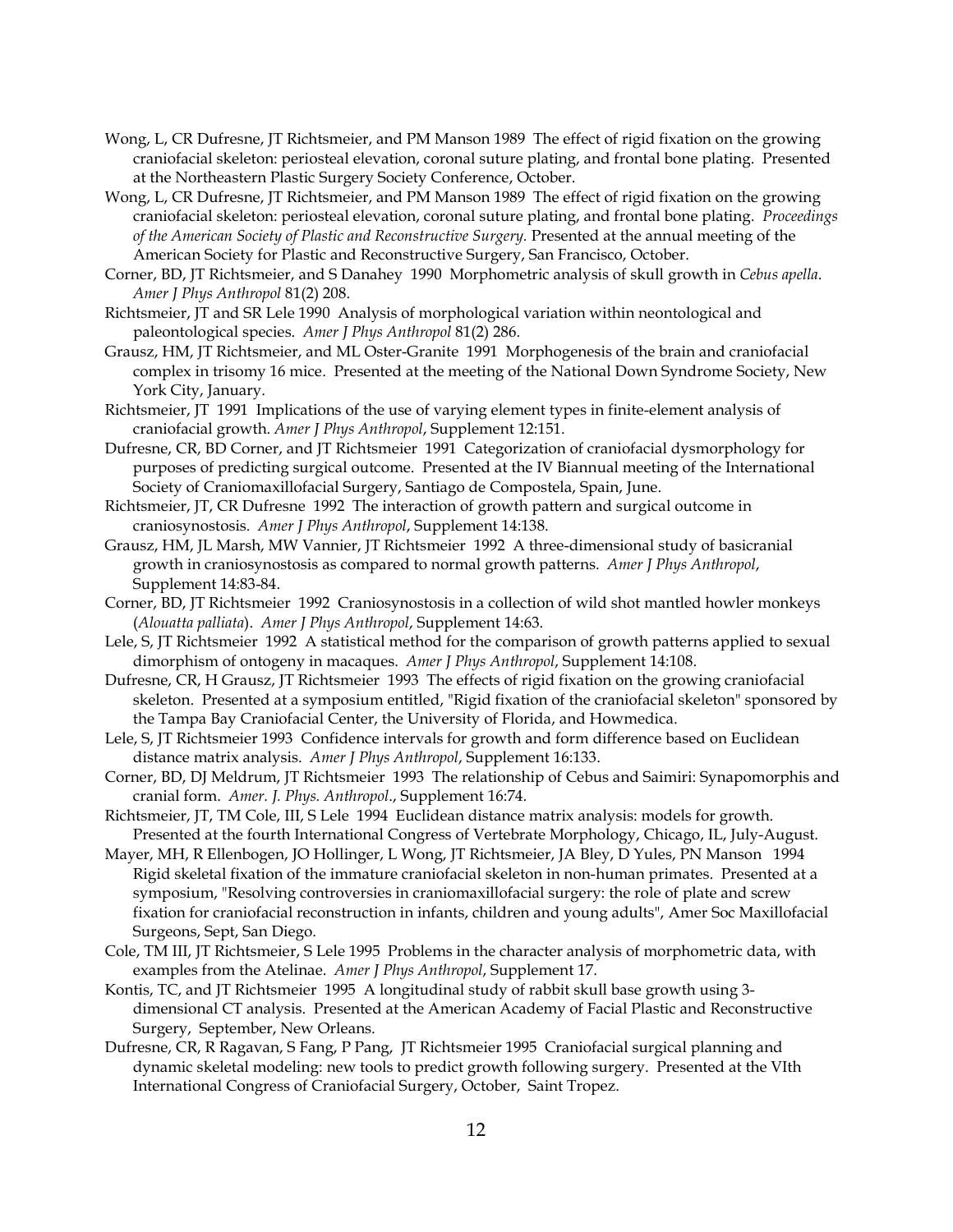- Mayer, MH, RG Ellenbogen, JO Hollinger, L Wong, TM Cole, JT Richtsmeier, J Manson, JA Bley, D. Yules, PN Manson 1995 Rigid skeletal fixation of the immature craniofacial skeleton in the non-human primate. Presented at the VIth International Congress of Craniofacial Surgery, October, Saint Tropez.
- Fang, S, R Raghavan, JT Richtsmeier 1996 Volume morphing methods for landmark based 3D image deformation. Presented at the *Society of Photo-Optical Instrumentation Engineers Conference (SPIE).*
- Burrows, AM, MP Mooney, TD Smith, HW Loskin, MI Siegel, JT Richtsmeier 1996 Three-dimensional analysis of craniofacial growth in congenital coronal suture synostosed rabbits using Euclidean Distance Matrix Analysis. *Amer J Phys Anthropol*, Supplement 22: 77.
- Richtsmeier, JT, S Lele, TM Cole III 1996 Growth patterns and phylogenetic relationships among the anthropoids. *Amer J Phys Anthropol*, Supplement 22: 197-198.
- Raghavan, R, P Pang, S Fang, JT Richtsmeier 1996 Three dimensional morphing of anthropoid craniofacial morphology for the study of growth and evolution. *Amer J Phys Anthropol*, Supplement 22: 193.
- Kelly, D, D Hauser, T Kontis, J Richtsmeier 1996 Registration points for 3-D visualization of normal growth are found in the cranial base of the New Zealand White Rabbit. Presented at the Experimental Biology '96 Conference.
- Kelly, DK, T Kontis, D Hauser, JT Richtsmeier 1996 Registration points for 3-D visualization of normal growth in the cranial base of the New Zealand White Rabbit. Presented at the American Cleft Palate-Craniofacial Annual Meeting, April, San Diego.
- Richtsmeier, JT, J Ohman, C VanderKolk, B Carson, S Fang, R Raghavan, D Hauser 1996 3D Analysis and visualization of growth in craniosynostosis. Presented at the American Cleft Palate-Craniofacial Annual Meeting, April, San Diego.
- Richtsmeier, JT, J Ohman, C VanderKolk, B Carson, E Waks, H Said, P Elfert, T Cole, S Lele 1996 Heterogeneity in sagittal synostosis: morphology and etiology. Presented at the American Cleft Palate-Craniofacial Annual Meeting, April, San Diego.
- Ohman, JC, H Tan, C VanderKolk, JT Richtsmeier 1996 Craniosynostosis in mantled howler monkeys (*Alouatta palliata*) a new look with computed tomography. Presented at the American Cleft Palate-Craniofacial Annual Meeting, April, San Diego.
- Ardayfio, P. and JT Richtsmeier 1996 Morphology and growth in sagittal synostosis. Presented at the Argonne Symposium for Undergraduates in Science, Engineering and Mathematics, Argonne National Laboratory, November.
- Cole, TM III, JT Richtsmeier, I Horovitz, RDE MacPhee 1997 Morphometric affinities of *Paralouatta varonai*. *Amer J Phys Anthropol*, Supplement 24: 93-94.
- Krovitz, G, TM Cole, III, JT Richtsmeier 1997 Three-dimensional comparisons of craniofacial growth patterns in Neanderthals and modern humans. *Amer J Phys Anthropol*, Supplement 24: 147.
- Li, Y and JT Richtsmeier 1997 Morphometric analysis of the ontogeny of sexual dimorphism of the bony pelvis in the squirrel monkey (*Saimiri sciureus*, Cebidae). *Amer. J. Phys. Anthropol.*, Supplement 24: 155.
- Richtsmeier, JT, TM Cole III, C Valeri, GE Krovitz, S Lele 1997 Growth and morphology in sagittal synostosis. Presented at the American Cleft Palate-Craniofacial Annual Meeting, April, New Orleans.
- Cole, TM III, GE Krovitz, JT Richtsmeier 1997 Patterns of calvarial growth in unilateral lambdoid synostosis and posterior plagiocephaly without synostosis. Presented at the American Cleft Palate-Craniofacial Annual Meeting, April, New Orleans.
- Gersony, R and JT Richtsmeier 1997 Web-Lecture prototype, "Basics of the Pelvis and Perineum", using an antomical digital art data base. Presented at a University-wide symposium, "From Vision to Reality: integrating learning technologies into Hopkins Education", The Johns Hopkins University, October.
- Long, L, JT Richtsmeier, A Lubensky, M Yo, M Abrams, A Patwardhan, A Reiss, RH Reeves 1997 Segmentally trisomic Ts65Dn mice show several morphological phenotypes of Down Syndrome. 7th International Workshop on Human Chromosome 21, Berlin, Germany.
- Valeri, CJ, TM Cole, S Lele, JT Richtsmeier 1998 Capturing data from three dimensional surfaces using fuzzy landmarks. *Amer J Phys Anthropol*, Supplement 26: 222.
- Cole, TM,III, MA O'Leary, JT Richtsmeier 1998 Morphometric modeling of evolutionary form change. *Amer J Phys Anthropol*, Supplement 26: 121-122.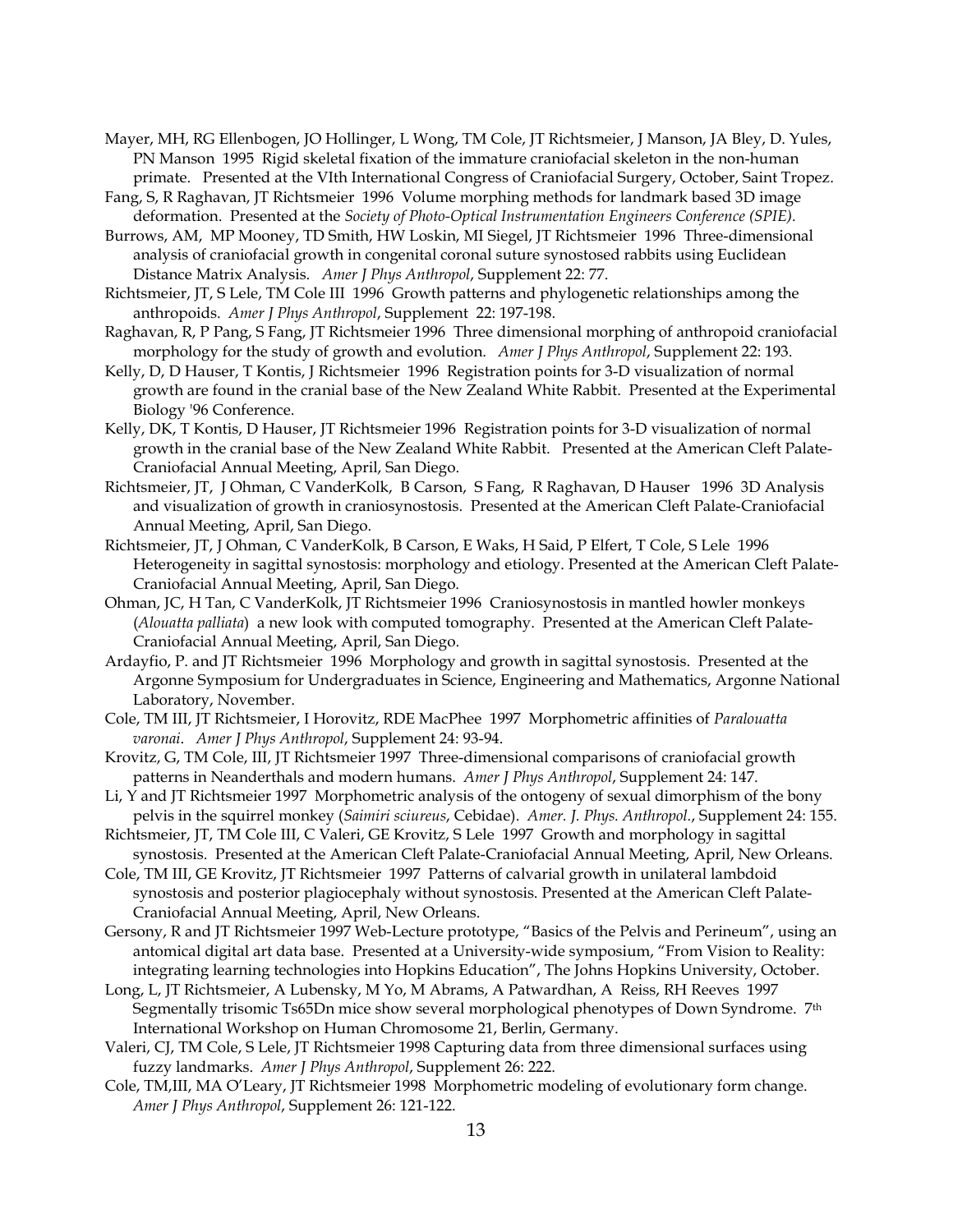- Zumpano, M and JT Richtsmeier 1998 A three dimensional morphological analysis of Trigonocephaly. American Cleft Palate-Craniofacial Association Program: page 70.
- Richtsmeier, JT, LL Baxter, RH Reeves 1998 Postcranial and cranial phenotypes of segmentally trisomic Ts65Dn mice are similar to those of Down Syndrome. Presented at a Conference celebrating the life and work of D'Arcy Wentworth Thompson, "On growth and Form: spatio-temporal patterning in biology", Dundee, Scotland.
- Cole, TM III, VB DeLeon, S Lele, JT Richtsmeier 1998 Recognition of shape-conservative landmark cliques in the morphometric study of form. Presented at a Conference celebrating D'Arcy Wentworth Thompson, "On growth and Form: spatio-temporal patterning in biology", Dundee, Scotland.
- Baxter, LL, M Abrams, JT Richtsmeier, A Reiss, RH Reeves 1998 Ts65Dn segmentally trisomic mice exhibit morphological changes in cerebellum similar to those in Down Syndrome. *Amer J Hum Genet*, 63 A 159.
- Richtsmeier, JT, K Aldridge, V DeLeon, CJ Valeri, MP Zumpano, JL Marsh, C VanderKolk, BS Carson 1999 Quantification of distinct craniofacial morphologies in isolated metopic, sagittal, and unicoronal synostosis and Crouzon syndrome, using a principle coordinates application of EDMA. Presented at the American Cleft Palate-Craniofacial Association meetings, Scottsdale, AZ.
- Zumpano, MP, VB DeLeon, BS Carson, CA VanderKolk, JT Richtsmeier 1999 A comparison of basicranial morphology between pre- and post-operative patients with sagittal synostosis. Presented at the American Cleft Palate-Craniofacial Annual Meeting, Scottsdale, AZ.

DeLeon, VB, MP Zumpano, JT Richtsmeier 1999 Effects of neurocranial surgery on basicranial growth in isolated sagittal synostosis. *Amer J Phys Anthropol*, Supplement 28: 117.

- Aldridge, KA and JT Richtsmeier 1999 Patterns of craniofacial variability in three savanna baboon groups. *Amer J Phys Anthropol*, Supplement 28: 82-83.
- Lubensky, AM and JT Richtsmeier 1999 Craniofacial change in the mature and elderly: a threedimensional comparison of sexual dimorphism in aging. *Amer J Phys Anthropol*, Supplement 28:187.
- Richtsmeier, JT, LL Baxter, RH Reeves 1999 Morphological characteristics and developmental processes of aneuploidy. *Amer J Phys Anthropol*, Supplement 28:232-233.
- Valeri, CJ, RH Reeves, CB Ruff, JT Richtsmeier 1999 The limits and possibilities of micro CT scanning. *Amer J Phys Anthropol*, Supplement 28:269-270.
- Baxter, LL, JT Richtsmeier, RH Reeves 1999 Completely penetrant phenotypes in Ts65Dn mice provide a key to defining mechanisms of gene action in Down syndrome. Presented at the International Conference on Down Syndrome, Israel.
- Valeri, CJ, TM Cole, II, S Lele, JT Richtsmeier 2000 Directional asymmetry in plagiocephaly without synostosis and unicoronal synostosis. *Amer J Phys Anthropol*, Supplement 30: 308.
- Aldridge, K, PE Barta, GD Pearlson, JT Richtsmeier 2000 Brain morphology, MRI data, and landmarkbased analyses of form. *Amer J Phys Anthropol*, Supplement 30: 94.
- DeLeon, VB, TM Cole, III, S. Lele, JL Marsh, JT Richtsmeier 2000 Reversal of asymmetric growth in the cranial base following neurocranial surgery in unicoronal craniosynostosis. *Amer J Phys Anthropol*, Supplement 30: 136.
- Richtsmeier, JT, TM Cole, III, CJ Valeri, T Kontis 2000 Comparison of longitudinal, cross-sectional and mixed longitudinal data in growth analysis. *Amer J Phys Anthropol*, Supplement 30: 262-263.
- Richtsmeier, JT, CJ Epstein, A Zumwalt, E Carlson, RH Reeves 2000 Maldevelopment of the craniofacial skeleton in Ts1Cje mice parallels that in Ts65Dn mice. Molecular Biology of Chromosome 21 and Down Syndrome Workshop, Jackson Laboratory, Bar Harbor, ME.
- Aldridge, K.A., JL Marsh, CA Perlyn, JT Richtsmeier 2001 Quantification of central nervous system dysmorphology in isolated craniosynostoses. Presented at the American Cleft Palate-Craniofacial Annual Meeting, Minneapolis, MN.
- Cole, TM, III, JT Richtsmeier 2001 Morphometric assessment of craniofacial form in Apert and Crouzon syndromes: what, if anything, is "normal?" Presented at the American Cleft Palate-Craniofacial Annual Meeting, Minneapolis, MN. Presented at the American Cleft Palate-Craniofacial Annual Meeting, Minneapolis, MN.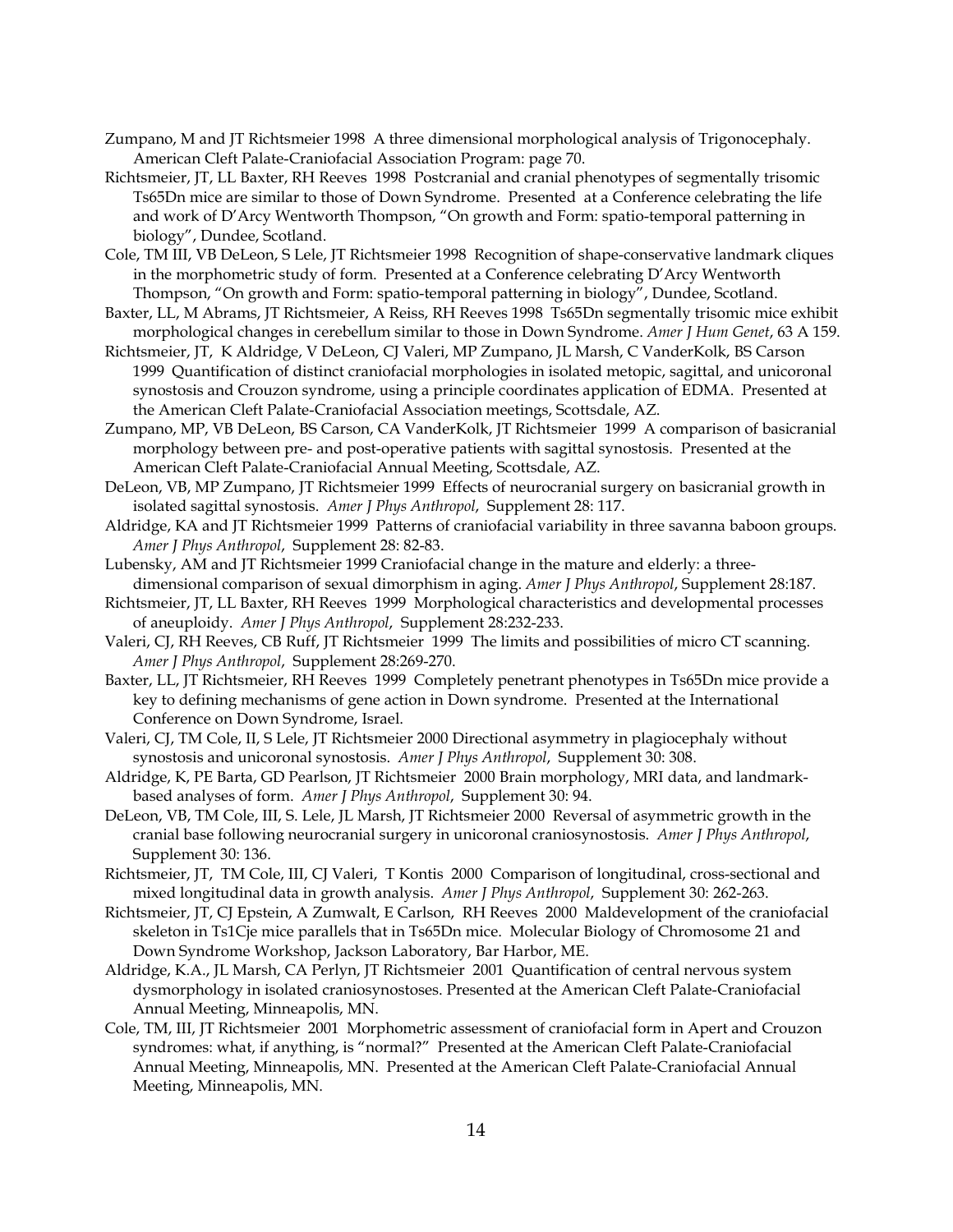- DeLeon, VB, K Dansey, AA Kane, TM Cole, III, S Lele, JL Marsh, CA VanderKolk, BS Carson, CA Perlyn, DP Govier, JT Richtsmeier 2001 Neurocranial surgery affects growth patterns in the osseous cranial base and soft tissues of the face and ear regions. Presented at the American Cleft Palate-Craniofacial Annual Meeting, Minneapolis, MN.
- Kane, AA, VB DeLeon, C Valeri, JT Richtsmeier, L-J Lo 2001 Preoperative osseous dysmorphology of unilateral complete cleft lip and palate: a Euclidean Distance Matrix Analysis of CT data. Presented at the American Cleft Palate-Craniofacial Annual Meeting, Minneapolis, MN.
- Richtsmeier, JT, A Zumwalt, CJ Epstein, EJ Carlson, RH Reeves 2001 Parallels of craniofacial development in two mouse models for Down Syndrome. Presented at the American Cleft Palate-Craniofacial Annual Meeting, Minneapolis, MN.
- Aldridge, KA, JL Marsh, AA Kane, CA Perlyn, JT Richtsmeier 2001 Quantification of the impact of isolated craniosynostoses on central nervous system morphology. Presented at the 9<sup>th</sup> International Congress on Cleft Palate and related Craniofacial Anomalies, Göteborg, Sweden.
- Richtsmeier, JT, CJ Valeri, FL Williams, T Kontis 2001 Comparison of longitudinal and cross-sectional data in growth analysis**.** Presented at the 9th International Congress on Cleft Palate and related Craniofacial Anomalies, Göteborg, Sweden.
- Kane, AA, VB DeLeon, C Valeri, JT Richtsmeier, L-J Lo 2001 The effects of growth and lip repair upon osseous facial morphology in unilateral complete cleft lip and palate: an analysis of longitudinal CT data. Presented at the 9<sup>th</sup> International Congress on Cleft Palate and related Craniofacial Anomalies, Göteborg, Sweden.
- Richtsmeier, JT, A Zumwalt, CJ Epstein, EJ Carlson, RH Reeves 2001 Maldevelopment of the craniofacial skeleton in two mouse models for Down syndrome. Presented at the 9<sup>th</sup> International Congress on Cleft Palate and related Craniofacial Anomalies, Göteborg, Sweden.
- Richtsmeier, JT, A Zumwalt, CJ Epstein, EJ Carlson, RH Reeves 2001 Parallels of maldevelopment of the craniofacial skeleton in Down syndrome and in two segmentally trisomic mouse models. Presented at the 6th International Congress of Vertebrate Morphology, Jene, Germany.
- Williams, FL, JT Richtsmeier 2001 Do cross-sectional craniofacial growth data underestimate longitudinal growth? Testing a hypothesis of Franz Boas. Presented in the symposium, "Plastic and Enduring: 100 Years of Studies of Past Lives and Past Histories", Amer. Assoc. of Anthropol. annual meetings, Washington, D.C.
- Cole, Theodore M., K Aldridge, V DeLeon, J Marsh, JT Richtsmeier 2002 Three-dimensional visualization of midsagittal plane distortions in cases of craniofacial asymmetry. Presented at the annual meetings of the American Cleft Palate-Craniofacial Association, Seattle.
- Richtsmeier, JT, J Lund, ES Lindsay, J Leszl, RH Reeves 2002 Mice homozygous for a null allele of *Gscl* show dysmorphology of the cranial base and face. Presented at the annual meetings of the American Cleft Palate-Craniofacial Association, Seattle.
- Aldridge K, Marsh JL, Perlyn C, Panchal, J, Richtsmeier JT (2002) Effects of neurocranial surgery on growth of the central nervous system in isolated sagittal craniosynostosis. Presented at the annual meeting of the American Cleft Palate-Craniofacial Association, Seattle.
- Richtsmeier, JT, TM Cole, III, J Leszl, CA Hill, V Aquino, R.H. Reeves (2002) Development of skull dysmorphology in Ts65Dn segmentally trisomic mice. Poster presented at the annual meetings of the American Society of Human Genetics, Baltimore. Amer. J. Hum Genet 71(4):280.
- Richtsmeier, JT, KJ Aldridge, TM Cole, III, VB DeLeon, D Govier, JL Marsh, AA Kane, J Panchal, C VanderKolk, BS Carson (2003) Integration of brain and bone in craniosynostosis. Presented at the annual meeting of the American Cleft Palate-Craniofacial Association, Asheville, NC.
- Hill, CA, RH Reeves, CJ Epstein, C Valeri, ES Lindsay, LA Baxter, TM Cole, JT Richtsmeier (2003) Developmental instability and skeletal phenotypes in Down syndrome. Presented at the annual meeting of the American Association of Physical Anthropology, Tempe, AZ. *Amer J Phys Anthropol*  Suppl 36:114.
- Aldridge K, DeLeon VB, Richtsmeier, JT (2003) Developmental instability and isolated sagittal craniosynostosis. *American Journal of Human Genetics, Supplement 73*: 322.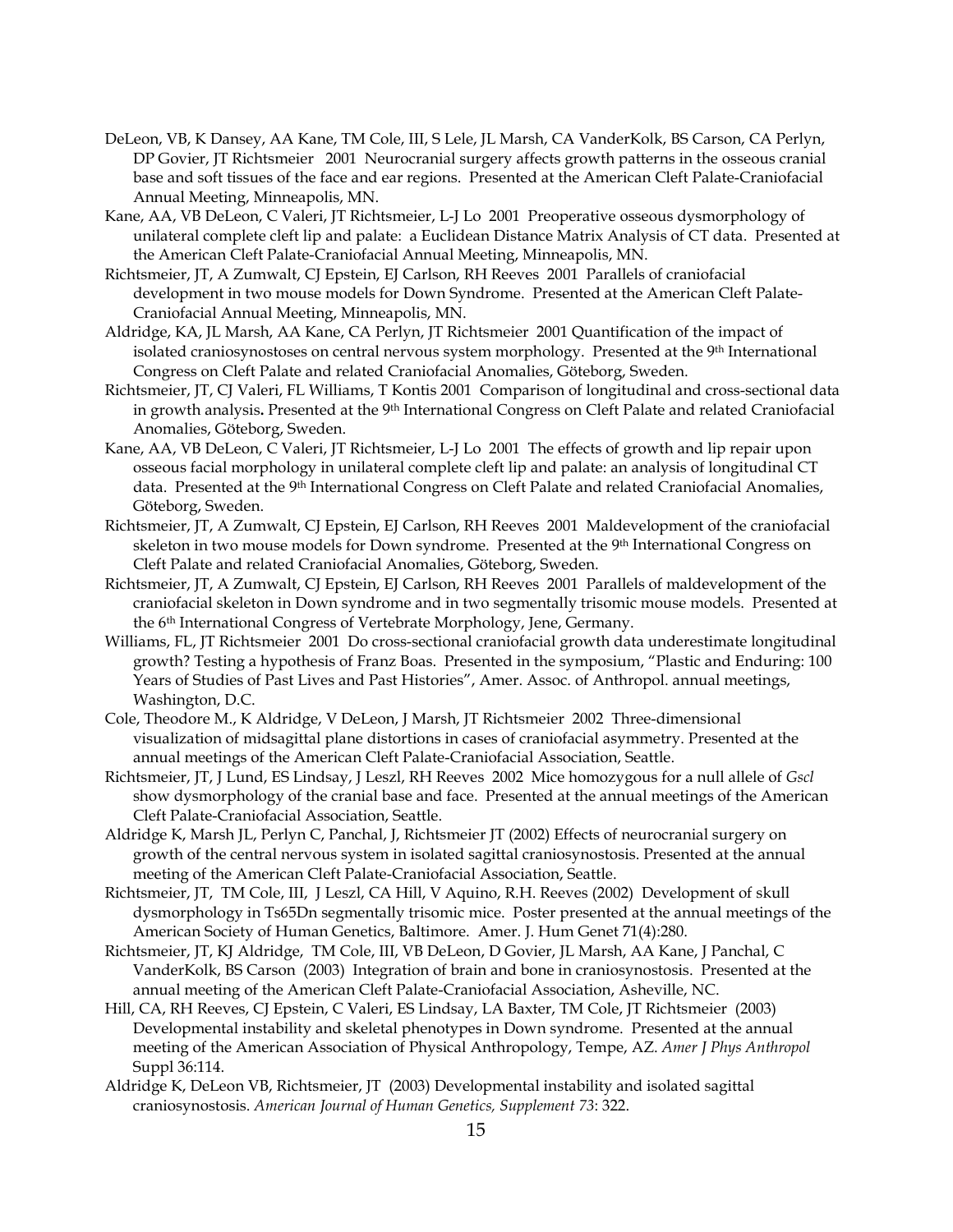- Leszl, J, R Reeves, L Olsen, JT Richtsmeier (2004) The 'critical region' is not sufficient to produce characteristic craniofacial phenotypes in a mouse model for Down syndrome. Presented at the 61st annual meeting of the American Cleft palate-craniofacial association, Chicago.
- Hill, C, A Zumwalt, J Leszl, C Epstein, R Reeves, TM Cole III, JT Richtsmeier (2004) Directional asymmetry in mouse models for craniofacial disorders. Presented at the 61<sup>st</sup> annual meeting of the American Cleft palate-craniofacial association, Chicago.
- Frazier, B, M. Mooney, B Losken, M Barbano, M Moursi, C Martin, M Siegel, P Yan, JT Richtsmeier (2004) Growth comparison via linear distance analysis of craniosynostotic rabbits treated with anti-TGFβantibody at suturectomy site. Presented at the 61st annual meeting of the American Cleft palatecraniofacial association, Chicago.
- Richtsmeier, JT K Aldridge, TM Cole III, V DeLeon, P Yan, J Panchal, B Carson, C VanderKolk, J Marsh, D Govier, A Kane (2004) The relationship between skull and central nervous system phenotypes in craniosynostosis. Presented at the 61st annual meeting of the American Cleft palate-craniofacial association, Chicago.
- Cole, M, TM Cole, III, JT Richtsmeier 2004 Craniofacial morphology in human neonatal progeroid syndrome. Presented at the 61<sup>st</sup> annual meeting, Ameri Cleft palate-craniofacial association, Chicago.
- Richtsmeier, JT, CJ Epstein, RH Reeves 2004 A test of the "developmental instability" hypothesis in two mouse models for Down syndrome. Presented at the Expert Workshop on the Biology of Chromosome 21 Genes, Washington, D.C.
- Olson, LE, J Leszl, JT Richtsmeier, RH Reeves 2004 The DSCR is not critical for Down syndrome. Presented at the Expert Workshop on the Biology of Chromosome 21 Genes, Washington, D.C.
- Aldridge K, Boyd SAB, Capone G, DeLeon VB, Richtsmeier JT 2004 Anthropometric landmarks from 3dMD surface images: a study of accuracy and repeatability. Fifty-fourth annual meeting of the American Society of Human Genetics. Toronto, Canada. Abstract.
- Richtsmeier, JT, K Aldridge, AA Kane, JL Marsh, J Panchal, VB DeLeon 2005 Phenotypic integration of brain and skull. Presented at the annual meeting of the American Association of Physical Anthropology, Milwaukee, WI. *Amer J Phys Anthropol* Suppl 40:176.
- Hill, CA, RH Reeves, JT Richtsmeier 2005 Mandibular changes in a mouse model for craniofacial disorders. Presented at the annual meeting of the American Association of Physical Anthropology, Milwaukee, WI. *Amer J Phys Anthropol* Suppl 40:115-116.
- Frazier, B, K Aldridge, JT Richtsmeier 2005 Sexual dimorphism and morphological integration in baboons. Presented at the annual meeting of the American Association of Physical Anthropology, Milwaukee, WI. *Amer J Phys Anthropol* Suppl 40:103.
- Aldridge, KA, RH Reeves, LL Baxter, LE. Olson, JT Richtsmeier 2005 Distinct brain phenotypes in three aneuploid mouse models with implications for Down syndrome brain phenotypes. Presented at Crossover 2005, University Park, PA.
- Cole, TM III, S Lele, JT Richtsmeier 2006 Model-based estimation of variance-covariance structure in landmark data, with a consideration of morphological integration in the *Macaca fascicularis* cranium. Presented at the annual meeting of the American Association of Physical Anthropology, Anchorage, AK. *Amer J Phys Anthropol* 129, Suppl 42:76.
- Miller, W, HA Lawson, A Nekrutenko, C Addo-quaye, A Buchanan, JT Richtsemeier, KM Weiss and the rhesus macaque genome sequencing consortium 2006 An analysis of human / chimpanzee / macaque orthologs. Presented at the annual meeting of the American Association of Physical Anthropology, Anchorage, AK. *Amer J Phys Anthropol* 129, Suppl 42:45.
- Richtsmeier JT, Weiss KM, Buchanan A, Walker A, Jablonski N, Frazier BC, Willmore KE, Lawson H, Yan P, Hill CA, Roseman CC, Cheverud JM, Falk D, Hildebolt CF, and Rogers J. Developmental genetic basis of primate craniofacial variation and human origins. 2007 *Amer J Phys Anthropol 132(S44):198.*
- Roseman CC, Willmore KE, Richtsmeier JT, Rogers J, Weiss KM, Walker A, Hildebolt CF, and Cheverud JM. The genetic basis of phenotypic integration in baboon and mouse craniomandibular morphology with implications for human cranial evolution. 2007 *Amer J Phys Anthropol 132(S44)*:199.
- Willmore KE, Roseman CC, Cheverud JM, Frazier BC, Rogers J, Weiss KM, Walker A, Hildebolt CF, and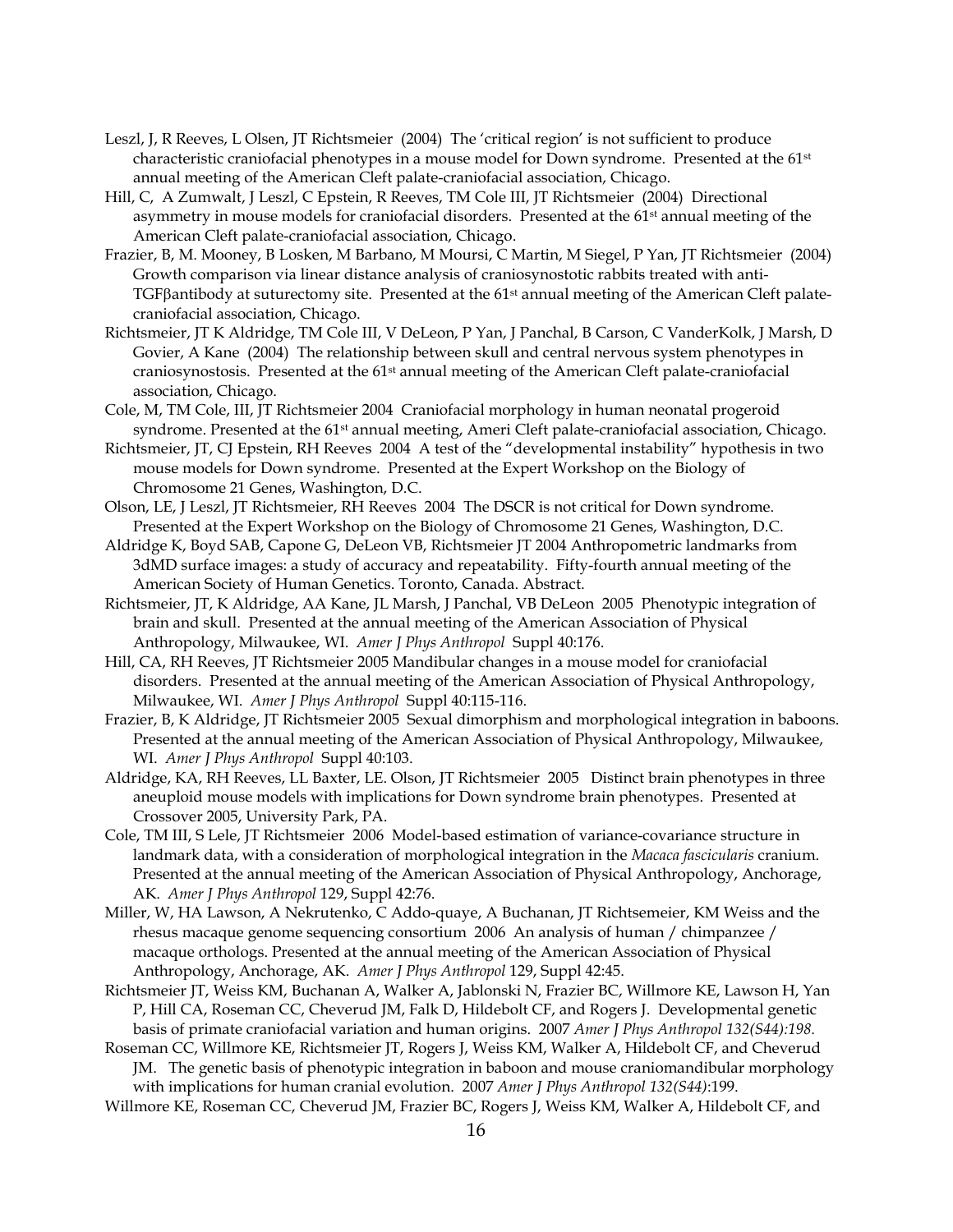Richtsmeier JT 2007. Genetic and phenotypic variation in craniofacial dimorphism in baboons. *Amer J Phys Anthropol 132(S44):251.*

- Liberton, DK, McEvoy B, Bauchet M, Hill CA, Richtsmeier JT, Frudakis T, Shriver MD 2007 Variation in facial features among European populations measured from 3D photographs. *Amer J Phys Anthropol (S44):156.*
- Willmore KE, HA Lawson, CC Roseman, JM Cheverud, JT Richtsmeier 2008 Comparison of phenotypic and genetic integration between mouse and baboon. *Amer J Phys Anthropol* (S46) :224.
- Starbuck, J, K Willmore, RH Reeves, JT Richtsmeier 2008 Quantitative comparison of midface morphology in Down syndrome individuals and unaffected siblings. *Amer J Phys Anthropol* (S46) :200.
- Frazier, B, KE Willmore, JT Richtsmeier 2008 Characterizing neurocranial shape in microcephalic children. *Amer J Phys Anthropol* (S46): 99.
- Percival, C, CA Hill, M Sun, Y Wang, EW Jabs, JT Richtsmeier 2008 Phenotypic variation within and between 'genetically homogeneous' mouse litters. *Amer J Phys Anthropol* (S46) : 170.
- Percival C, M Chimera, K Kim, J Kenney-Hunt, A Conley, C O'Connor, C Roseman, J Cheverud, J Richtsmeier. 2009 A study of 2D landmark data accuracy in representing 3D mouse skull form. *American Journal of Physical Anthropology* (S48):209.
- Frazier BC, JT Richtsmeier 2009. Craniofacial shape and allometry in sister taxa of disparate body sizes: Nasalis larvatus and Simias concolor. Presented at the 78th annual meetings of the American Association of Physical Anthropologists, Chicago, IL. *Amer J Phys Anthropol* Suppl 48:129.
- Starbuck J, RH Reeves, JT Richtsmeier 2009 Morphological Integration of the Down Syndrome Face. *Amer J Phys Anthropol* Suppl 48: 246.
- Rogers, J, JM Cheverud, J Joganic, K Willmore, JT Richtsmeier, C Roseman 2009 Quantitative genetic analysis of primate cranial morphology: Cayo Santiago and beyond. *Amer J Phys Anthropol* 138(S48):316.
- Percival, C, K Willmore, S. Sirivunnabood, J Rogers, J Cherverud, A Buchanan, K Weiss, J Richtsmeier 2010 Morphological changes associated with tooth loss and alveolar resorption in male baboons*. Amer J Phys Anthropol* S50: 187-188.
- Hill, CA, JR Austin, JT Richtsmeier, Y Wang, EW Jabs, K Aldridge 2010 Patterns of morphological integration in the newborn brain. *Amer J. Phys. Anthropol* S50: 128.
- Héuzé, Y, SA Boyadjiev, JT Richtsmeier 2010 The premature closure of the sagittal suture and is consequences on human skull shape: new findings and hypotheses. *Amer J Phys Anthropol* S50:127.
- Aldridge, KA, Y Héuzé, C Percival, J Stella, LG Howell, I George, JL Marsh, A Kane, TM Ryan, JT Richtsmeier 2010 The relationship between hard and soft tissue: lessons for reconstructing virtual endocasts. *Amer J Phys Anthropol* S50:53.
- Neuberger, T, KA Aldridge, CA Hill, JR Austin, TM Ryan, C Percival, N Martinez-Abadias, Y Wang, EW Jabs, AG Webb, JT Richtsmeier 2010 Magnetic Resonance Microscopy and Micro Computed Tomography of Brain Phenotypes of Two FGFR2 Mouse Models for Apert Syndrome. 2364, Proc. 18th ISMRM, Stockholm, Sweden.
- Richtsmeier, JT, N Martínez-Abadías, C Percival, T Ryan, T Neuberger, K A;dridge, C Hill, Y Wang, E Wang Jabs 2010 Morphological variance and invariance in the heads of Fgfr+/S252W and Fgfr2+/P253R Apert syndrome mice. Gordon Research Conference on Craniofacial morphogenesis and tissue regeneration. April, Lucca, Italy
- Martínez-Abadías, N, C Percival, K Aldridge, C Hill, T Ryan, Y Wang, M Sun, V Ulhorn, EW Jabs, JT Richtsmeier 2010 From genetic mutation to a range of phenotypic variation: craniofacial shape in Apert syndrome mouse models. Gordon Research Conference on Craniofacial morphogenesis and tissue regeneration. Apr 14-16, Lucca, Italy
- Richtsmeier, JT, Neus Martinez-Abadias, Kristina Aldridge, Christopher Percival, Timothy Ryan, Thomas Neuberger, Yingli Wang, Ethylin Wang Jabs 2010 Phenotypic variance, invariance and integration in the heads of Apert syndrome mouse models. European Evolutionary Development Society, Paris, July.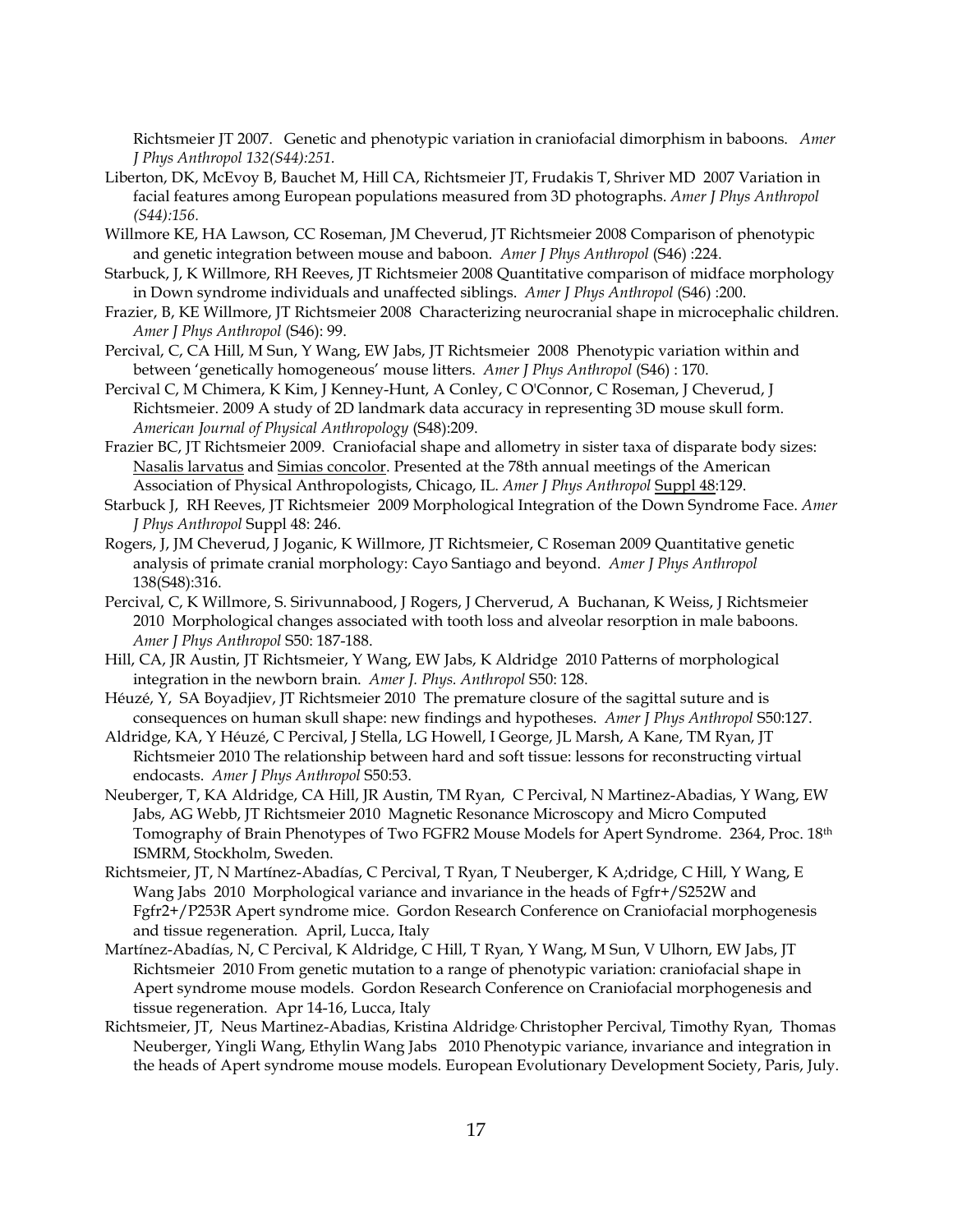- Martínez-Abadías, N, P Mitteroecker, T Parsons, E Mireia, T Sjovold, C Rolian, JT Richtsmeier, B Hallgrimsson 2010 Correspondence of developmentally determined craniofacial variation in human and mice. European Evolutionary Development Society, Paris, July.
- Richtsmeier, JT, N Martínez-Abadías, K Aldridge, C.A. Hill, A Buchanan, K Weiss, C J Percival, T Ryan, T Neuberger, Y Want, EW Jabs 2010 Morphological variance, invariance and integration in the heads of *Fgfr2+/S252W* and *Fgfr2+/P253R* Apert syndrome mice. European Evolution Develop Society, Paris, July.
- Martínez-Abadías N, Y Wang, EW Jabs, T Ryan, JT Richtsmeier 2010. Effect of FGFR2 mutations on patterns of morphological integration in the skulls of Apert syndrome mouse models. 33<sup>rd</sup> Meeting of the Society for Craniofacial Genetics. Bethesda, MD. (abstract: *Amer J Med Genet Part A 155:284)*
- Heuzé Y, Martínez-Abadías N, Stella JM, Boyadjiev SA, Richtsmeier JT. 2011. Do left and right unilateral coronal craniosynostoses result from the same biological processes? *33rd Meeting of the Society for Craniofacial Genetics. Bethesda, MD. (abstract published Amer J Med Genet Part A 155:282)*
- Wang, Y., X Zhou, K Oberoi, J Friedenthl, CJ Percival, DL Huso, JT Richtsmeier and EW Jabs 2010 Characterization and treatment of Beare Stevenson syndrome Fgfr2 +/Y394C mouse model. Society for Craniofacial Genetics. (abstract: *Amer J Med Genet Part A 155:283)*
- Heuzé Y, N Martínez-Abadías, JT Richtsmeier 2011 Morphological integration and modularity of the skull: lessons from craniosynostosis*. Annual Meeting the Anthropological Society of Paris, Paris, France.*
- Starbuck, J, R. Reeves, J. Richtsmeier 2011 Morphological integration of the face in Down syndrome individuals and siblings*. Amer J Phys Anthropol* S52:283.
- Sol, K, E Gioan, G Subsol, Y Heuze, J Richtsmeier, J Braga, F Thackeray 2011 A new 3D morphometric method based on a combinatorial encoding of 3D point configurations: application to skull anatomy for clinical research and physical anthropology. *Amer J Phys Anthropol* S52:280.
- Lambi, AG, TL Pankratz, H Hendesi, R Razmpour, RA Pixley, MF Barbe, JT Richtsmeier, FS Safadi, SN Popoff 2011 Connective tissue growth factor (CTGF/CCN2) is required for normal intramembranous and endochondral ossification. International CCN Society annual meeting,Vancouver, September.
- Lambi, AG, TL Pankratz, H Hendesi, R Razmpour, RA Pixley, MF Barbe, JT Richtsmeier, FS Safadi, SN Popoff 2011 Connective tissue growth factor (CTGF/CCN2) is required for normal intramembranous and endochondral ossification. Orthopedic Research Society annual meeting, San Franciso, CA.
- Ye, X, A Guilmatre, EW Jabs,Y Heuze, JT Richtsmeier, CM Druschel, PA Romitti 2011 Candidate genes analysis of nonsyndromic sagittal craniosynostosis. *34th Meeting of the* Society for Craniofacial Genetics. (abstract published *Amer J Med Genet Part A).*
- Motch, S, N Martínez-Abadías,T Pankratz, Y Wang, K Aldridge, EW Jabs, T Neuberger, TM Ryan, JT Richtsmeier 2011 Reading between the lines: the development of negative spaces in a Crouzon syndrome mouse model at birth. *34th Meeting of the* Society for Craniofacial Genetics. (abstract published *Amer J Med Genet Part A).*
- Hill, CA, JR Austin, JT Richtsmeier, S Motch, N Martinez-Abadias, Y Wang, EW Jabs, K Aldridge 2011 Growth of the skull and brain in a mouse model for Apert syndrome. *34th Meeting of the* Society for Craniofacial Genetics. (abstract published *Amer J Med Genet Part A).*
- Percival,C, Y Wang, X Zhou, EW Jabs, JT Richtsmeier 2011 Alterations in postnatal craniofacial bone mineral density and volume in the Fgfr2Y394C/+ Beare-Stevenson cutis gyrata syndrome mouse model. *34th Meeting of the* Society for Craniofacial Genetics. (*Amer J Med Genet Part A).*
- Martínez-Abadías, N, Y Heuzé, Y Wang, S Motch, T Pankratz,JM Stella, G García Fructuoso, M Alamar, F Di Rocco, C Collet, L-J Lo, SA Boyadjiev, EW Jabs, JT Richtsmeier 2011 Phenotypic continuum in FGFR syndromic craniosynostosis? Evidence from human patients and mouse models. *34th Meeting of the* Society for Craniofacial Genetics. (abstract published *Amer J Med Genet Part A).*
- Heuzé, Y, N Martínez-Abadías, JM Stella, F Di Rocco, C Collet,G García Fructuoso, M Alamar, L-J Lo, SA Boyadjiev, JT Richtsmeier 2011 Is the craniofacial phenotype sufficient to characterize FGFR-related craniosynostosis syndromes? *34th Meeting of the* Society for Craniofacial Genetics. (abstract published *Amer J Med Genet Part A).*
- Aldridge,K JR Austin, E Smallmon, R Desai, LG Howell, M Brandon, Y Wang, EW Jabs, S Motch, JT Richtsmeier, PhD 2012 Brain phenotypes in the FGFR2 C342Y mouse model for syndromic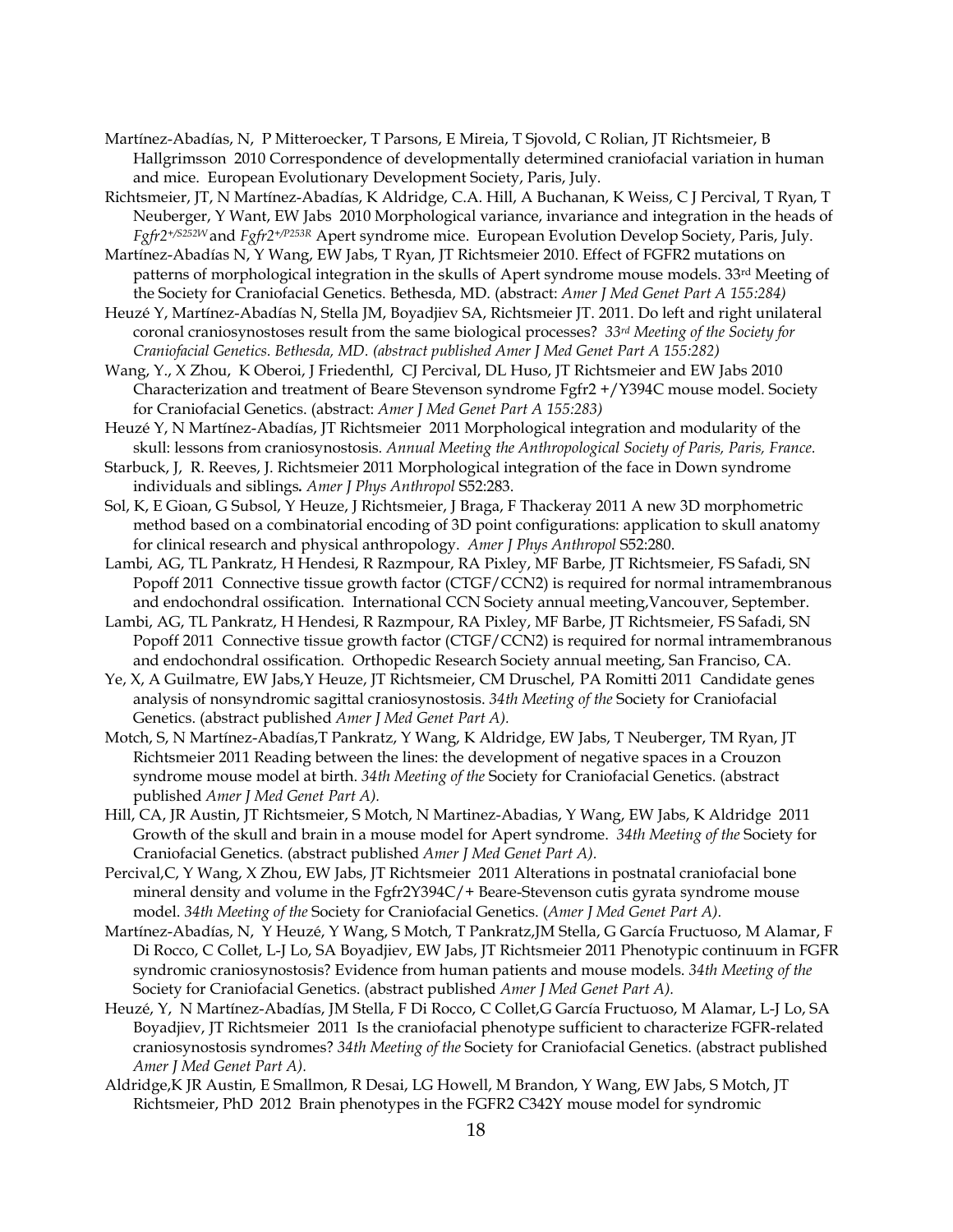craniosynostosis. Presented at the 69th Annual meeting of the American Cleft Palate-Craniofacial Association, San Jose, CA.

- Joganic, JL, KE Willmore, JT Richtsmeier, J Rogers, JM Cheverud 2012 Ligers and tigons and pizzlies, oh my!: the morphological consequences of intergenic hybridization in the cranium of a rheboon (*Macaca mulatta* x *Papio hamadryas*). *Amer J Phys Anthropol* 147, S54 :175
- Smallmon, EN, JR Austin, RJ Desai, LG Howell, KK Cole, ID George, JL Marsh, AA Kane, J Panchal, JT Richtsmeier, K Aldridge 2012 Developmental instability and fluctuating asymmetry in the infant brain. 81st annual meeting of AAPA, Portland, OR; abstract: *Amer J Phys Anthropol* 147, S54 :**271-272**
- Desai, RJ, JR Austin, EN Smallmon, LG Howell, KK Cole, ID George, JL Marsh, AA Kane, J Panchal, JT Richtsmeier, K Aldridge 2012 Patterns of morphological integration in the brain in infants with craniosynostosis. 81st annual meeting of AAPA, Portland, OR; abst: *Amer J Phys Anthropol* 147, S54 : 129
- Howell, LG, JR Austin, RJ Desai, KK Cole, EN Smallmon, CA Hill, ID George, JT Richtsmeier, JL Marsh, AA Kane, J Panchal, K Aldridge 2012 Congruence of brain and skull in endocast reconstruction of the infant brain. 81st annual meeting of AAPA, Portland, OR; abstract: *Amer J Phys Anthropol* 147, S54 : 169
- Starbuck, JM, RH Reeves, TM Cole, III, JT Richtsmeier 2012 Developmental instability in the Down syndrome face. 81st annual meeting AAPA, Portland, OR; abstract: *Amer J Phys Anthropol* 147, S54 :277.
- Heuzé, Y, N Martínez-Abadías, JM Stella, F DiRocco, C Collet, G García Fructuoso, M Alamar, L Lo, SA Boyadjiev, JT Richtsmeier 2012 Craniofacial phenotypic variation in craniosynostosis syndromes: the face makes the difference. 81st annual meeting of AAPA, Portland, OR; abstract: *Amer J Phys Anthropol* 147, S54 :165.
- Motch, S, T Neuberger, N Martínez-Abadías,T Pankratz, Y Wang, K Aldridge, EW Jabs, TM Ryan, JT Richtsmeier 2012 Quantitative examination of negative spaces in a Crouzon/Pfeiffer mouse model at birth using multimodal imaging. Presented at the International Society for Magnetic Resonance in Medicine, Melbourne, Australia, May.
- Lambi, A, C Mundy, TL Pankratz, JT Richtsmeier, S Popoff 2012 Defective craniofacial development and bone formation in CTGF knockout mice. Presented at the annual meetings of the American Society for Bone and Mineral Research, Minneapolis, October.
- Percival, C, K Kawasaki, T Pankratz, EW Jabs, K Weiss, JT Richtsmeier 2012 The influence of endothelial expression of an Apert syndrome mutation on craniofacial bone development. Presented at the 25th Annual Mouse Molecular Genetics Conference, Asilomar, CA, October.
- Justice, CM, G Yagnik, Y Kim, I Peter, EW Jabs, M Erazo, X Ye, L Shi, M L Cunningham, V Kimonis, T Roscioli, SA Wall, AOM Wilkie, J Stoler, JT Richtsmeier, Y Heuzé, PA Sanchez-Lara, MF Buckley, CM Druschel, JL Mills, M Caggana, PA Romitti, DM Kay, C Senders, PJ Taub, OD Klein, J Boggan, M Zwienenberg-Lee, C Naydenov, J Kim, AF Wilson, SA Boyadjiev 2012 A genome-wide association study identifies risk loci for non-syndromic sagittal craniosynostosis on chromosomes 20 and 7. Presented at David Smith's meeting, Lake Lanier, GA
- Justice, CM, G Yagnik, Y Kim, I Peter, EW Jabs, M Erazo, X Ye, L Shi, M L Cunningham, V Kimonis, T Roscioli, SA Wall, AOM Wilkie, J Stoler, JT Richtsmeier, Y Heuzé, PA Sanchez-Lara, MF Buckley, CM Druschel, JL Mills, M Caggana, PA Romitti, DM Kay, C Senders, PJ Taub, OD Klein, J Boggan, M Zwienenberg-Lee, C Naydenov, J Kim, AF Wilson, SA Boyadjiev 2012 A genome-wide association study identifies risk loci for non-syndromic sagittal craniosynostosis on chromosomes 20 and 7. Presented at the European Society for Genetics annual meeting.
- Percival C, A Winkler, K Kawasaki, T Pankratz, EW Jabs, JT Richtsmeier 2013 Influence of angiogenesis on craniofacial bone morphology. 82nd annual meeting of the American Association of Physical Anthropologists, Knoxville.
- Percival CJ, T Pankratz, Y Huang, X Zhou, EW Jabs, R Li, JT Richtsmeier 2013 Early craniofacial bone growth and maturation of Fgfr2+/P253R mice and littermates. American Association of Anatomists meeting at Experimental Biology 2012, San Diego, April. Abstract #963.10
- Aldridge, K, JR Austin, SM Motch, T Neuberger, EW Jabs, JT Richtsmeier 2013 Late prenatal brain growth patterns differ in two mouse models for Apert syndrome. Presented at the 12<sup>th</sup> International Congress on Cleft Lip/Palate and Related Craniofacial Anomalies, Orlando, FL.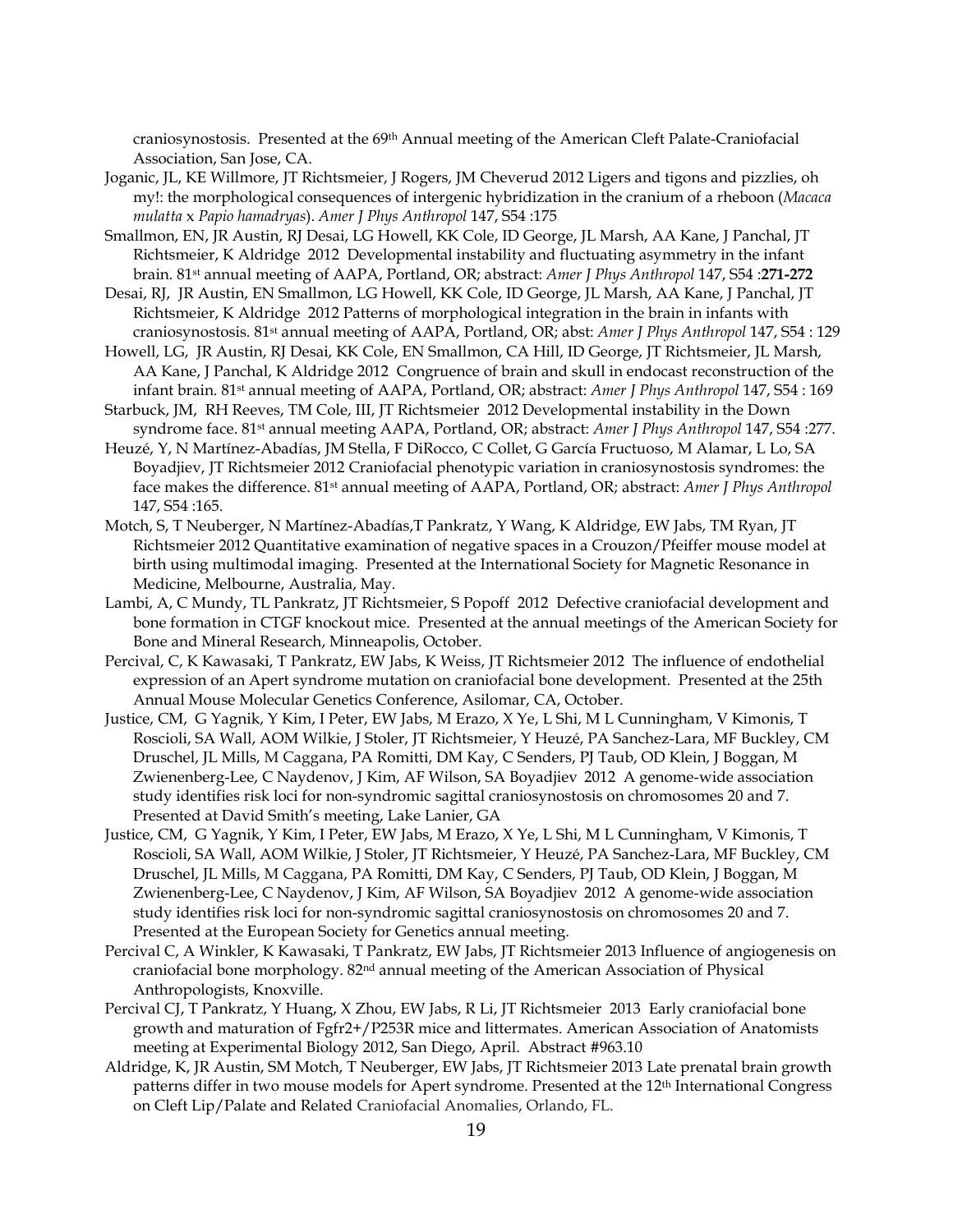- Richtsmeier, JT, K Aldridge, SM Motch, CJ Percival, N Martínez-Abadías, Y Heuzé, C Hill, Y Wang, G Holmes, EW Jabs 2013 Craniofacial phenotypes in the FGFR-related craniosynostosis syndromes. Presented at the 12<sup>th</sup> International Congress on Cleft Lip/Palate and Related Craniofacial Anomalies, Orlando, FL.
- Reeves, RH et al. 2013 DS360: Establishing a comprehensive genotype phenotype study of Down syndrome. Workshop on Cognition in Down Syndrome - Molecular, Cellular and Behavioral Features and the Promise of Pharmacotherapies, Washington, D.C., April (Richtsmeier's role is team leader of the DS Face Project).
- Motch Perrine, S, T Pankratz, EW Jabs, JT Richtsmeier 2013 Effects of FGF-FGFR signaling on mandibular variation in four craniosynostosis models. *35th Meeting of the* Society for Craniofacial Genetics, Boston, MA. (abstract published *Amer J Med Genet Part A).*
- Dutka, T, N Singh, JT Richtsmeier, R Reeves 2013 Effects of up-regulation of the SHH pathway on Ts65Dn, a mouse model of Down syndrome (2648F). Presented at the 63rd Annual Meeting of The American Society of Human Genetics, October 25, 2013 in Boston, MA.
- Lee, C, RH Kraft, JT Richtsmeier 2014 A multiscale computational model for the growth of the cranial vault in craniosynostosis. ASME, Barcelona, Spain.
- Sastre, J, L Russo, J Richtsmeier, J Sharpe N Martínez-Abadías 2014 Morphometrics detect altered gene expression patterns affecting early limb development in Apert syndrome. Meeting Spanish Society for Develpmental Biology, Madrid, October.
- Dutka, T., N. Singh, J.T. Richtsmeier, R. Reeves. Does a Reduced Cellular Response to SHH Underlie Multiple Phenotypes of Down Syndrome?; (418.12). Presented at the 44th Annual Meeting of The Society For Neuroscience, November 17, 2014 in Washington, DC.
- Baab, KL, D Falk, P Brown, JT Richtsmeier, K McNulty, CF Hildebolt, FW Prior, KE Smith, W Jungers 2015 A re-evaluation of the Down syndrome diagnosis for LB1 (*Homo floresiensis*) 84th annual meeting Amer Association of Physical Anthropologists, St. Louis, MO; abstract: *Amer J Phys Anthropol* S60 :74.
- Joganic, J, FB De Oliveira, KE Willmore, JT Richtsmeier, J Rogers, JM Cheverud 2015 The role of genetic correlation in papionin facial evolution. 84<sup>th</sup> annual meeting of the American Association of Physical Anthropologists, St. Louis, MO; abstract published *Amer J Phys Anthropol* S60 :179.
- Flaherty, KV, M Musy, J Sharpe, JT Richtsmeier 2015 Patterns of asynchrony between developmental age and chronological age *in utero*. 84th annual meeting of the American Association of Physical Anthropologists, St. Louis, MO; abstract published *Amer J Phys Anthropol* S60 :134.
- Lesciotto,KM, S M Motch Perrine, K Flaherty, K Kawasaki, G Holmes, EW Jabs, JT Richtsmeier 2015 Moving towards a mouse model for choanal atresia. *38th Meeting of the Society for Craniofacial Genetics and Developmental Biology, Baltimore, MD. (abstract published Amer J Med Genet Part A).*
- Flaherty, K, V Mazzocco, JT Richtsmeier 2015 Patterns of asynchrony between developmental age and chronological age in utero. *38th Meeting of the Society for Craniofacial Genetics and Developmental Biology, Baltimore, MD. (abstract published Amer J Med Genet Part A).*
- O'Rourke, C, S Motch Perrine, C Assouline, JT Richtsmeier, EW Jabs, G Holmes 2015 Pathogenesis of the upper airway in craniosynostosis: nasal dysmorphogenesis in Apert syndrome Fgfr2+/S252W and Fgfr2+/P253R mouse models. *38th Meeting of the Society for Craniofacial Genetics and Developmental Biology, Baltimore, MD. (abstract published Amer J Med Genet Part A).*
- Motch Perrine, SM, K Rhodes, M Wu, M Sun, EW Jabs, JT Richtsmeier 2015 Late prenatal effects of the Fgfr3 P244R mutation on murine craniofacial phenotype. *38th Meeting of the Society for Craniofacial Genetics and Developmental Biology, Baltimore, MD. (abstract published Amer J Med Genet Part A).*
- Dutka, T, D Hallberg, N Singh, JT Richtsmeier, RH Reeves 2016 Disruption of Sonic hedgehog (Shh) signaling in trisomy. Presented at the Keystone symposia on molecular and cellular biology: Biology of Down syndrome, January.
- Flaherty, K, V Mazzocco, JT Richtsmeier 2016 Developmental age and size variation in mouse embryos from embryonic days 12-16 as a window to heterochronic processes. 85th annual meeting of the American Association of Physical Anthropologists, Atlanta, GA; abstract published Amer J Phys Anthropol 159(S62) :144.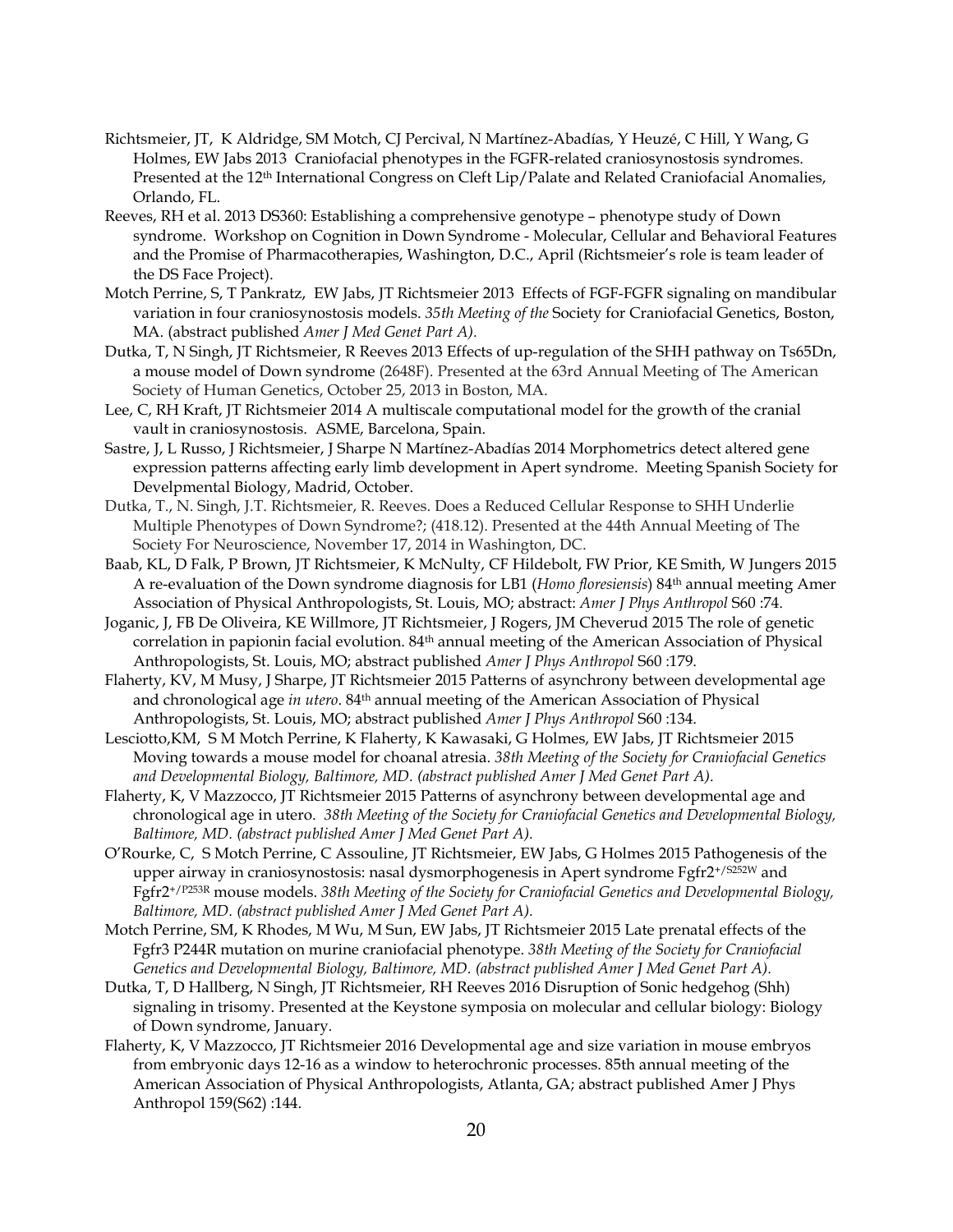- Joganic, JL, KE Willmore, JT Richtsmeier, KM Weiss, LA Cox, JL Vandeberg, MC Mahaney, J Rogers, JM Cheverud 2016 Building heads: Morphological and genetic variation in facial length, cranial base angle, and endocranial volume in baboons. Presented by J Joganic at the 85th annual meeting of the American Assoc of Physical Anthropologists, Atlanta, GA; abstract published Amer J Phys Anthropol 159 (S62):186.
- Lee, C, JT Richtsmeier, RH Kraft 2016 A coupled reaction-diffusion-strain model of bone growth in the cranial vault. World Congress on Computational Mechanics/6th Asia-Pacific Congress on Computational Mechanics, Seoul, Korea, July.
- Peter, I, A Sewda, M Erazo1, K Hao, G García-Fructuoso, I Fernández-Rodriguez, X Ye, S White, S Phillips, Y Heuzé, B Reva, P Romitti, JT Richtsmeier, EW Jabs 2017 Craniosynostosis Network: Targeted next generation sequencing identifies novel and known functional variants in coronal and sagittal nonsyndromic craniosynostosis cases. NICHD 11th Structural Birth Defects Meeting, Bethesda, April.
- Lee, C, JT Richtsmeier, RH Kraft 2017 A computational framework of cranial growth using a reactiondiffusion-strain model. NICHD 11th Structural Birth Defects Meeting, Bethesda, Maryland, April.
- Cole, TM III, L Hu, SR Lele, JT Richtsmeier 2017 Coordinate-system-invariant assessment of measurement error in landmark coordinate data. Presented by T Cole, 86th annual meeting of the American Assoc of Physical Anthropologists, New Orleans, LA, April. Abstract published Amer J Phys Anthropol: 148.
- Joganic, JL, KE Willmore, JT Richtsmeier, LA Cox, MC Mahaney, J Rogers, JM Cheverud 2017 Homoplasy in papionins: an explanation from genetic sources of variation shared by body size and craniofacial form. Presented by J Joganic at the 86th annual meeting of the American Association of Physical Anthropologists, New Orleans, LA, April. Abstract published Amer J Phys Anthropol: 232.
- Singh, N, RH Reeves, JT Richtsmeier 2017 Processes that generate modularity in the mammalian skull: implications for primate skull evolution. Presented by N Singh at the 86th annual meeting of the American Association of Physical Anthropologists, New Orleans, LA, April. Abstract: Amer J Phys Anthropol.: 361.
- Flaherty, K, M Musy, J Sharpe, JT Richtsmeier 2017 eMOSS: a high resolution staging system for mouse embryos aged E10-E15. American Association of Anatomists meeting at Federation of American Societies for Experimental Biology 2017, Chicago, April.
- Martínez-Abadías,N, Mateu, R, J Sastre, A Robert-Moreno, J Swoger, K Kawasaki, J Richtsmeier, J Sharpe 2017 Precise phenotyping reveals early limb defects in Apert syndrome. Presented at III Iberian symposium on geometric morphometrics, June. Abstract published: *Eur. J. Anat. 21 (4): 331-332 (2017)*
- Ryan, T, T. Stecko, S Motch Perrine, H Zheng, D Chen, K Kawasaki, JT Richtsmeier 2017 Threedimensional visualization of the embryonic murine chondrocranium using contrast-enhanced microCT. Tomography for Scientific Advancement North America, Austin, TX, June.
- Flaherty, KV, A DeFonzo, JT Richtsmeier 2017 Precise temporal characterization of early ossification center appearance using Osx-GFP. 40th Meeting of the Society for Craniofacial Genetics and Developmental Biology, Minneapolis, MN, July (abstract published Amer J Med Genet Part A).
- Joganic, JL, KE Willmore, JT Richtsmeier, LA Cox, MC Mahaney, J Rogers, JM Cheverud 2017 *Wnt*-related genes are over-represented in baboon craniofacial quantitative trait loci. Frontiers in Baboon Research symposium, Germany.
- Flaherty, K, C Halmi, J Richtsmeier 2018 Controlling and contextualizing inter-individual variation in murine embryos E10-E15. Gordon Research Seminar on Craniofacial Morphogenesis, Il Ciocco, Italy, February.
- Motch Perrine, S, T Stecko, T Ryan, EW Jabs, K Kawasaki, JT Richtsmeier 2018 The role of the chondrocranium in development of craniosynostosis phenotypes. Gordon Research Conference on Craniofacial Morphogenesis and Tissue Regeneration, Il Ciocco, Italy, February.
- Flaherty, K, C Halmi, JT Richtsmeier 2018 Using developmental rate variation to establish a fine-grained sequence of ossification center differentiation. Amer Assoc of Anatomists meeting at EB, San Diego.
- Lesciotto, KM, SM Motch Perrine, K Kawasaki, JT Richtsmeier 2018 Identification of a novel vomer phenotype in the *Fgfr2cC342Y/+* mouse model of Crouzon syndrome. Amer Assoc of Anatomists meeting at EB, San Diego.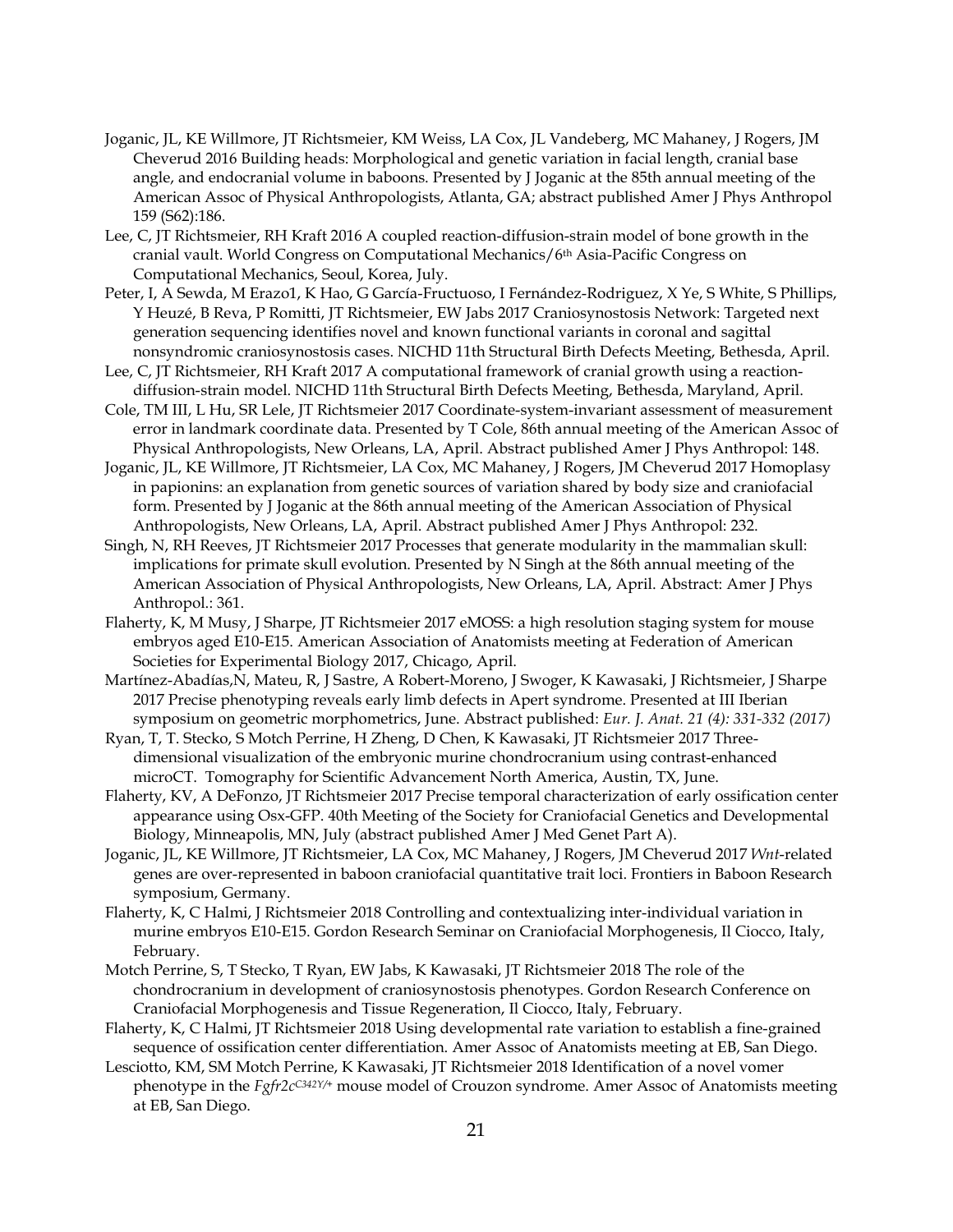- Musa, M A, DZ Abdullah, H Ahmed, SM Weinberg, JT Richtsmeier 2018 Documenting sex differences in craniofacial norms of Nigerian children (aged 6 – 72 months) from Sokoto, Nigeria. 41st Meeting of the Society for Craniofacial Genetics and Developmental Biology, LoJolla, CA, October.
- Musa, M, A Zagga, H Ahmed, S Weinberg, JT Richtsmeier 2019 First systematic documentation of sex differences in craniofacial norms of Nigerian children. Amer Assoc Anat annual meeting at EB, Orlando.
- Lesciotto, K, S Motch Perrine, M Kawasaki, T Stecko, T Ryan, K Kawasaki, JT Richtsmeier Threedimensional visualization of cranial soft tissues in embryonic and early postnatal mice using phosphotungstic acid enhanced microCT. Amer Assoc Anat annual meeting at EB, Orlando.

## PUBLICATIONS

## **BOOKS**

- Sade, DS, BD Chepko-Sade, JM Schneider, S Roberts, JT Richtsmeier 1985 *Basic Demographic Observations on Free-Ranging Rhesus Monkeys.* Human Relations Area Files, Multimedia Publications, New Haven. 144 pages.
- Lele, S. and JT Richtsmeier 2001 *An invariant approach to statistical analysis of shapes*. Interdisciplinary studies in statistics series. Chapman and Hall-CRC press, London. 308 pages.
- Percival, CJ and JT Richtsmeier (Eds) 2017 *Building Bones: Bone formation and development in anthropology*, Cambridge Univ Press 320 pgs. ISBN: 9781316388907; DOI: <https://doi.org/10.1017/9781316388907>

## **ARTICLES** and **BOOK CHAPTERS**

- Richtsmeier, JT, JM Cheverud, JE Buikstra 1984 The relationship between cranial metric and non-metric traits in the rhesus macaques from Cayo Santiago. *Amer. J. Phys. Anthrop.*, 64: 213-222. PMID: 6476098
- Richtsmeier, JT and JW McGrath 1986 Quantitative genetics of cranial nonmetric traits in randombred mice: heritability and etiology. *Amer. J. Phys. Anthrop.* 69: (1) 51-58. PMID: 3946596
- Richtsmeier, JT and JM Cheverud 1986 Finite element scaling analysis of normal growth of the human craniofacial complex. *J. Craniofac. Genet. Dev. Biol.*, 6: (3) 289-323. PMID: 3771738
- Cheverud, JM and JT Richtsmeier 1986 Finite element scaling applied to sexual dimorphism in rhesus macaque (*Macaca mulatta*) facial growth. *Syst. Zool.*, 35: (3) 109-128.
- Richtsmeier, JT 1987 A comparative study of normal, Crouzon and Apert craniofacial morphology using finite- element scaling analysis. *Amer. J. Phys. Anthrop.* 74:473-493. PMID: 3442299
- Richtsmeier, JT 1988 Craniofacial growth in Apert syndrome as quantified by finite-element scaling analysis. *Acta Anatomica* 133:50-56. PMID: 3213406
- Richtsmeier, JT and JM Cheverud 1989 Sexual Dimorphism of facial growth in *Macaca mulatta* and *M. fascicularis.* Proceedings of the 2nd International Symposium on Vertebrate Morphology. *Fortschritte der Zoologi*e, Vol. 35: 438-440. Splechtna and H. Hilgers, editors.
- Richtsmeier, JT, GR Morris, C Hildebolt, MW Vannier 1989 Application of finite-element scaling analysis in the study of growth. *National Computer Graphics Conference Proceedings*, vol. I., pp. 199-206.
- Richtsmeier, JT 1989 Applications of finite element scaling analysis in primatology. *Folia primatologica* 53:50-64. PMID: 2606398
- Kaye, CI, BR Rollnick, WW Hauck, AO Martin, JT Richtsmeier, K Nagatoshi 1989 Microtia and associated anomalies: statistical analysis. *Am. J. Med. Genet.* 34: (4) 574-578. PMID: 2624271
- Richtsmeier, JT and S Lele 1990 Analysis of craniofacial growth in Crouzon syndrome using landmark data. *J. Craniofac. Genet. Dev. Biol.* 10: (1) 39-62. PMID: 2373755
- Lele, S and JT Richtsmeier 1990 Statistical models in morphometrics- are they realistic? *Syst. Zool.* 39: (1) 60-69.
- Richtsmeier, JT, JM Cheverud, GR Morris 1990 Comparison of three-dimensional form. *J. of Anat.* 170:221- 223.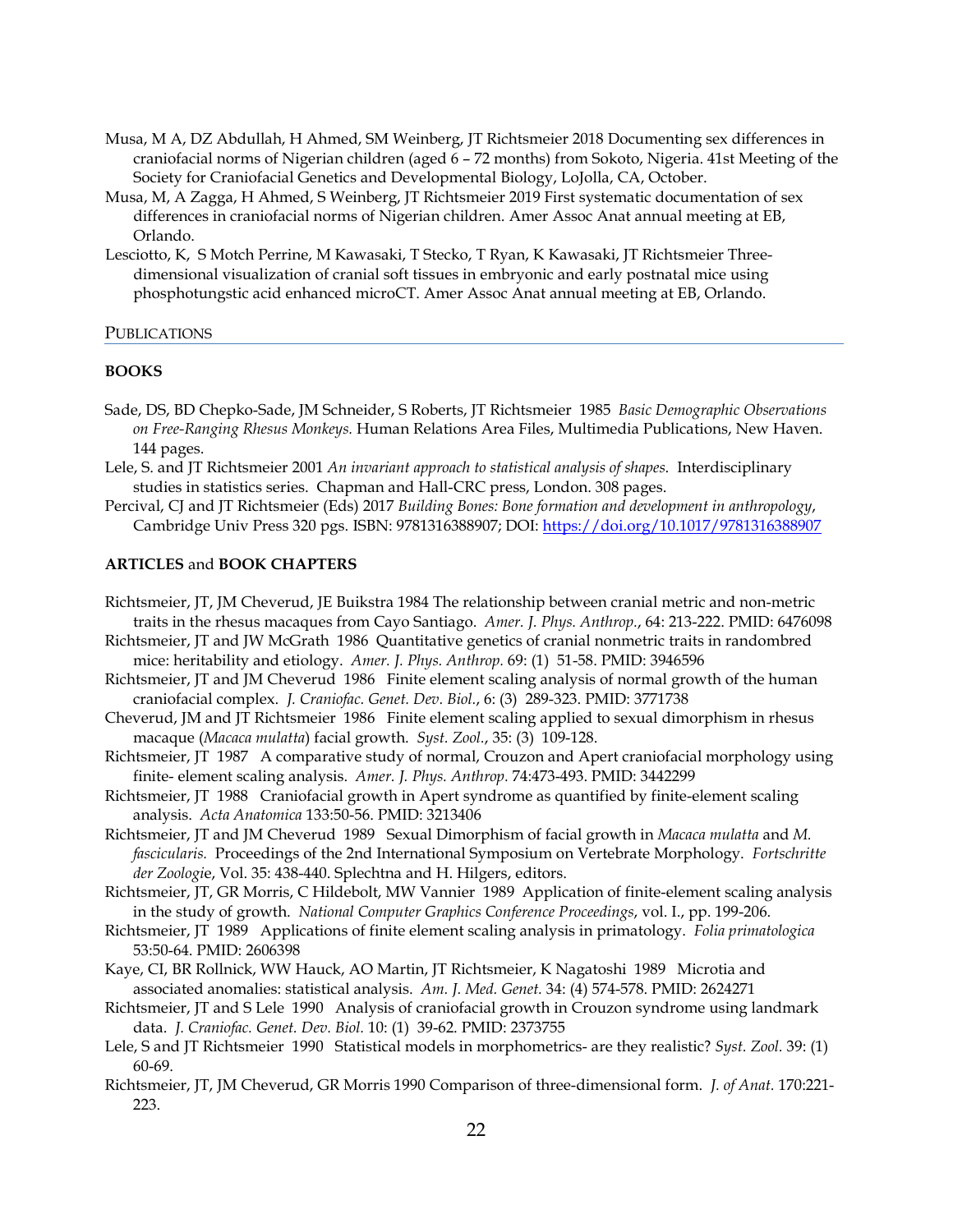- Richtsmeier, JT 1990 Quantitative analysis of three-dimensional data. *Society of Photo-Optical Instrumentation Engineers Conference (SPIE) Proceedings* 1380: 49-60.
- Richtsmeier, JT, GR Morris, JL Marsh, MW Vannier 1990 The biological implications of varying element design in finite-element scaling analyses of growth. *Annual International Conference of the IEEE Engineering in Medicine and Biology Society*, 12: (1) 387-388.
- Leakey, MG, RE Leakey, JT Richtsmeier, EL Simons, AC Walker 1991 Morphological similarities in *Aegyptopithecus* and *Afropithecus*. *Folia Primatologica* 56: (2)65-85. PMID: 1904388
- Richtsmeier, JT, HM Grausz, GR Morris, JL Marsh, MW Vannier 1991 Growth of the cranial base in craniosynostosis. *Cleft Palate Craniofac. J.* 28: (1) 55-67. PMID: 2004097
- Corner, BD and JT Richtsmeier 1991 Morphometric analysis of craniofacial growth in *Cebus apella*. *Amer. J. Phys. Anthropol.* 84:(3) 323-342. PMID: 2024716
- Wong, L, CR Dufresne, JT Richtsmeier, PM Manson 1991 The effect of rigid fixation on growth of the neurocranium. *Plast. Reconstr. Surg.* 88:(3) 395-403. PMID: 1871215
- Grausz, HM, JT Richtsmeier, ML Oster-Granite 1991 Morphogenesis of the brain and craniofacial complex in trisomy 16 mice. In *The morphogenesis of Down Syndrome*, Progress in clinical and biological research, vol. 373, C.J. Epstein, editor. Wiley-Liss, New York. Pp.169-188. PMID: 1780330
- Cheverud, JM, S Hartman, JT Richtsmeier, WR Atchley 1991 A quantitative genetic analysis of localized morphology in mandibles of inbred mice using finite element scaling analysis. *J. Craniofac. Genet. Dev. Biol.* 11:(3)122-137. PMID: 1761645
- Lele, S and JT Richtsmeier 1991 Euclidean distance matrix analysis: a coordinate-free approach for comparing biological shapes using landmark data. *Amer. J. Phys. Anthropol*. 86:(3)415-427. PMID: 1746646
- Dufresne, CR, B Corner, JT Richtsmeier 1992 Categorization of craniofacial dysmorphology for the prediction of surgical outcome. In *Craniofacial Surgery: Proceedings of the fourth meeting of the International Society of Cranio-maxillo-facial surgery*. Monduzzi Editore, Bologna, Italy, pp. 41-45.
- Lele, S and JT Richtsmeier 1992 On comparing biological shapes- detection of influential landmarks. *Amer. J. Phys. Anthropol* .87:(1) 49-65. PMID: 1736674
- Corner, BD and JT Richtsmeier 1992 Cranial growth in the squirrel monkey (*Saimiri sciureus*)- a quantitative analysis using three dimensional coordinate data. *Amer. J. Phys. Anthropol.* 87:(1) 67-81. PMID: 1736675
- Corner, BD and JT Richtsmeier 1992 Experiments in nature- premature unicoronal cranial synostosis in mantled howler monkeys (*Alouatta palliata*). *Cleft Palate Craniofac. J.* 29:(2) 143-151. PMID: 1571347
- Richtsmeier, JT, JM Cheverud, S Lele 1992 Advances in anthropological morphometrics. *Ann. Rev. Anthropol.* 21: 231-253.
- Richtsmeier, JT 1992 Evolutionary biology and development and dysmorphology. In, *Complex facial problems*, C.R. Dufresne and B. Carson, editors, Churchill-Livingstone, New York. Pp. 13-26.
- Corner, BD, SL Lele, JT Richtsmeier 1992 Measuring precision of three-dimensional landmark data. *Quantitative Anthrop.* 3:(4) 347-359.
- Kaye, C, A Martin, B Rollnick, K Nagatoshi, J Israel, M Haermanoff, B Tropea, J Richtsmeier, NE Morton 1992 Oculoauriculovertebral anomaly: segregation analysis. *Amer J Med Genet* 43:(6) 913-917. PMID: 1415339
- Richtsmeier, JT and A Walker 1993 Morphometric analysis of facial growth in *Homo erectus*. In, *The Nariokotome Homo erectus skeleton*, R.E. Leakey and A. Walker, eds., Harvard Univ Press. Pp. 391-410.
- Richtsmeier, JT, JM Cheverud, SM Danahey, BC Corner, S Lele 1993 Sexual dimorphism of ontogeny in the crab eating macaque (*Macaca fascicularis*). *Journal of Human Evolution*, 25:(1) 1-30.
- Richtsmeier, JT and S Lele 1993 A coordinate-free approach to the analysis of growth patterns: models and theoretical considerations. *Biological Reviews* 68:(3) 381-411. PMID: 8347767
- Richtsmeier, JT, BD Corner, HM Grausz, JM Cheverud, S Danahey 1993 The role of postnatal growth pattern in the production of facial morphology. *Systematic Biology* 42:(3) 307-330.
- Richtsmeier, JT 1993 Beyond morphing: visualization to predict a child's skull growth. *Advanced Imaging* 8: (7) 24-27.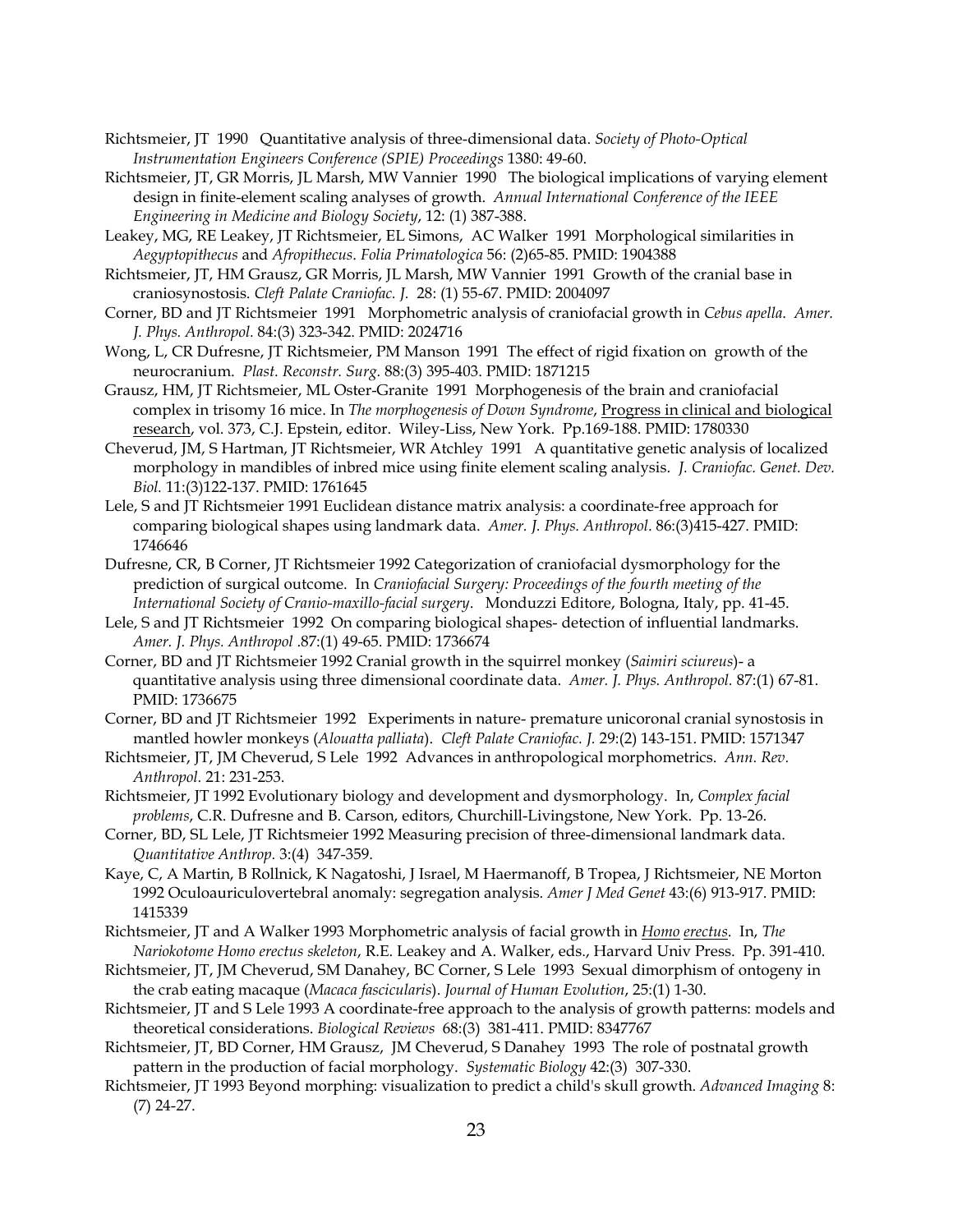- Corner, BD and JT Richtsmeier 1993 Cranial growth and growth dimorphism in *Ateles geoffroyi*. *Amer. J. Phys. Anthropol.* 92:(3) 371-394. PMID: 8291622
- Wong, L, JT Richtsmeier, PN Manson 1993 Craniofacial growth following rigid fixation: suture excision, miniplating, and microplating. *The Journal of Craniofacial Surgery* 4:(4) 234-244. PMID: 8110905
- Richtsmeier, JT, GH Sack, Jr., HM Grausz, LC Cork 1994 Cleft palate with autosomal recessive transmission in Brittany Spaniels. *Cleft Palate-Craniofacial J* 31:(5) 364-371. PMID: 7986797
- Ohman, J and JT Richtsmeier 1994 Perspectives on craniofacial growth. In *Clinics in Plastic Surgery* 21:(4) 489-499. PMID: 7813150
- Dufresne, C and JT Richtsmeier 1995 Interaction of craniofacial dysmorphology, growth, and the prediction of surgical outcome. *J Craniofacial Surg.*6 :(4) 270-281. PMID: 9020701
- Dufresne, CR, R Raghavan, S. Fang, JT Richtsmeier 1995 Computerized dynamic skeletal modeling for craniofacial surgical planning: new tools to predict growth following surgery. In *Craniofacial Surgery: Proceedings of the VIth Congress of the International Society for Craniofacial Surgery*. Daniel Marchac, Editor. Monduzzi Editore, Bologna. Pp 31-32.
- Richtsmeier, JT, C Paik, P Elfert, T Cole, HR Dahlman 1995 Precision, repeatability and validation of the localization of cranial landmarks using computed tomography scans. *Cleft Palate-Craniofacial Journal*  32: (3)217-227. PMID: 7605789
- Lele, S and JT Richtsmeier 1995 Euclidean Distance Matrix Analysis- confidence intervals for form and growth comparison. *Amer J Phys Anthropol* 98: (1) 73-86. PMID: 8579192
- Fang, S, R Raghavan, JT Richtsmeier 1996 Volume morphing methods for landmark based 3D image deformation. *Proc. 1996 SPIE Medical Imaging*, pp. 404-415. Newport Beach, CA.
- Shapiro, D and Richtsmeier, JT 1997 Brief communication: a sample of pediatric skulls available for study. *Amer J Phys Anthropol* 103(3): 415-416. PMID: 9261504
- Richtsmeier, JT, T Cole, CJ Valeri, G Krovitz S Lele 1998 Pre-operative morphology and development in sagittal synostosis. *J. Craniof. Genet. Devel. Biol.,* 18: (2) 64-78. PMID: 9672839
- Cole, T.M.III and JT Richtsmeier 1998 A simple method for visualization of influential landmarks when using Euclidean Distance Matrix Analysis. *Amer J of Phys Anthropol*, 107: (3) 273-283.
- Valeri, C, TM Cole, III, S Lele, JT Richtsmeier 1998 Capturing data from three-dimensional surfaces using fuzzy landmarks. *Amer J of Phys. Anthropol.* 107:(1) 113-124.
- Burrows, AM, JT Richtsmeier, MP Mooney, TD Smith, HW Losken, MI Siegel 1999 Three-dimensional analysis of craniofacial form in a familial rabbit model of nonsyndromic coronal synostosis using Euclidean distance matrix analysis. *Cleft palate-Craniofacial Journal* 36:(3) 196-206.
- Zumpano, MP, BS Carson, JL Marsh, CA VanderKolk, JT Richtsmeier 1999 A three-dimensional morphological analysis of isolated metopic synostosis. *Anat Rec* 256:1-12.
- Fang, S, R Srinivasan, R Raghavan, JT Richtsmeier 2000 Volume Morphing and Rendering -- An Integrated Approach. *Journal of Computer Aided Geometric Design*, 17:(1) 59-81.
- Baxter, LL, TH Moran, JT Richtsmeier, J Troncoso, RH Reeves 2000 Discovery and genetic localization of Down syndrome cerebellar phenotypes using the Ts65Dn mouse. *Hum molec genet*, 9:(2) 195-202.
- Richtsmeier, JT, LL Baxter, RH Reeves 2000 Parallels of craniofacial maldevelopment in Down syndrome and Ts65Dn mice, *Developmental Dynamics*, 217:137-145.
- DeLeon, VB, EW Jabs, JT Richtsmeier 2000 Craniofacial growth: genetic basis and morphogenetic process in craniosynostosis. In *Plastic Surgery: Indications, Operations, Outcomes*, Achauer, et al., eds., Vol. Two, Part 1, Chapter 42, pp 619-636. Mosby-Yearbook, Inc.
- Reeves, RH, LL Baxter, JT Richtsmeier 2001 Too much of a good thing- understanding effects of gene dosage in Down Syndrome. *Trends in genetics*, 17: (2) 79-84.
- DeLeon, VB, M Zumpano, JT Richtsmeier 2001 The effect of neurocranial surgery on basicranial morphology in isolated sagittal craniosynostosis. *Cleft Palate-Craniofac J* 38(2): 134-146. PMID: 11294541
- Cole, TM, III, S Lele, JT Richtsmeier 2002 A parametric bootstrap approach to the detection of phylogenetic signals in landmark data. In MacLeod N & Forey P (eds.): *Morphometrics, Shape, and Phylogenetics.* London: Taylor and Francis. Pp. 194-219.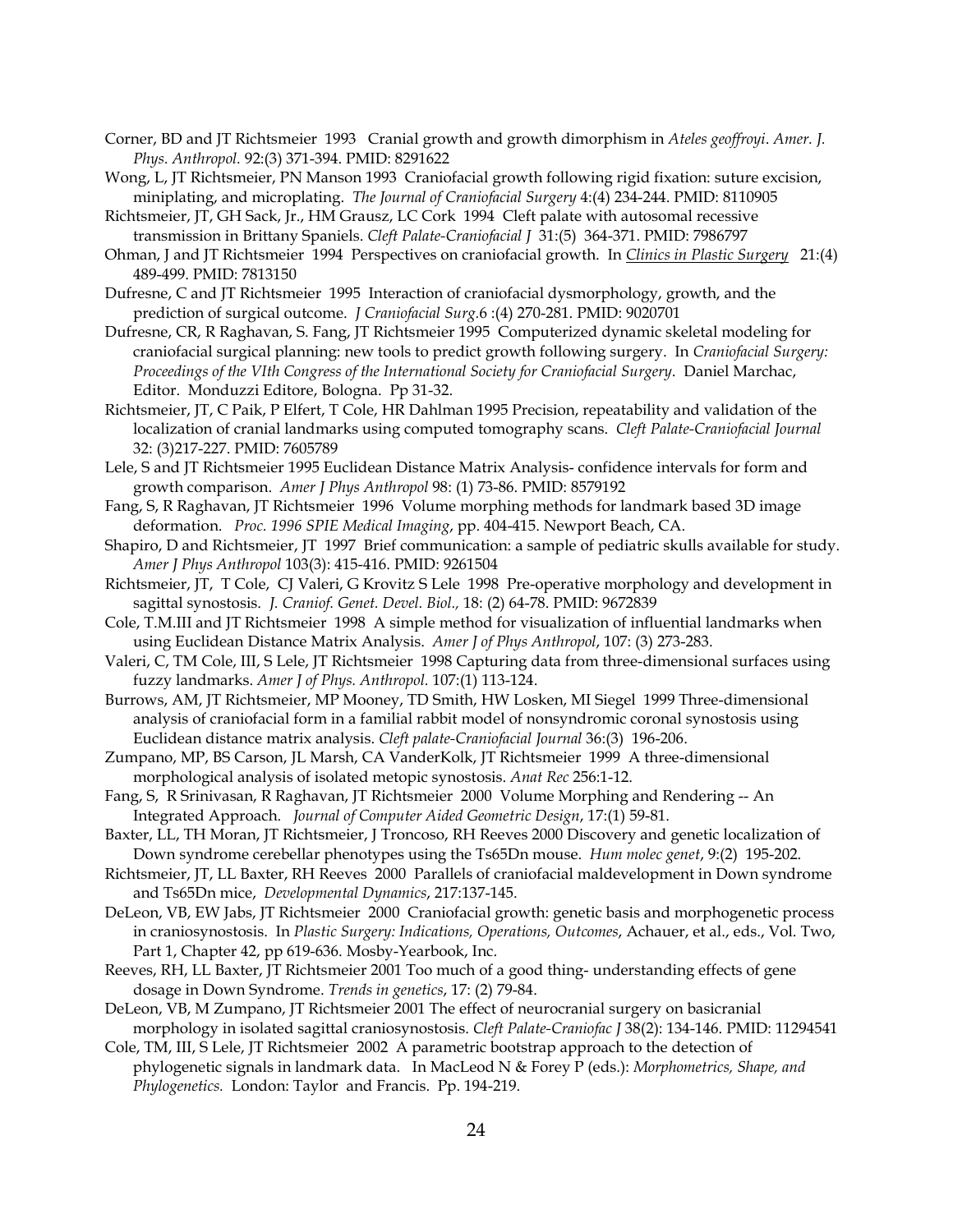- Richtsmeier, JT, A Zumwalt, E Carlson, CJ Epstein, RH Reeves 2002 Craniofacial phenotypes in segmentally trisomic mouse models for Down Syndrome. *Amer J Med Genet* 107(4): 317-324*.* PMID: 11840489.
- Richtsmeier, JT 2002 Cranial Vault Morphology and Growth in Craniosynostoses. In: Mooney, M.P., and Siegel, M.I. (eds.) *Understanding Craniofacial Anomalies: The etiopathogenesis of craniosynostoses and facial clefting*. New York:Wiley-Liss. Pp. 321-341.
- Aldridge, KA, JL Marsh, D Govier, JT Richtsmeier 2002 Central nervous system phenotypes in craniosynostosis*. J of Anatomy* 201: 31-39. PMCID: PMC1570892
- Richtsmeier, JT, VB DeLeon, S Lele 2002 The promise of geometric morphometrics. *Yearbook of Physical Anthropology* 45: 63-91. PMID: 12653309
- Richtsmeier, JT 2003 Growth. In *Key Concepts and Approaches in Evolutionary Developmental Biology*, BK Hall and W Olson, eds. Harvard University Press, Pp. 161-168.
- Zumpano, M and JT Richtsmeier 2003 Growth-related shape changes in the fetal craniofacial complex of humans (*Homo sapiens*) and pigtailed macaques (*Macaca nemestrina*): A 3D-CT comparative analysis. *Amer. J. Phys. Anthropol,* 120(4): 339-351*.* PMID: 12627529
- Williams, FL and JT Richtsmeier 2003 Comparison of mandibular landmarks from computed tomography and 3D digitizer data. *Clinical Anatomy*, 16(6): 494-500. PMID: 14566895
- Olson, L, JT Richtsmeier, J Leszl, RH Reeves 2004 A chromosome 21 critical region does not cause specific Down syndrome phenotypes. *Science, 306:* 687-690*.* PMID: 15499018
- Richtsmeier, JT, S. Lele, TM Cole, III 2005 An invariant approach to the study of fluctuating asymmetry : developmental instability in a mouse model for Down syndrome. In, Modern Morphometrics in Physical Anthropology, D Slice, Ed., Kluwer Academic/Plenum Publishers Series, Developments in Primatology: Progress and Prospects, RH Tuttle, Ed., Pp. 187-212.
- Richtsmeier, JT, TM Cole, III, S Lele 2005 Landmark morphometrics and the analysis of variation. In, Variation: A Central Concept in Biology, B Hallgrimsson and BK Hall, eds., Elsevier Academic Press, Boston. Pp 49-68.
- Aldridge, K, AA Kane, JL Marsh, D Govier, JT Richtsmeier 2005 Relationship of brain and skull in pre- and post operative sagittal synostosis. *J of Anatomy,* 206 (4) 373-385*.* PMCID: PMC1571486
- Aldridge, K, AA Kane, JL Marsh , J Panchal, SA Boyd, P Yan, D Govier, W Ahmad, JT Richtsmeier 2005 Brain morphology in non-syndromic unicoronal craniosynostosis. *Anat Rec A Discov Mol Cell Evol Biol 285:690-698*. PMID: 15977220
- Wang, Y, R Xiao, F Yang, BO Karim, AJ Iacovelli, J Cai, CP Lerner, JT Richtsmeier, JM Leszl, CA Hill, K Yu, DM Ornitz, J Elisseeff, DL Huso, EW Jabs 2005 Abnormalities in cartilage and bone development in the Apert syndrome FGFR2+/S252W mouse. *Development*, 132: 3537-3548. PMID: 15975938
- Aldridge KA, SA Boyadjiev Boyd, GT Capone, VB DeLeon, JT Richtsmeier 2005 Precision and error of three-dimensional phenotypic measures acquired from 3dMD photogrammetric images. *Amer. J. Med. Genet*, 138A:247-253. PMID: 16158436 NIHMSID 68059
- Richtsmeier JT, KA Aldridge, VB DeLeon, J Panchal, AA Kane, JL Marsh, P Yan, TM Cole III 2006 Phenotypic integration of neurocranium and brain. *Journal of Experimental Zoology Part B: Molecular and Developmental Evolution*, 306B:360-378. PMCID: PMC2752667
- Kane AA, VB DeLeon, C Valeri, DB Becker, JT Richtsmeier, L-J Lo 2007 Preoperative Osseous Dysmorphology in Unilateral Complete Cleft Lip and Palate: A Quantitative Analysis of CT Data. *Plastic and Reconstructive Surgery* 119: 1295-301. PMID: 17496604
- Parsons T, TM Ryan, RH Reeves, JT Richtsmeier 2007 Microstructure of trabecular bone in a mouse model for Down syndrome. *Anatomical Record* 290(4):414-421. PMID: 17514765
- Aldridge KA, RH Reeves, LE Olson, JT Richtsmeier 2007 Differential effects of trisomy on brain shape and volume in related aneuploid mouse models. *Amer. J. Med. Genet*., 143A:1060-1070. PMID: 17431903
- Hill CA, RH Reeves, JT Richtsmeier 2007 Effects of aneuploidy on skull growth in a mouse model of Down syndrome. *J Anat* 210(4): 394-405. PMCID: PMC2100298
- Committee for the Assessment of the NIOSH Head and Face Anthropometric Survey of U.S. Respirator Users 2007 *Assessment of the NIOSH Head-and-Face Anthropometric Survey of U.S. respirator Users*. J C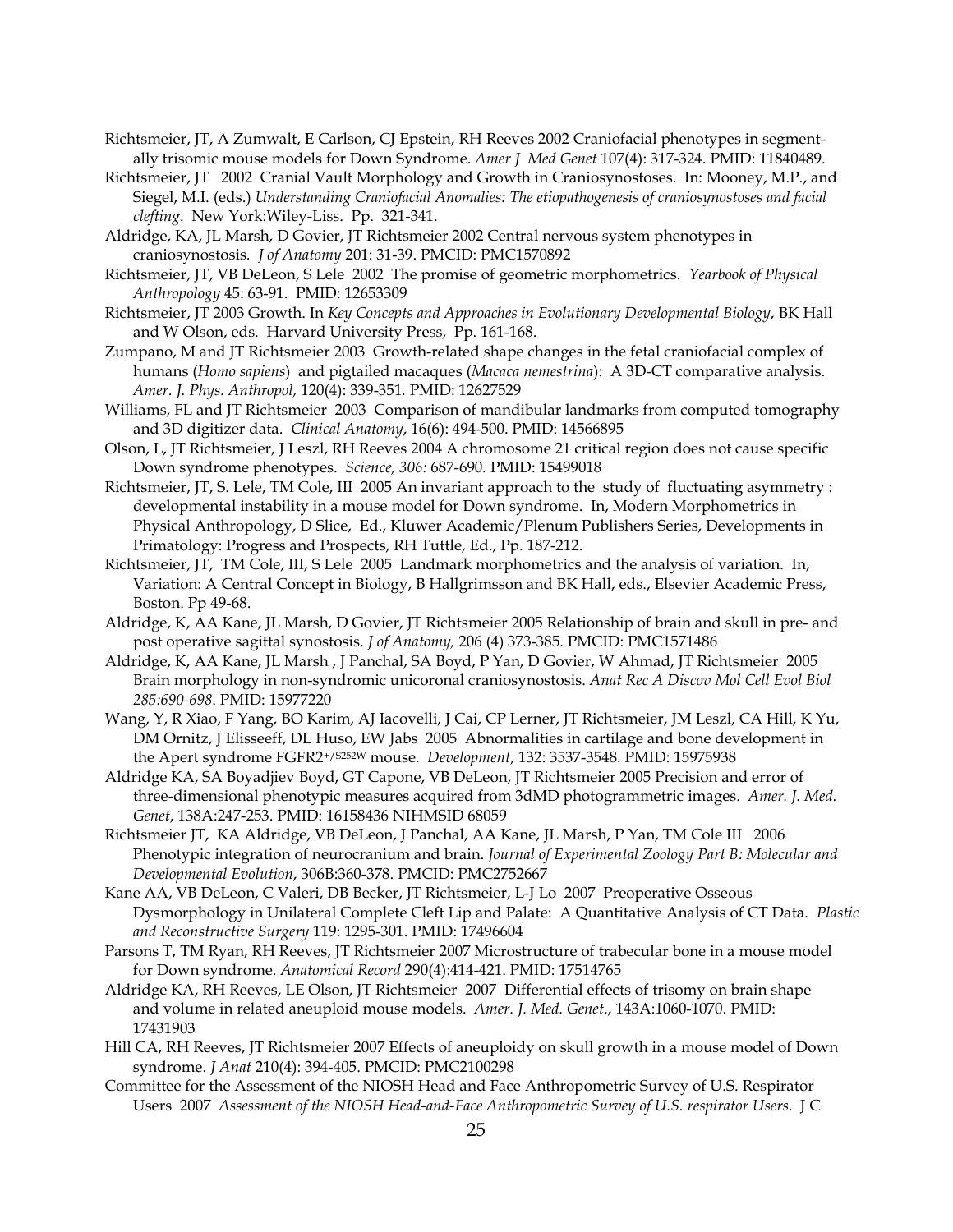Bailar III, EA Meyer, R Pool, Eds., The National Academies Press (Richtsmeier is a member of the authoring committee).

- Willmore, KE, NM Young, JT Richtsmeier 2007 Phenotypic variability: its components, measurement, and underlying developmental mechanisms. Evolutionary Biology 34(3-4): 99-120.
- Weinberg S, K Neiswanger, JT Richtsmeier, BS Maher, MP Mooney, MI Siegel, ML Marazita 2008 Threedimensional morphometric analysis of craniofacial shape in the unaffected relatives of individuals with nonsyndromic orofacial clefts: a possible marker for genetic susceptibility. *Amer J Med Genet Part A,* 146(1):409-420. PMID: 18203157
- Hill, CA, JT Richtsmeier 2008 A quantitative method for the evaluation of three-dimensional structure of temporal bone pneumatization. *J Hum Evol,* 55:682-690. PMCID: PMC2837910
- Frazier BC, MP Mooney, HW Losken, T Barbano, A Moursi, MI Siegel, JT Richtsmeier 2008 Comparison of craniofacial phenotype in craniosynostotic rabbits treated with anti-Tgf-β2 at suturectomy site. *Cleft palate-craniofacial Journal*, 45(6): 571-582. PMCID: PMC2836716
- DeLeon, VB and JT Richtsmeier 2009 Fluctuating asymmetry and developmental instability in sagittal craniosynostosis. *Cleft palate-craniofacial Journal* 46(2): 187-196. PMCID: PMC2829315
- Buchanan, AV, S Sholtis, JT Richtsmeier, KM Weiss 2009 What are genes 'for' or where are traits 'from'? What is the question? *Bioessays*, 31:198-208. PMCID: PMC2807122
- Richtsmeier, JT and VB DeLeon 2009 Morphological Integration of the skull in craniofacial anomalies. *Orthodontics and Craniofacial Research*, 12(3):149-158. PMCID: PMC2804975
- Willmore, KE, CC Roseman, J Rogers, JT Richtsmeier, JM Cheverud 2009 Genetic variation in baboon craniofacial sexual dimorphism. *Evolution*, 63(3):799-806. PMCID: PMC2836714
- Marcus, CL, RJH Smith, LA Mankarious, R Arens, GS Mitchell, RGElluru, V Forte, S Goudy, EW Jabs, AA Kane, E Katz, D Paydarfar, K Pereira, RH Reeves, JT Richtsmeier, RL Ruiz, BT Thach, DE Tunkel, JA Whitsett, D Wootton, CJ Blaisdell 2009 Developmental Aspects of the Upper Airway. Report from an NHLBI Workshop, March 5–6, 2009. *Proc Amer Thoracic Soc* 6:513-520. PMCID: PMC3136952
- Hill, CA, TE Sussan, RH Reeves, JT Richtsmeier 2009 Complex contributions of *Ets2* to craniofacial and thymus phenotypes of trisomic Down Syndrome mice. *Am J Med Genet*, Part A 194: 2158-2165. PMCID: PMC2903219
- Willmore, KE, CC Roseman, J Rogers, JM Cheverud, JT Richtsmeier 2009 Comparison of mandibular phenotypic and genetic integration between baboon and mouse. *Evolutionary Biology*, 36: 19-36.
- Aldridge, K, CA Hill, JR Austin, C Percival, N Martínez-Abadías, T Neuberger, Y Wang, EW Jabs, JT Richtsmeier 2010 Brain phenotypes in two FGFR2 mouse models for Apert syndrome. *Devel Dyn,* 239:987-997. PMCID: PMC2829947
- Wang, Y, M Sun, V Uhlhorn, X Zhou, I Peter, N Martínez-Abadías, C A Hill, C J Percival, JT Richtsmeier, D L Huso, E W Jabs 2010 Activation of p38 MAPK pathway in the skull abnormalities of Apert syndrome Fgfr2+/P253R mice. *BMC Developmental Biology*, 10:22 (22 Feb 2010). PMCID: PMC2838826
- Heuzé, Y, SA Boyadjiev, JL Marsh, AA Kane, E Cherkez, JE Boggan, JT Richtsmeier 2010 New insights into the relationship between suture closure and craniofacial dysmorphology in sagittal nonsyndromic craniosynostosis*. J. Anatomy*, 217: 85-96. PMCID: PMC2913018
- Roseman, CC, KE Willmore, J Rogers, C Hildebolt, BE Sadler, JT Richtsmeier, JM Cheverud 2010 Genetic and environmental contributions to variation in baboon cranial morphology. *Amer. J. Phys. Anthropol.* 143:1-12. PMCID: PMC3258659
- Martínez-Abadías, N, C Percival, K Aldridge, CA Hill, T Ryan, S Sirivunnabood, Y Wang, EW Jabs, JT Richtsmeier 2010 Beyond the closed suture in Apert syndrome mouse models: evidence of primary effects of FGFR2 signaling on facial shape at birth. *Dev Dyn*, 239:3058-3071. PMCID: PMC2965208
- Hill C, Vaddi S, Moffitt A, Kane A, Marsh J, Panchal J, Richtsmeier J, Aldridge K 2011 Intracranial volume and whole brain volume in infants with unicoronal craniosynostosis. *Cleft Palate Craniofac J 48(4) 394- 398.* PMCID: PMC3248228
- Percival, CJ, JT Richtsmeier 2011 The epigenetics of dysmorphology: craniosynostosis as an example. In *Epigenetics*, B Hallgrímsson and BK Hall, eds., U of California Press, Berkeley, Pp 377-397.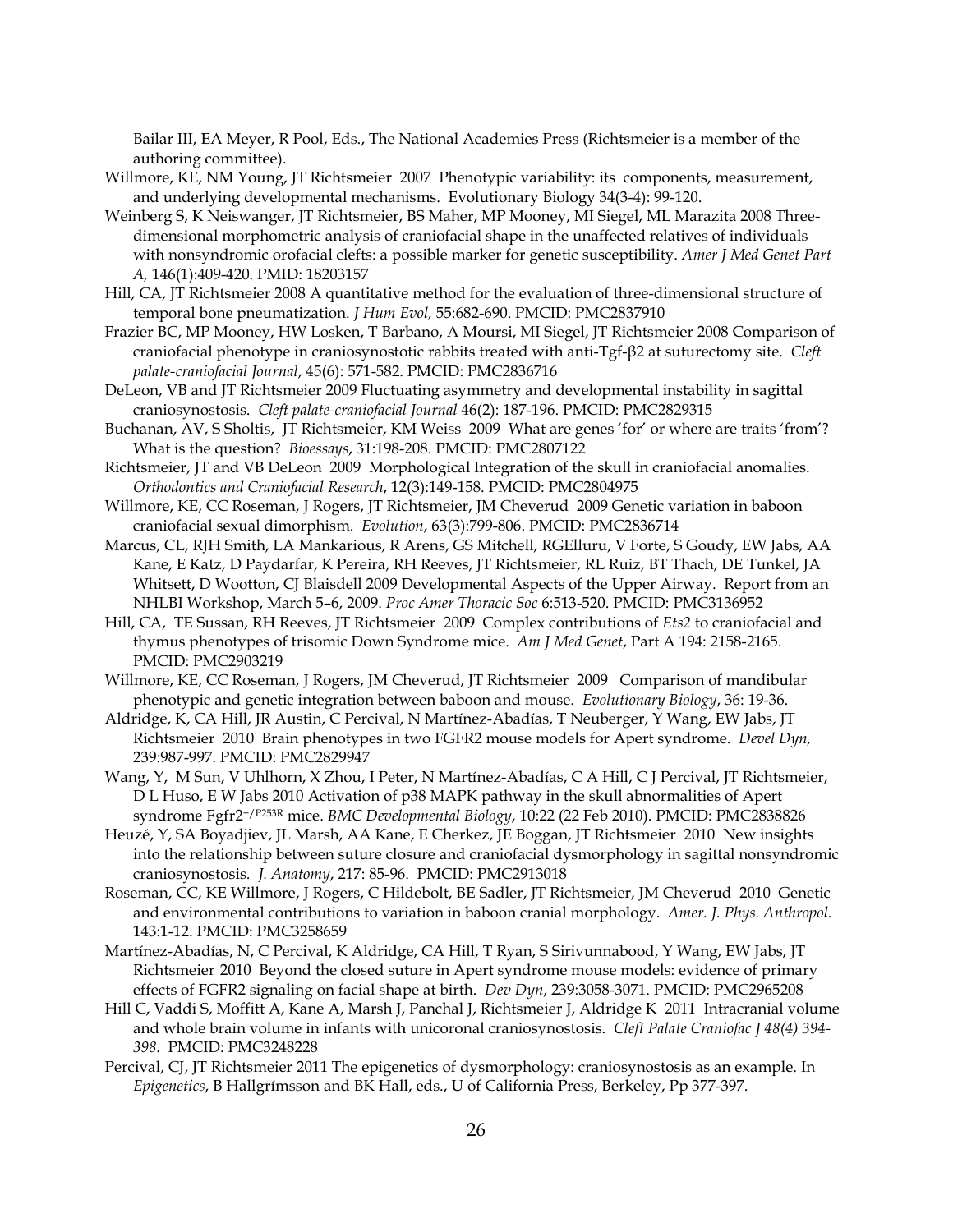- Starbuck, JM, RH Reeves, JT Richtsmeier 2011 Morphological integration of soft-tissue facial morphology in Down syndrome individuals and their siblings. *Amer. J. Phys. Anthropol.*, 146: 560-568. PMCID: PMC3258662.
- Martínez-Abadías, N, Y Heuzé, Y Wang, EW Jabs, K Aldridge, JT Richtsmeier 2011 FGF/FGFR signaling coordinates skull development by modulating magnitude of morphological integration: evidence from Apert syndrome mouse models. *PLoS ONE* 6(10): e26425. doi:10.1371/journal.pone.0026425. PMCID: PMC3203899
- Heuzé, Y, N Martínez-Abadías, JM Stella, CW Senders, SA Boyadjiev, L-J Lo, JT Richtsmeier 2012 Unilateral and bilateral expression of a quantitative trait: asymmetry and symmetry in coronal craniosynostosis. *J Exp. Zool. B Mol Dev Evol* Mar;318(2):109-22. doi: 10.1002/jezb.21449 PMCID: PMC3315613.
- Willmore, KE, JE Buikstra, JM Cheverud, JT Richtsmeier 2012 Developmental origin of and covariation between metric and nonmetric cranial traits. In *Bones, Genetics, and Behavior of Rhesus Macaques: Macaca mulatta of Cayo Santiago and Beyond*, Life Science Series: Developments in Primatology: Progresses and Prospects, Springer, Series Editor – Louise Barrett; Editor – Qian Wang Pp. 61-84.
- Joganic, JL, KE Willmore, CC Roseman, JT Richtsmeier, J Rogers, JM Cheverud 2012 Comparative quantitative genetic analysis of cranial capacity and craniofacial morphology in two closely related primate species. In *Bones, Genetics, and Behavior of Rhesus Macaques: Macaca mulatta of Cayo Santiago and Beyond*, Life Science Series: Developments in Primatology: Progresses and Prospects, Springer, Series Editor – Louise Barrett; Editor – Qian Wang. Pp. 37-60.
- Wang, Y, X Zhou, K Oberoi, R Phelps, R Couwenhoven, M Sun, A Rezza, G Holmes, CJ Percival, J Friedenthal, P Krejci, JT Richtsmeier, DL Huso, M Rendl, EW Jabs 2012 p38 Inhibition ameliorates skin and skull abnormalities in Fgfr2 Beare-Stevenson mice. *J Clinical Investigation*, 122(6):2153-2164. PMID: 22585574; PMCID:PMC3366414.
- Percival, CJ, Y Wang, X Zhou, EW Jabs, JT Richtsmeier 2012 The effect of a Beare-Stevenson syndrome *Fgfr2* Y394C mutation on early craniofacial bone volume and relative bone mineral density in mice. *J Anat.* 221(5):434-442. PMCID: PMC3482351
- Justice, CM, G Yagnik, Y Kim, I Peter, EW Jabs, M Erazo, X Ye, L Shi, M L Cunningham, V Kimonis, T Roscioli, SA Wall, AOM Wilkie, J Stoler, JT Richtsmeier, Y Heuzé, PA Sanchez-Lara, MF Buckley, CM Druschel, JL Mills, M Caggana, PA Romitti, DM Kay, C Senders, PJ Taub, OD Klein, J Boggan, M Zwienenberg-Lee, C Naydenov, J Kim, AF Wilson, SA Boyadjiev 2012 A genome-wide association study identifies susceptibility loci for non-syndromic sagittal craniosynostosis on chromosomes 20 and 7. *Nature genetics*, 44: 1360-1364. published online 18Nov2012; doi:10.1038/ng.2463. PMID:23160099; PMCID: PMC3736322.
- Lambi, A, T Pankratz, C Mundy, M Gannon, M Barbe, JT Richtsmeier, S Popoff 2012 The skeletal sitespecific role of connective tissue growth factor (CTGF/CCN2) in skeletogenesis. *Devel Dyn*, 241:1944- 1959. doi: 10.1002/dvdy.23888. Epub 2012 Nov 5. PMID: 23073844 PMCID in process.
- Martínez-Abadías,N, P Mitteroecker, TE Parsons, M Esparza, T Sjøvold, C Rolian, JT Richtsmeier, B Hallgrímsson 2012 The developmental basis of quantitative craniofacial variation in humans and mice. *Evol Biol* 39(4):554-567. Epub 2012 Nov 20. PMID: 23226904; PMCID: [PMC3514712](http://www.ncbi.nlm.nih.gov/pmc/articles/PMC3514712/?tool=nihms)
- Martínez-Abadías,N, Motch, S, T Pankratz,Y Wang, K Aldridge, EW Jabs, JT Richtsmeier 2013 Tissue specific responses to aberrant Fgf signaling in complex head phenotypes. *Dev Dyn*, 242(1):80-94. Epub 2012 Dec 5. PMCID: [PMC3556393](http://www.ncbi.nlm.nih.gov/pmc/articles/PMC3556393/?tool=nihms)
- Richtsmeier, JT 2013 Dysmorphology. Entry 458, *Encyclopedia of Genetics*, 2nd edition, S Maloy and K Hughes, eds. Elsevier.
- Hill, CA, N Martínez-Abadías , SM Motch, JR Austin, Y Wang, EW Jabs, JT Richtsmeier, K Aldridge 2013 Postnatal brain and skull growth in an Apert syndrome mouse model. *Amer J Med Genet Part A,*  161(4):745-757, doi 10.1002/ajmg.a.35805. PMCID: [PMC3606655](http://www.ncbi.nlm.nih.gov/pmc/articles/PMC3606655/?tool=nihms)
- Starbuck, JM, TM Cole, III RH Reeves, JT Richtsmeier 2013 Trisomy 21 and facial developmental instability. *Amer. J. Phys. Anthropol.*, 151(1):49-57. doi: 10.1002/ajpa.22255. PMID: 23505010; PMCID:PMC3744194.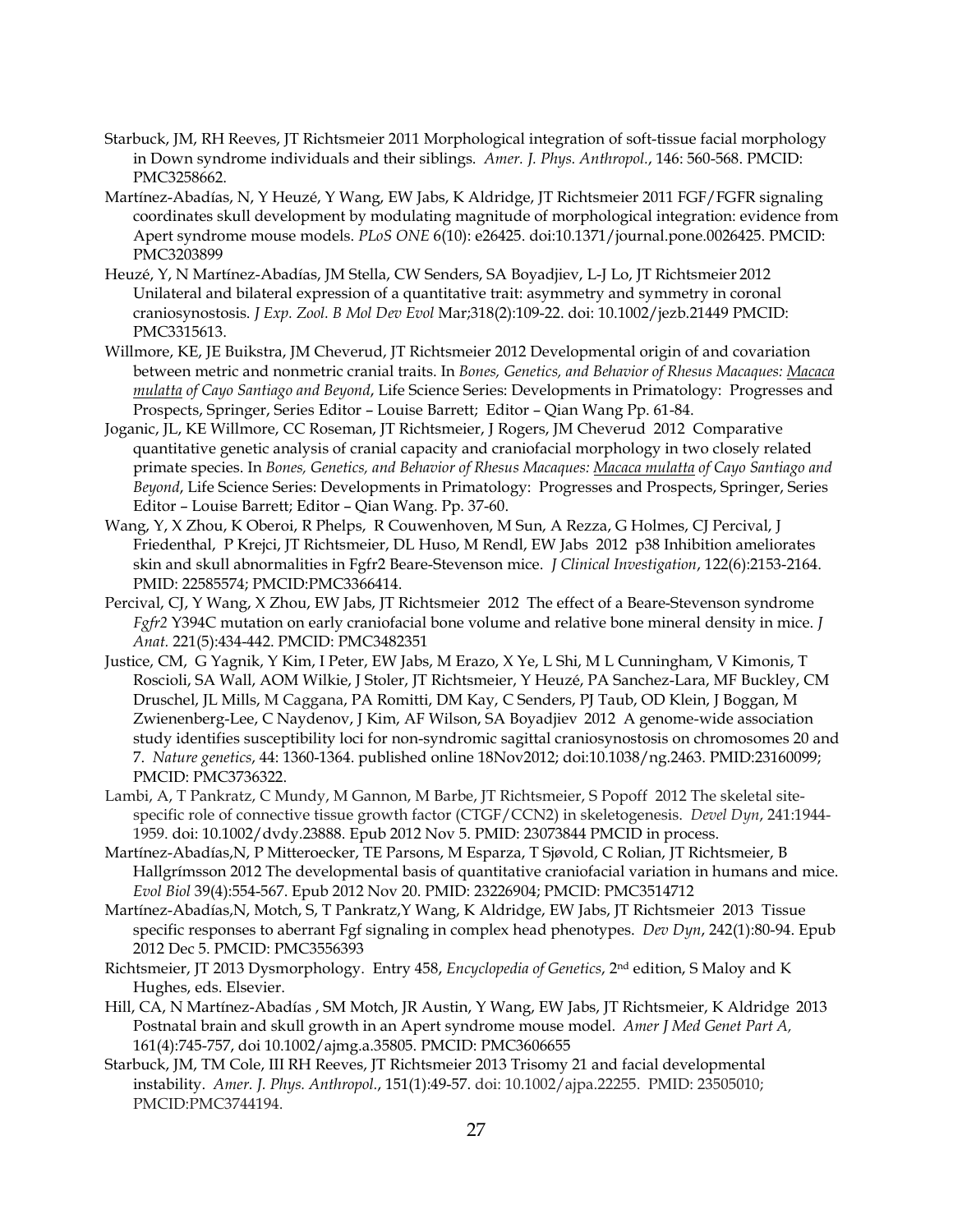- Martínez-Abadías,N, G Holmes, T Pankratz,Y Wang,X Zhou, EW Jabs, JT Richtsmeier 2013 From shape to cells: mouse models reveal mechanisms altering palate development in Apert syndrome. *Disease models and mechanisms* 6(3): 768-779. doi:10.1242/dmm.010397. PMID: 23519026; PMCID: PMC3634659.
- Richtsmeier, JT, K Flaherty 2013 Hand in glove: brain and skull in development and dysmorphogenesis. *Acta Neuropathol*, 125(4): 469-489 , PMID: 23525521; PMCID: PMC3652528.
- Percival, CJ, JT Richtsmeier 2013 Angiogenesis and intramembranous osteogenesis, *Dev Dyn*, 242(8):909- 922. PMID: 23737393, PMCID: PMC3803110.
- Klein, OD, J Bush, S Knox, A Jheon, DR Cordero, JT Richtsmeier 2013 The Society for Craniofacial genetics and developmental biology 35th annual meeting. *Amer J Med Genet A* 161(12):2938-2952.
- Percival, C, Y Huang, EW Jabs, R Li, J T Richtsmeier 2013 Embryonic craniofacial bone volume and bone mineral density in *Fgfr2P253R* and nonmutant mice. *Dev Dyn* 243(4): 541-55. PMID: 24504751 PMCID: PMC3998671.
- Heuzé, Y, N Martínez-Abadías, J Stella, E Arnaud, C Collet, G García Fructuoso, M Alamar, L-J Lo, S Boyadjiev, JT Richtsmeier 2014 Quantification of facial skeletal shape variation in FGFR-related craniosynostosis syndromes. *Birth Defects Research Part A: Clinical and Molecular Teratology*, 100(4): 250- 259. PMCID: PMC4029055.
- Heuzé, Y, N Singh, C Basilico, EW Jabs, G Holmes, JT Richtsmeier 2014 Morphological comparison of the craniofacial phenotypes of mouse models expressing the Apert FGFR2 S252W mutation either in neural crest- or mesoderm-derived tissues. *Bone,* 63:101-9. Epub 2014 Mar 13. PMCID: [PMC4018479](http://www.ncbi.nlm.nih.gov/pmc/articles/PMC4018479/?tool=nihms%0A%20%20%20%20%20%20%20%20%20%20%20%20%20%20%20%20%20%20%20%20)
- Motch Perrine, S, T M Cole III, N Martínez-Abadías, K Aldridge, EW Jabs, J T Richtsmeier 2014 Craniofacial divergence by distinct prenatal growth patterns in Fgfr2 mutant mice. *BMC Devel Biol,* PMCID: PMC4101838.
- Starbuck, JM, T Dutka, T Ratliff, RH Reeves, JT Richtsmeier 2014 Overlapping trisomies for human Chromosome 21 orthologs produce similar effects on skull and brain morphology in Dp(16)1Yey and Ts65Dn mice. *Amer J Med Genet Part A,* 164(8):1981-1990. PMCID: PMC4107150.
- Heuzé, Y, G Holmes, I Peter, JT Richtsmeier, EW Jabs 2014 Closing the gap: Genetic and genomic continuum from syndromic to nonsyndromic craniosynostoses. *Curr Genet Med Rep*, Sep 1; 2(3): 135– 145; PMID 26146956; PMCID: PMC4489147.
- Lee, C, JT Richtsmeier, RH Kraft 2014 A multiscale computational model for the growth of the cranial vault in craniosynostosis. *Proc of the ASME 2014 Inter Mech Engineer Congr & Exposition, ASME IMECE.* doi: 10.1115/IMECE2014-38728. IMECE2014-38728, November, Montreal, Canada. PMID: 25909093; PMCID: [PMC4404787](http://www.ncbi.nlm.nih.gov/pmc/articles/PMC4404787/?tool=nihms%0A%20%20%20%20%20%20%20%20%20%20%20%20%20%20%20%20%20%20%20%20)
- Singh, N, T Dutka, B Devenney, K Kawasaki, R Reeves, JT Richtsmeier 2015 Acute up-regulation of hedgehog signaling causes differential effects on cranial morphology. *Disease models and mechanisms*, 8:1-9. doi:10.1242 PMID: 25540129; PMCID:PMC4348564
- Lee, C, JT Richtsmeier, RH Kraft 2015 A computational analysis of bone formation in the cranial vault in the mouse. *Front Bioeng Biotechnol*. 2015 Mar 19;3:24. doi: 10.3389/fbioe.2015.00024. eCollection 2015.PMCID: PMC4365500
- Richtsmeier, JT, MC Jones, S Lozanoff, PA Trainor 2015 The Society for Craniofacial Genetics and Developmental Biology 37th Annual Meeting, *Amer J Med Genet, Part A* 167: 1455-1473; DOI: 10.1002/ajmg.a.37012
- Trainor, PA, JT Richtsmeier 2015 Facing up to the challenges of advancing craniofacial research. *Amer J Med Genet, Part A*. 167(7):1451-4; PMID: 25820983; PMCID: [PMC4478228](http://www.ncbi.nlm.nih.gov/pmc/articles/PMC4478228)
- Weiss, KM, A Buchanan, JT Richtsmeier 2015 How are we made? Even well-controlled experiments show the complexity of our traits. *Evol Anthropol* 24(4): 130-136. PMID: 26267434 PMCID: PMC4568433
- Singh, N, T Dutka, RH Reeves, JT Richtsmeier 2016 Chronic up-regulation of sonic hedgehog has little effect on postnatal craniofacial morphology of euploid and trisomic mice. *Devel dyn* 245:114–122. epub ahead of print doi: 10.1002/dvdy.24361. PMID: 26509735; PMCID: PMC4715749.
- Ye, X, A Guilmatre, B Reva, I Peter, Y Heuzé, JT Richtsmeier, DJ Fox, CM Druschel, RJ Goedken, EW Jabs, PA Romitti 2016 Mutation screening of candidate genes in patients with nonsyndromic sagittal craniosynostosis. *Plast and Reconstr Surgery*, 137(3):952-61. PMCID: PMC4770826.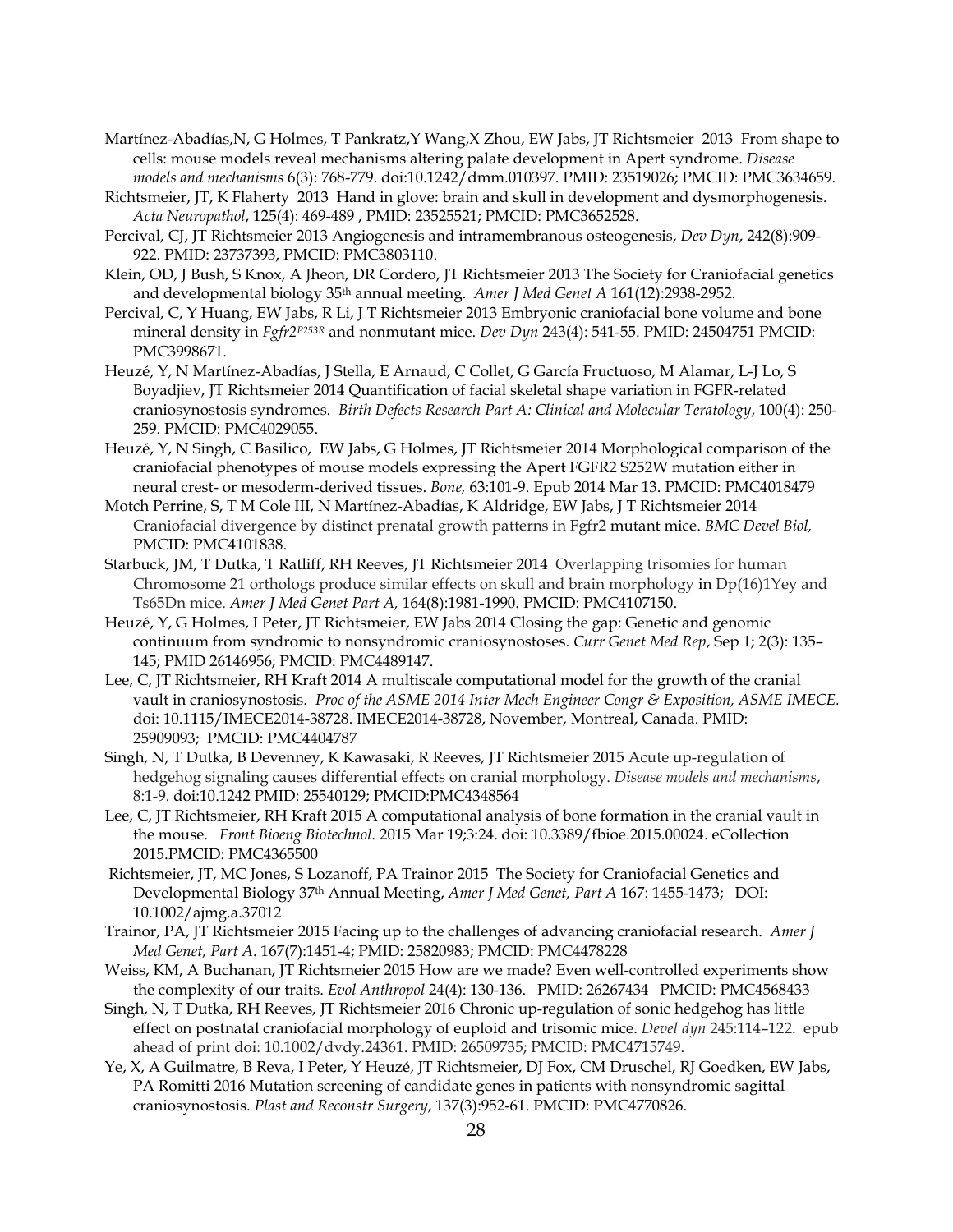- Flaherty, KV, N Singh, JT Richtsmeier 2016 Understanding craniosynostosis as a growth disorder. *WIREs Dev Biol* 5(4):429-59. PMID: 27002187; PMCID: PMC4911263.
- Flaherty, K, N Singh, and JT Richtsmeier 2016 Inside Cover Image, *WIREs Dev Biol* 55.4. DOI:10.1002/wdev.243. PMCID: PMC4911263
- Taneyhill, L, J Hoover-Fong, S Lozanoff, R Marcucio, JT Richtsmeier, PA Trainor 2016 The society for craniofacial genetics and developmental biology 38th annual meeting. *Am J Med Genet Part A* Jul;170(7):1732-53, DOI: 10.1002/ajmg.a.37651; PMID: 27102868.
- Baab, KL, P Brown, D Falk, JT Richtsmeier, CF Hildebolt, K Smith, W Jungers 2016 A critical evaluation of the Down syndrome diagnosis for LB1, type specimen of *Homo floresiensis*. *PLoS ONE 11(6): e0155731. doi:10.1371/journal.pone.0155731;* PMID: 27275928, PMCID: PMC4898715.
- Heuzé, Y, K Kawasaki, T Schwarz, JJ Schoenebeck, JT Richtsmeier 2016 Developmental and evolutionary significance of the zygomatic bone. *Anat Rec* 299:1616–1630. PMID: 27870340. PMCID: PMC5111587
- Fish, JL, RC Albertson, MP Harris, S Lozanoff, RS Marcucio, JT Richtsmeier, PA Trainor 2017 The society for craniofacial genetics and developmental biology 39th annual meeting. *Am J Med Genet Part A*:1-22. PMID: 28168819.
- Lee, C, JT Richtsmeier, R Kraft 2017 A computational analysis of bone formation in the cranial vault using a coupled reaction-diffusion-strain model. *J Mechanics in Med &Bio,* May 2017 17(4); NIHMS 853364. https://doi.org/10.1142/S0219519417500737. PMCID: PMC5722272
- Kawasaki, K and JT Richtsmeier 2017 Association of the chondrocranium and dermatocranium in early skull development, in: Percival, CJ and JT Richtsmeier (Eds.), *Building Bones: Bone Development and Formation in Anthropology*, Cambridge Studies in Biological and Evolutionary Anthropology. Cambridge University Press. Pp 52-78.
- Kawasaki, K, JT Richtsmeier 2017 Appendix to Chapter 3 in *Building Bones: Bone formation and development in anthropology*, Percival, CJ and JT Richtsmeier (Eds.), Cambridge Studies in Biological and Evolutionary Anthropology. Cambridge University Press. Pp 303-315.
- Percival, C.J., K Kawasaki, Y Huang, KM Weiss, EW Jabs, R Li, JT Richtsmeier 2017 The contribution of angiogenesis to variation in bone development and evolution, in: Percival, CJ and JT Richtsmeier(Eds.), *Building Bones: Bone Development and Formation in Anthropology*, Cambridge Studies in Biological and Evolutionary Anthropology. Cambridge University Press. pp. 26–51.
- Motch Perrine, SM, T Stecko, R Neuberger, T Ryan, JT Richtsmeier 2017 Integration of brain and skull in prenatal mouse models of Apert and Crouzon syndromes. *Front Hum neurosci.* 25July, 11:369. doi: 10.3389/fnhum.2017.00369. eCollection 2017. PMID: 28790902 PMCID: PMC5525342
- Richtsmeier, JT 2017 Dysmorphology. In *Reference module in the Life Sciences*, Elsevier. ISBN: 978-0-12- 809633-8, http://dx.doi.org/10.1016/B978-0-12-809633-8.06370-6
- Starbuck JM, Cole TM, Reeves RH, Richtsmeier JT 2017 The Influence of trisomy 21 on facial form and variability. *Am J Med Genet A*. 173(3) DOI10.1002/ajmg.a.38464, PMCID: PMC5679727.
- Joganic, J, KE Willmore, JT Richtsmeier, MC Mahaney, J Rogers, JM Cheverud 2018 Additive genetic variation in the craniofacial skeleton of baboons (genus Papio) and its relationship to body and cranial size. *Amer J Phys Anthropol,* 165(2): 269-285. PMID: 29154459
- Lesciotto, K, Y Heuzé, EW Jabs, JM Bernstein, JT Richtsmeier 2018 Choanal atresia and craniosynostosis: development and disease. *Plast Reconstr Surg* 141(1):156-168. PMID: 29280877; PMCID: PMC5747311
- Richtsmeier, JT and SM Motch Perrine 2018 Craniofacial development, normal and abnormal. In *The International Encyclopedia of Biological Anthropology*, W Trevathan, editor, John Wiley and Sons*, in press*.
- Richtsmeier, JT 2018 A century of development. *Amer J Phys. Anthropol.* 165:726-740; NIHMS 926746; doi.10.1002/ajpa.23379 PMCID: PMC6007869
- Musy, M, K Flaherty, J Raspopovich, A Robert, JT Richtsmeier, J Sharpe 2018 A quantitative method for staging mouse embryos based on limb morphometry. *Development*, 145, doi:10.1242/dev.154856. PMCID: PMC5963863
- Martínez-Abadías, N, R Mateu, J Sastre, S Motch Perrine, M Yoon, A Robert-Moreno, J Swoger, L Russo, K Kawasaki, JT Richtsmeier, J Sharpe 2018 Quantification of gene expression patterns to reveal the